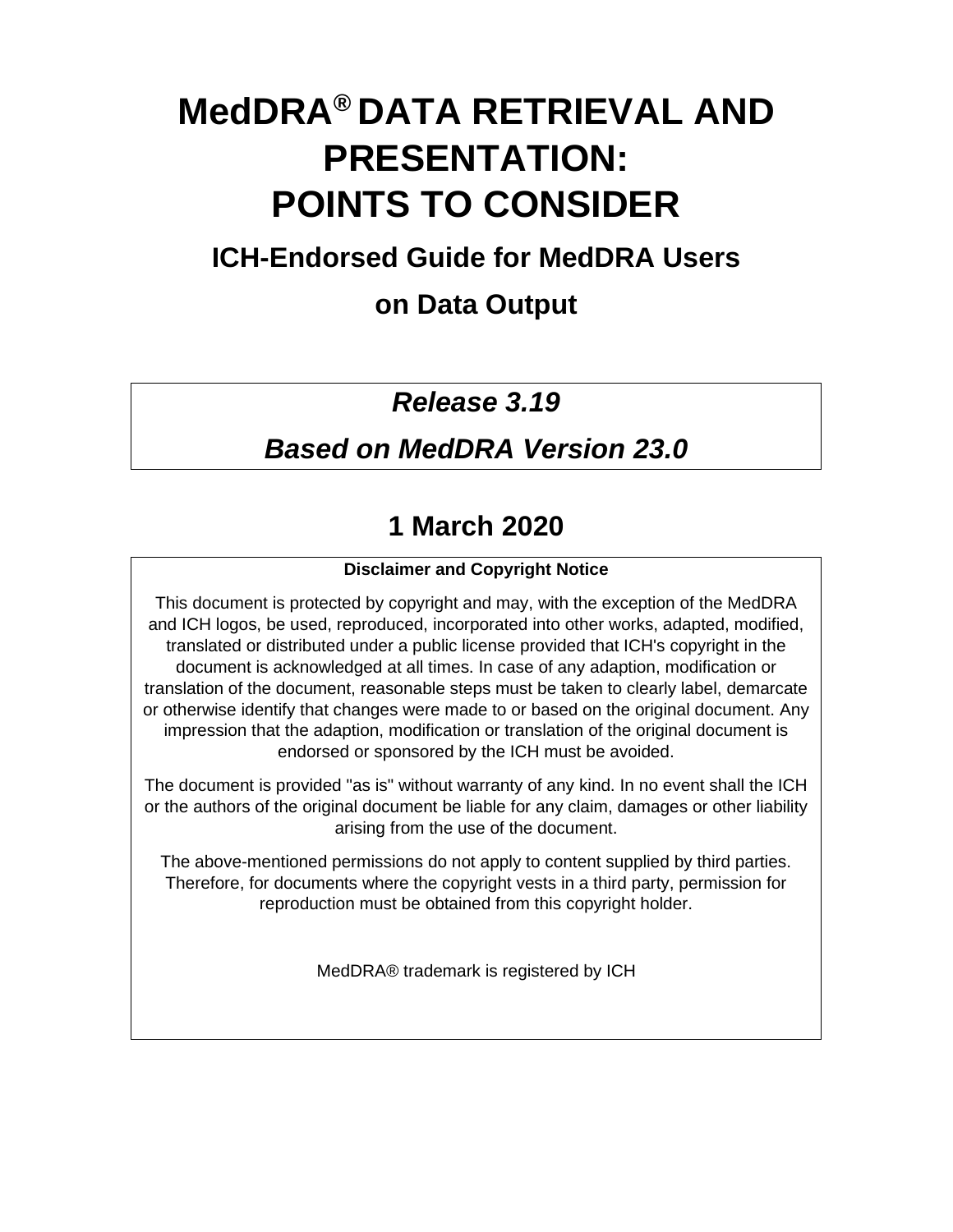# **Table of Contents**

|     | <b>SECTION 1-</b> |                                                                     |
|-----|-------------------|---------------------------------------------------------------------|
| 1.1 |                   |                                                                     |
| 1.2 |                   |                                                                     |
| 1.3 |                   |                                                                     |
|     | <b>SECTION 2-</b> |                                                                     |
| 2.1 |                   |                                                                     |
|     | 2.1.1             |                                                                     |
|     | 2.1.2             |                                                                     |
| 2.2 |                   | Documentation of Data Retrieval and Presentation Practices5         |
| 2.3 |                   |                                                                     |
| 2.4 |                   |                                                                     |
| 2.5 |                   | Characteristics of MedDRA that Impact Data Retrieval and Analysis 7 |
|     | 2.5.1             |                                                                     |
|     | 2.5.2             |                                                                     |
|     | 2.5.3             |                                                                     |
| 2.6 |                   |                                                                     |
|     | <b>SECTION 3-</b> |                                                                     |
| 3.1 |                   |                                                                     |
|     | 3.1.1             |                                                                     |
|     | 3.1.2             |                                                                     |
| 3.2 |                   |                                                                     |
|     | 3.2.1             |                                                                     |
|     | 3.2.2             |                                                                     |
|     | 3.2.3             |                                                                     |
|     | <b>SECTION 4-</b> |                                                                     |
| 4.1 |                   |                                                                     |
| 4.2 |                   |                                                                     |
| 4.3 |                   |                                                                     |
| 4.4 |                   |                                                                     |
|     |                   | Ť                                                                   |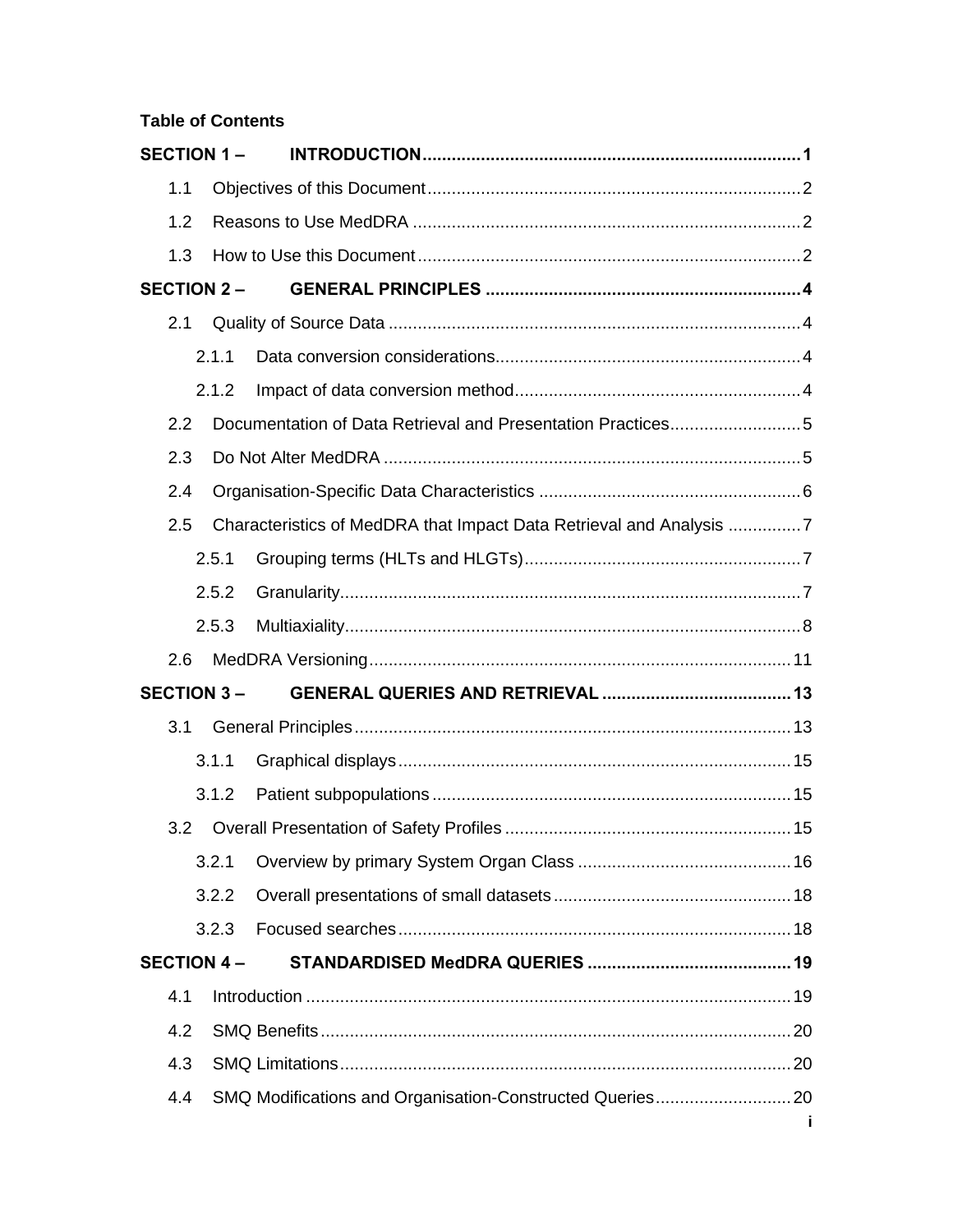| 4.5               |        |  |
|-------------------|--------|--|
| 4.6               |        |  |
| 4.7               |        |  |
| 4.8               |        |  |
| 4.9               |        |  |
|                   | 4.9.1  |  |
|                   | 4.9.2  |  |
| 4.10              |        |  |
|                   | 4.10.1 |  |
|                   | 4.10.2 |  |
|                   | 4.10.3 |  |
| 4.11              |        |  |
| <b>SECTION 5-</b> |        |  |
| 5.1               |        |  |
| 5.2               |        |  |
| <b>SECTION 6-</b> |        |  |
| 6.1               |        |  |
| 6.2               |        |  |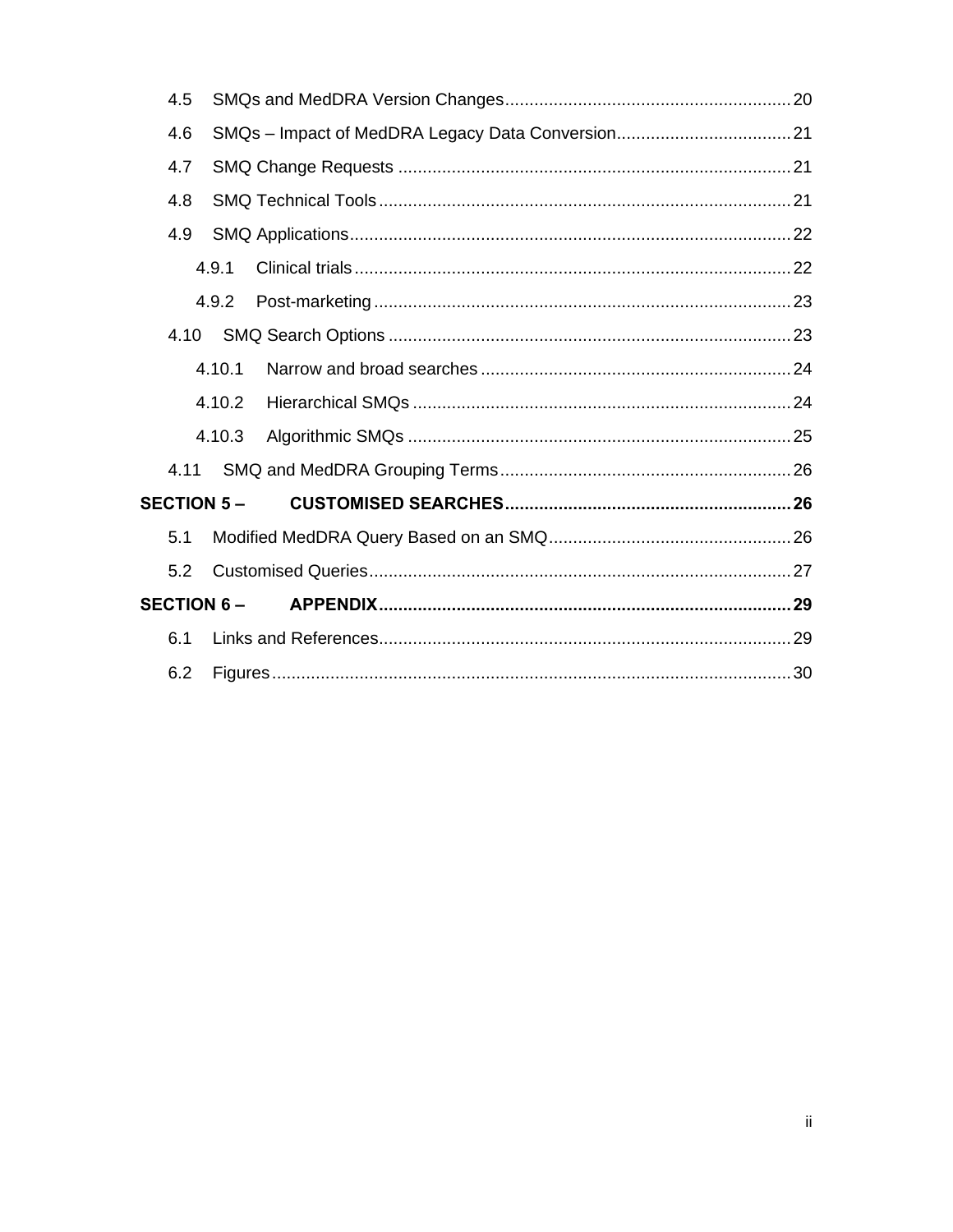#### **SECTION 1 – INTRODUCTION**

The **Med**ical **D**ictionary for **R**egulatory **A**ctivities terminology (MedDRA) was designed for sharing regulatory information for human medical products. In order for MedDRA to harmonise the exchange of coded data, users should be consistent in the assignment of terms to verbatim reports of symptoms, signs, diseases, etc.

MedDRA is a large terminology with very specific ("granular") terms called Lowest Level Terms (LLTs) that serve to accurately record the reporter's words (verbatim term). LLTs are generally synonyms linked to their parent terms known as Preferred Terms (PTs).PTs are also relatively specific and large in number.

While a highly granular terminology such as MedDRA reduces the need for interpretation at data entry, it impacts the processes of data retrieval, sorting and presentation necessary for support of drug development, pharmacovigilance and risk management. The hierarchical structure of MedDRA facilitates data retrieval by providing grouping terms (High Level Terms [HLTs] and High Level Group Terms [HLGTs]) that aggregate the very specific terms used for coding into broader medical categories. MedDRA's multiaxiality (assignment of a PT to more than one System Organ Class [SOC]) allows flexibility in data retrieval via primary and secondary paths. Whilst grouping terms and multiaxiality permit a reasonable first approach to data retrieval, the complexity of MedDRA requires guidance to optimise the results.

This *Data Retrieval and Presentation: Points to Consider* (DRP:PTC) document is an ICHendorsed guide for MedDRA users. It is updated annually in step with the March release of MedDRA (starting with MedDRA Version 23.0) and is support documentation for MedDRA. It was developed and is maintained by a working group charged by the ICH Management Committee. The working group consists of representatives of ICH regulatory and industry members, the World Health Organization, the MedDRA Maintenance and Support Services Organization (MSSO), and the Japanese Maintenance Organization (JMO) (see the M1 MedDRA Terminology page under [Multidisciplinary Guidelines](http://www.ich.org/products/guidelines/multidisciplinary/article/multidisciplinary-guidelines.html) on the ICH website for a list of current members).

The principles described in this document are most effective when used in conjunction with the principles described in the *MedDRA Term Selection: Points to Consider* document for data entry (coding). This document provides data retrieval and presentation options for either industry or regulatory purposes. Although MedDRA includes some data retrieval tools, this document addresses data retrieval in a broader context.

Examples shown in this document are intended to facilitate reader understanding and are **not** intended to imply regulatory requirements.

Figures referenced in the text are found in the Appendix, Section 6.2.

In addition, the working group has developed a condensed version of the DRP:PTC document which focuses on the fundamental principles of data retrieval and is intended to support the implementation and use of MedDRA in the ICH regions and beyond (see Appendix, Section 6.1). It is available in all MedDRA languages except for English, Japanese and other languages with an available translation of the full DRP:PTC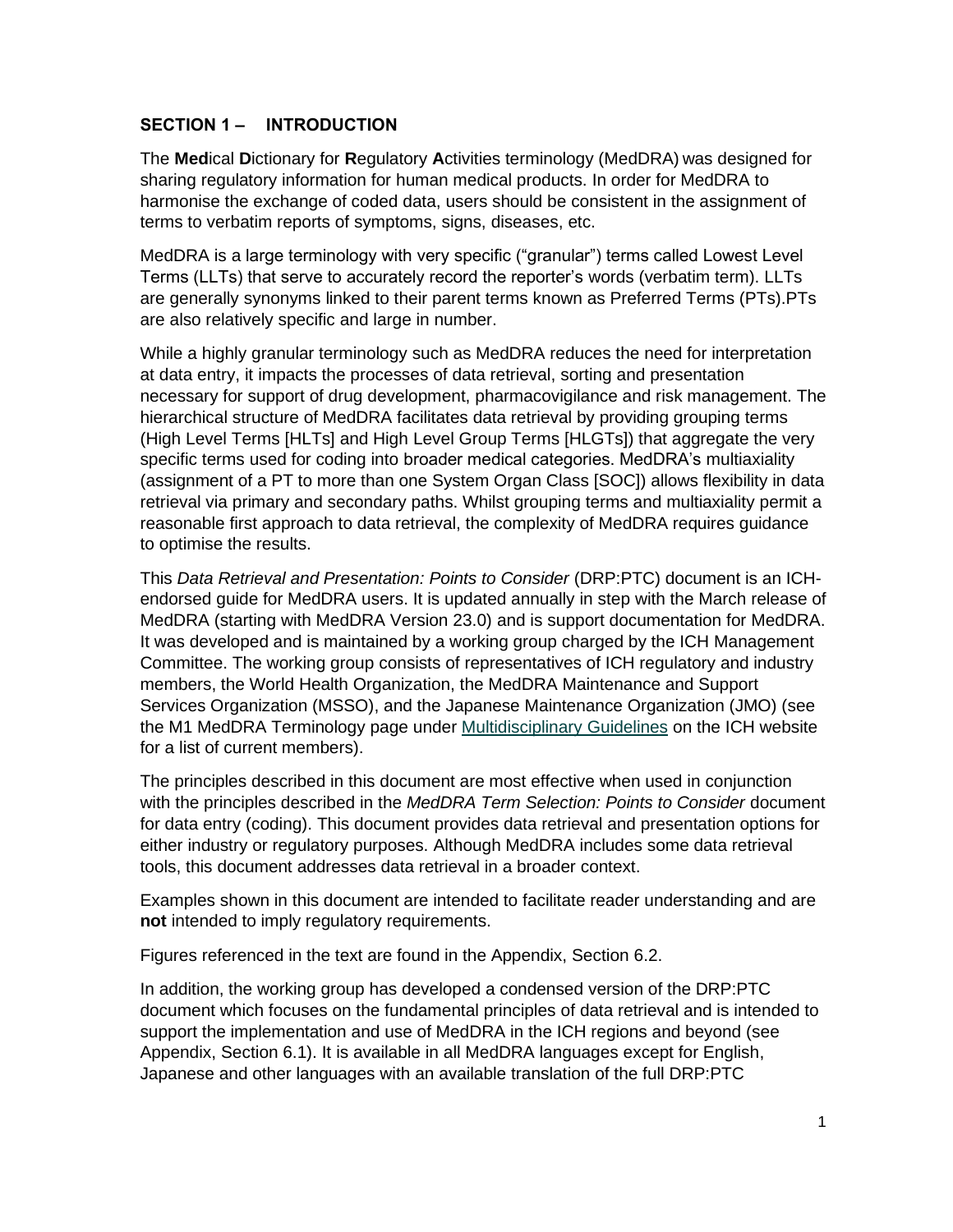document. The full DRP:PTC document in its various translations will continue to be maintained and updated as the complete reference document.

# **1.1 Objectives of this Document**

The objective of the DRP:PTC document is to demonstrate how data retrieval options impact the accuracy and consistency of data output. For example, certain drugs or therapeutic areas may need a customised approach for data output. Options for data input described in the *MedDRA Term Selection: Points to Consider* document – or in organisation-specific coding guidelines – should also be taken into consideration.

Organisations are encouraged to document their data retrieval and output strategies, methods and quality assurance procedures in organisation-specific guidelines which should be consistent with this DRP:PTC document.

# **1.2 Reasons to Use MedDRA**

MedDRA is used to report adverse reaction/adverse event (AR/AE) terms in individual case reports – both on paper or electronically. Its structure allows for aggregation of those reported terms in medically meaningful groupings to facilitate analysis of safety data. MedDRA can also be used to list AR/AE data in reports (tables, line listings, etc.), compute frequencies of similar AR/AEs, and capture and analyse related data such as product indications, investigations, and medical and social history.

# **1.3 How to Use this Document**

The principles described in this document apply to all data encoded with MedDRA with a focus on aggregated data. This document does not address the use of MedDRA for single case reporting, labeling, medical evaluation and statistical methodology.

This *Points to Consider* document aims to help all MedDRA users, since the MedDRA terminology itself contains no specific guidelines for its use. The document provides a framework to foster **consistent** use of MedDRA for data analysis and presentation for medically meaningful review and analysis of clinical data.

This document describes the features of MedDRA and highlights the impact of MedDRA's structure, rules and conventions on data output. Examples and options described in the document are not intended to communicate specific regulatory reporting requirements or address specific database issues. This document cannot address every situation, therefore, medical judgment should always be applied.

The document is not a substitute for MedDRA training. It is essential for users to have knowledge of MedDRA's structure and content. For optimal use of MedDRA, one should refer to the MedDRA *Introductory Guide*, the *Introductory Guide for Standardised MedDRA Queries (SMQs)* (see Appendix, Section 6.1), and the *MedDRA Term Selection: Points to Consider* document).

Users are invited to contact the [MSSO Help Desk](mailto:mssohelp@meddra.org?subject=PTC) with any questions or comments about this DRP:PTC document.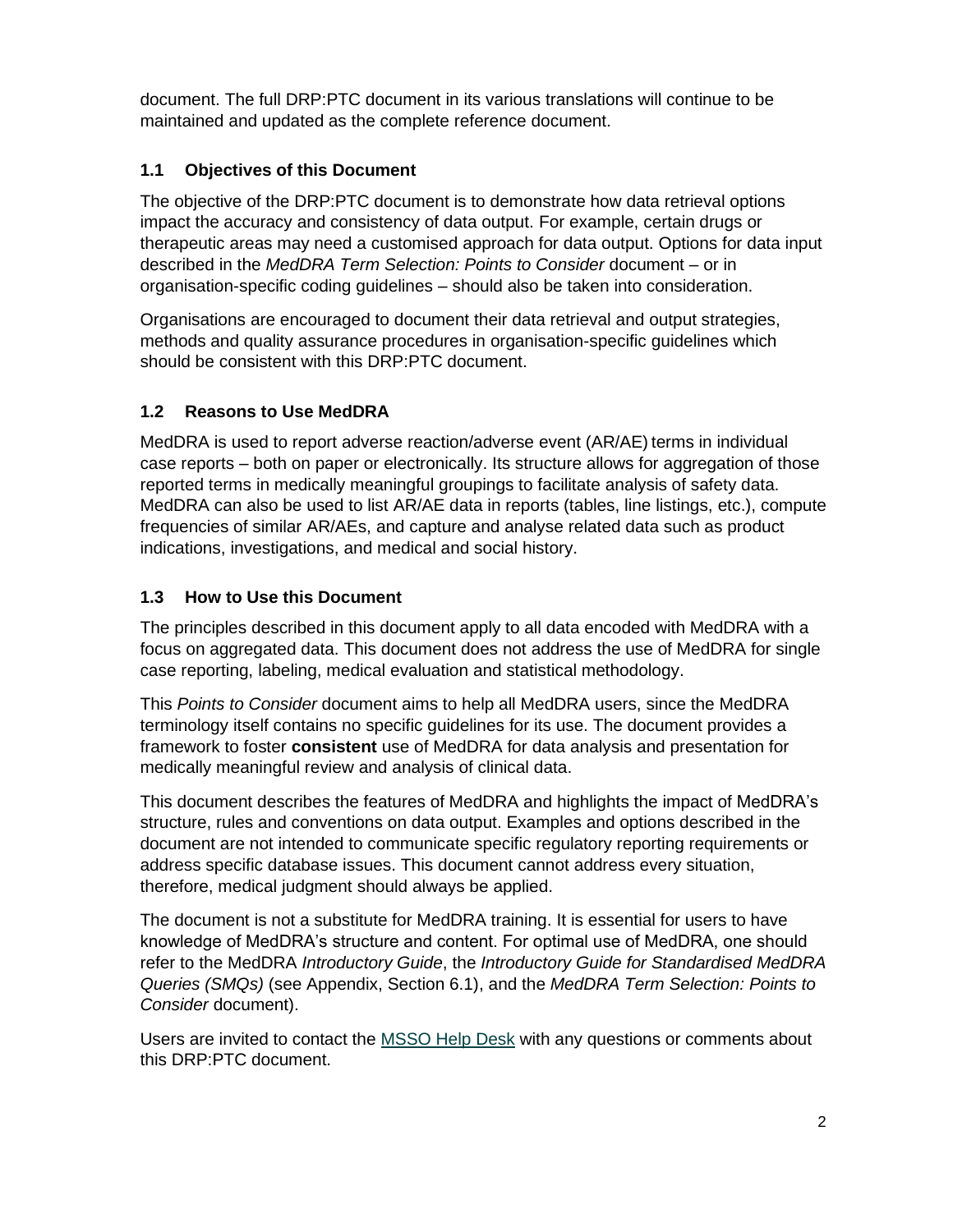Users may also wish to refer to the CIOMS report "Development and Rational Use of Standardised MedDRA Queries (SMQs): Retrieving Adverse Drug Reactions with MedDRA" for additional information about the purpose and appropriate use of SMQs in safety surveillance activities. Please refer to the CIOMS website for more information on the second edition (2016) of this report, also known as the "Red Book". See Appendix, Section 6.1 Links and References.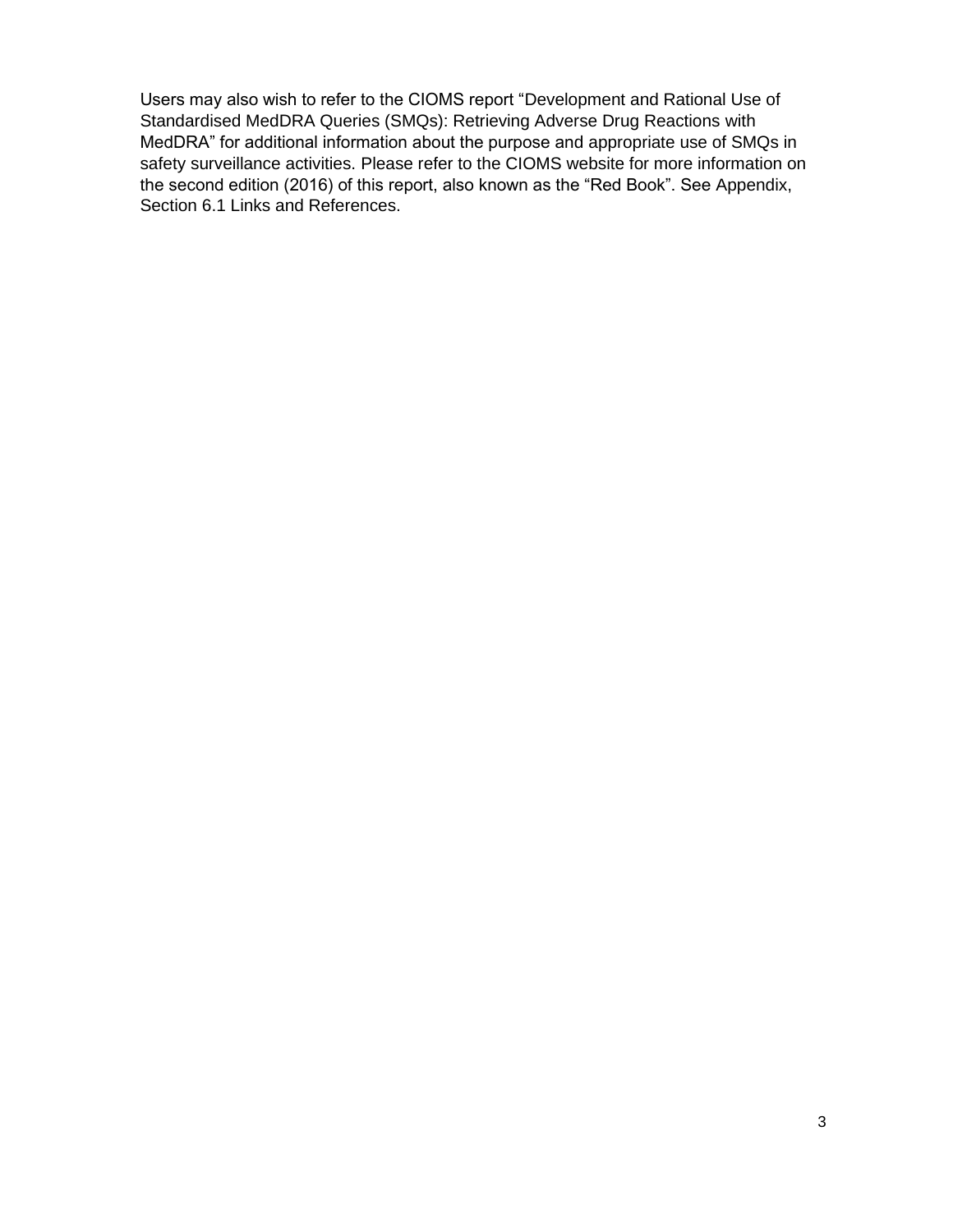#### **SECTION 2 – GENERAL PRINCIPLES**

#### **2.1 Quality of Source Data**

High quality data output occurs when the quality of the information originally reported is maintained with consistent and appropriate term selection. Organisations should pursue continuous oversight of data quality. Data quality issues are also addressed in the *MedDRA Term Selection: Points to Consider* document. For further information, please also refer to Section 2 of the MedDRA Points to Consider Companion Document which contains detailed examples and guidance on data quality (see Appendix, Section 6.1).

#### **2.1.1 Data conversion considerations**

Give special consideration to the method used to convert data from other terminologies into MedDRA. The methods used can impact retrieval and presentation strategies.

- $\triangleright$  Method 1 Data converted from legacy terminology terms to MedDRA
- Results will reflect the specificity of the previous terminology
- The benefits of the greater specificity of MedDRA are not attained

#### Example

| <b>Reported</b>            | <b>Legacy Term</b>               | <b>MedDRA Term</b>        |
|----------------------------|----------------------------------|---------------------------|
| Gastrointestinal ischaemia | <b>Gastrointestinal Disorder</b> | Gastrointestinal disorder |

 $\triangleright$  Method 2 – Data converted from the original reported terms (verbatim terms) to MedDRA terms

#### Example

| Reported                   | <b>Legacy Term</b>               | <b>MedDRA Term</b>            |
|----------------------------|----------------------------------|-------------------------------|
| Gastrointestinal ischaemia | <b>Gastrointestinal Disorder</b> | Gastrointestinal<br>ischaemia |

Document the data conversion method used, including the date of the conversion and the MedDRA version used.

#### **2.1.2 Impact of data conversion method**

Combining the two conversion methods described above can affect interpretation of data output.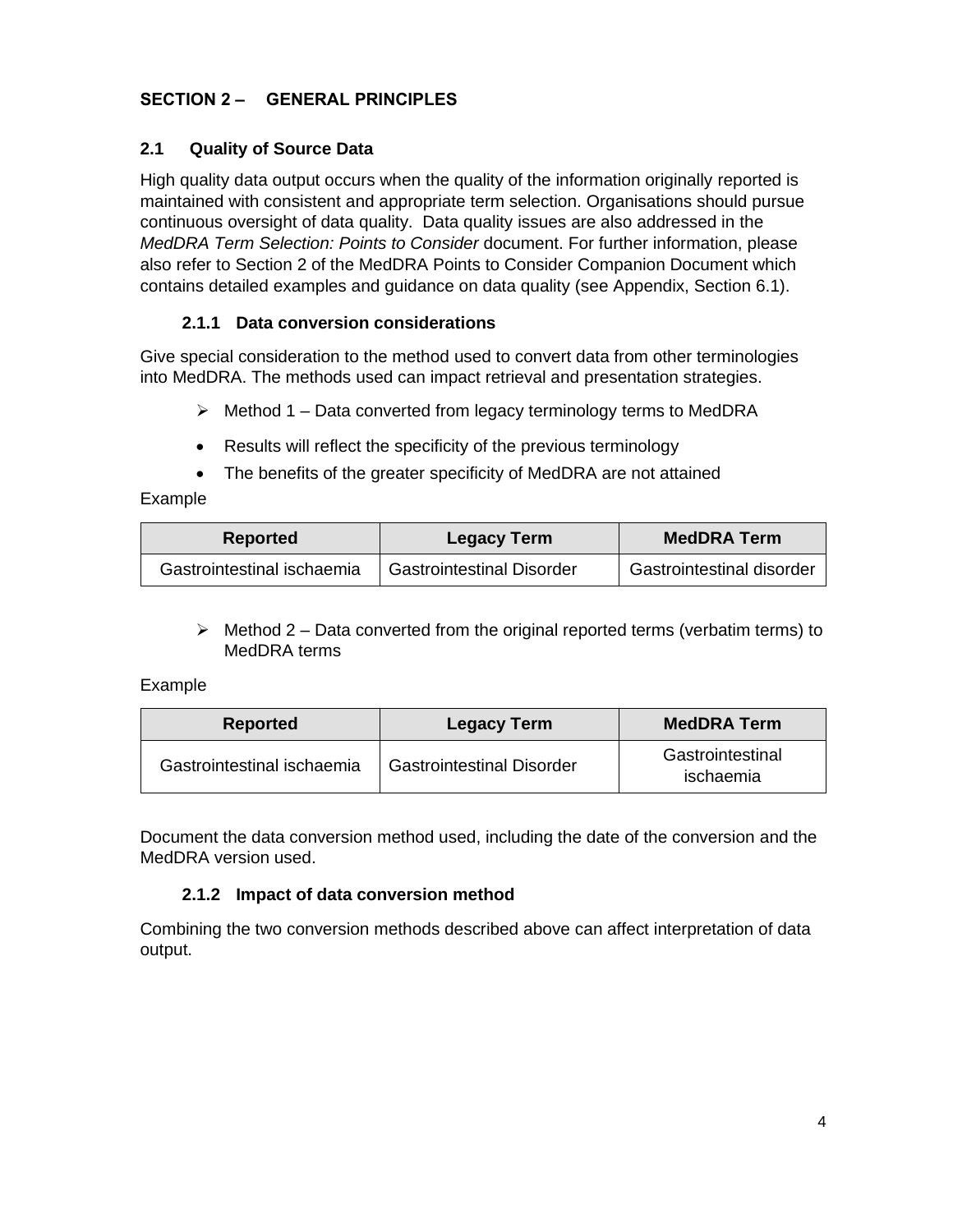Example

#### **Data Output with Combined Data Conversion Methods**

If data have been converted directly from legacy terminology terms to MedDRA terms (Method 1), and if newly acquired data are coded directly from reported terms to MedDRA, the resulting differences in specificity could make interpretation difficult.

When designing a search strategy, it may be useful to examine the **reported terms** for data converted using Method 1. If the search has been based on specific MedDRA terms, data previously coded to non-specific terms may be otherwise overlooked.

Example

# **Impact of Method 1 Conversion on Search Strategy**

If searching with MedDRA PT *Gastrointestinal ischaemia*, cases of gastrointestinal ischaemia coded with the legacy term *Gastrointestinal disorder* would be missed. In this case, it would be important to know the date of the legacy data conversion and the MedDRA version used.

To conduct a search requiring this level of detail, it might be necessary to review or recode from the reported terms. For legacy data, this information might be found in fields other than those for ARs/AEs.

# **2.2 Documentation of Data Retrieval and Presentation Practices**

It is important to document MedDRA term selection conventions, data retrieval and output strategies (including SMQs and other queries) and quality assurance procedures. Organisation-specific strategies should be consistent with the *Points to Consider* documents and should include:

- MedDRA version used for the search
- Search strategy methods (sufficiently detailed to be reproducible)
- Version update processes
- Processes for creating and maintaining customized MedDRA queries

# **2.3 Do Not Alter MedDRA**

MedDRA is a **standardised** terminology with a pre-defined term hierarchy that should not be altered. Users must not make *ad hoc* structural alterations to MedDRA, including changing the primary SOC allocation; doing so would compromise the integrity of this standard. If terms are found to be incorrectly placed in the MedDRA hierarchy, a change request should be submitted to the MSSO.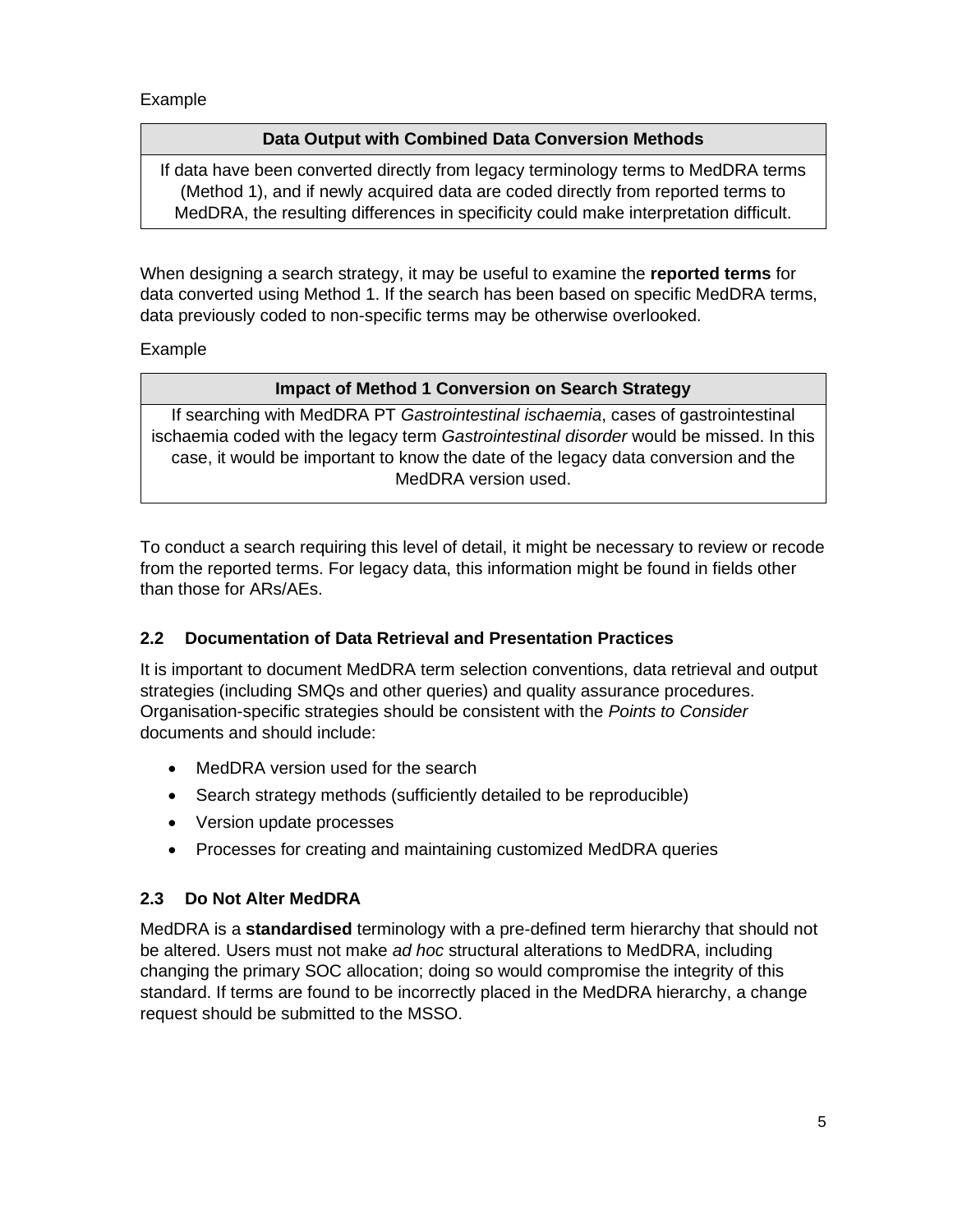# **2.4 Organisation-Specific Data Characteristics**

Although MedDRA is a standardised terminology, different organisations have implemented it in various ways. It is important to understand organisation-specific data characteristics and implementation strategies.

Each organisation should have access to a MedDRA specialist to provide expert advice and who has the knowledge of the following database characteristics:

- Database structure (how the MedDRA hierarchy is stored and used)
- Data storage (e.g., level of term, synonym/reported term)
- Data conversion from other terminologies (if applicable)
- Coding practices over time

#### Example

# **Impact of Coding Practices Over Time**

Consider the impact of gender-specific terms when comparing MedDRA coded data to data coded with an older terminology that may not have had corresponding genderspecific terms. If the prior terminology had only a single, gender-neutral term for "breast cancer", consider the impact of selecting gender-specific breast cancer terms in MedDRA for current data.

• Limitations or restrictions

#### Example

# **Output or Display of Multiaxial PTs**

Do not assume that PTs in their secondary SOC locations will be seen when searching in a specific HLT or HLGT since the database configuration may not allow output or display by the secondary path.

- Term selection principles used
	- $\circ$  Selecting more than one term when coding a medical condition increases counts of terms.
	- $\circ$  Selecting a diagnosis term only (and not terms for signs and symptoms) reduces the counts of terms.
	- $\circ$  The adverse event profile resulting when both diagnosis and signs/symptoms terms are coded may appear different than when the diagnosis only is coded. Always consider the organisation's coding conventions when using or comparing data from other databases (e.g., co-developing or co-marketing partners, regulatory authorities).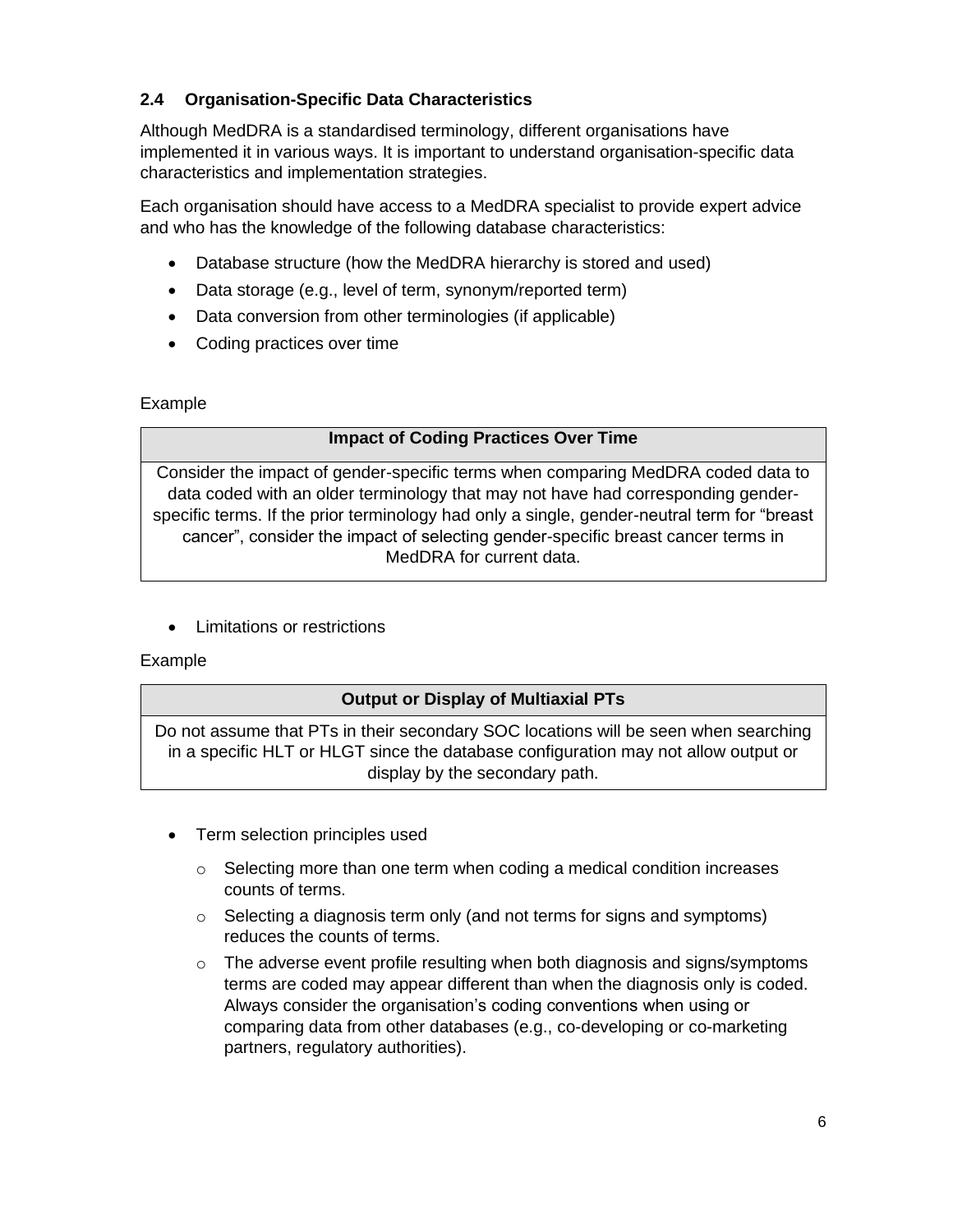# **2.5 Characteristics of MedDRA that Impact Data Retrieval and Analysis**

MedDRA's structure, rules and conventions are detailed in the MedDRA *Introductory Guide.* 

Keep the following MedDRA characteristics in mind for data retrieval and presentation:

# **2.5.1 Grouping terms (HLTs and HLGTs)**

The HLT and HLGT levels are an additional tool for data analysis and retrieval as they provide clinically relevant groupings of terms.

Example

| <b>Cardiac Arrhythmias</b>                     |
|------------------------------------------------|
| <b>HLGT</b> Cardiac arrhythmias                |
| <b>HLT Cardiac conduction disorders</b>        |
| HLT Rate and rhythm disorders NEC              |
| <b>HLT Supraventricular arrhythmias</b>        |
| HLT Ventricular arrhythmias and cardiac arrest |
| T                                              |

Example as of MedDRA Version 23.0

2.5.1.1 Review terms within a grouping term

Review terms within the HLGT or HLT of interest to be sure that all terms therein are suited for the purpose of the output.

#### Example

| <b>Blood Pressure Terms</b>                                                                                                                                                |
|----------------------------------------------------------------------------------------------------------------------------------------------------------------------------|
| HLT Vascular tests NEC (incl blood pressure)                                                                                                                               |
| PT Blood pressure abnormal                                                                                                                                                 |
| PT Blood pressure decreased                                                                                                                                                |
| PT Blood pressure increased                                                                                                                                                |
| PT Blood pressure measurement                                                                                                                                              |
| Note that terms for increased and decreased blood pressure are grouped under a single<br>HLT which also includes PTs for pulmonary arterial pressure, vascular resistance, |

haemodynamic tests, etc.

Example as of MedDRA Version 23.0

# **2.5.2 Granularity**

MedDRA PTs are more specific ("granular") than comparable terms in other terminologies. Figure 1 illustrates how data coded to a single concept from another terminology may be coded to several PTs in MedDRA.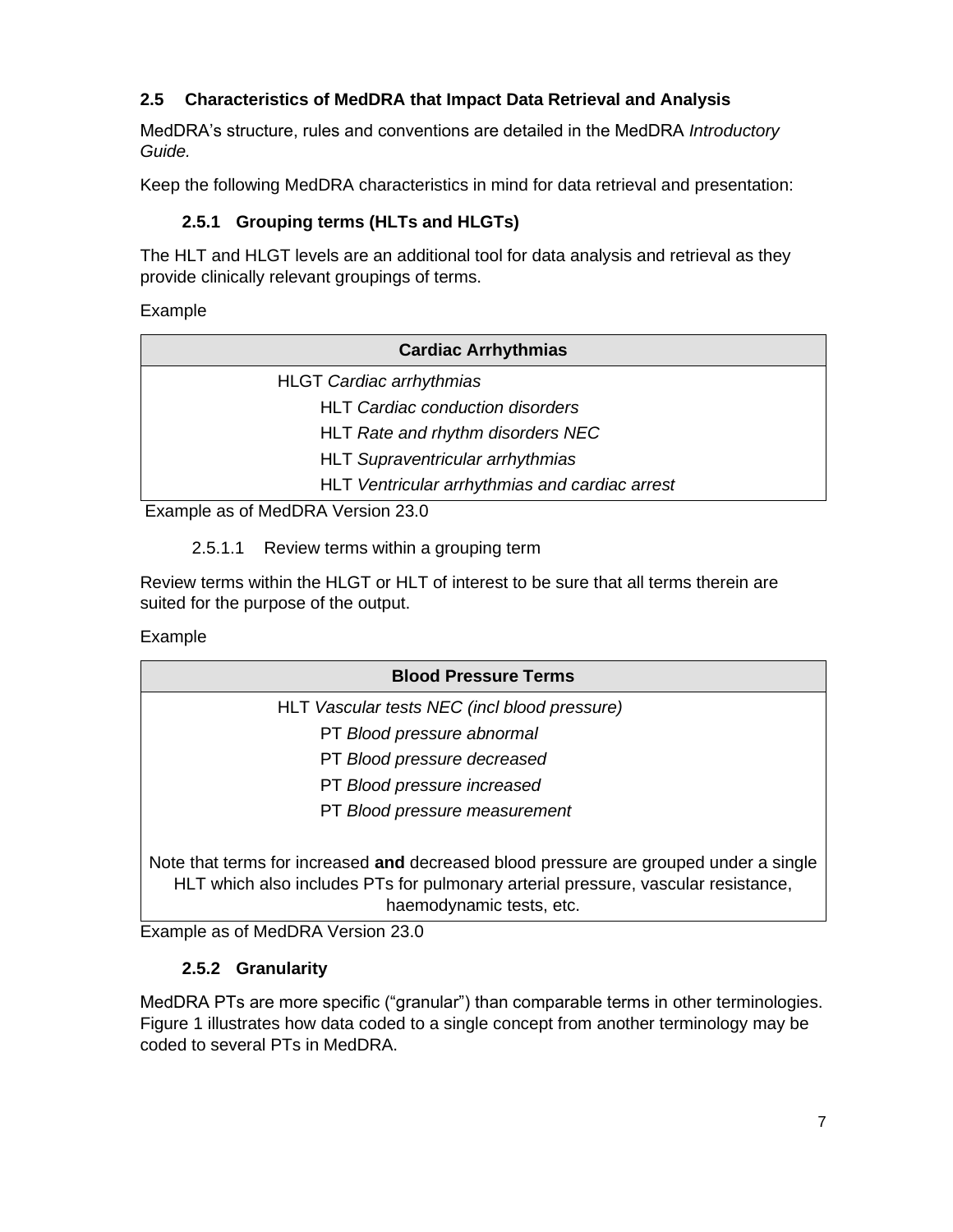Related events that may have been represented by a single term in another terminology may be represented by more than one MedDRA PTs. The potential impact of this on signal detection should be kept in mind.

# **2.5.3 Multiaxiality**

Multiaxiality means that a PT may exist in more than one SOC. This allows terms to be grouped in different, but medically appropriate, ways (e.g., by aetiology or organ system). Each PT is assigned one primary SOC; all other SOC assignments for that PT are called "secondary". Having a single primary SOC prevents double counting of events when outputting data from all SOCs. All possible secondary SOC assignments for any given PT may not be present in MedDRA. However, new or revised SOC assignments can be created as a result of the change request process.

# 2.5.3.1 Primary SOC assignment rules

Primary SOC assignment rules are described in the MedDRA *Introductory Guide*. These rules affect the way terms are placed in MedDRA and determine their data display by SOC. Because these rules allow for terms related to a particular medical condition to be in more than one SOC, users should be familiar with the general structure and content of all MedDRA SOCs to be sure that data are not overlooked.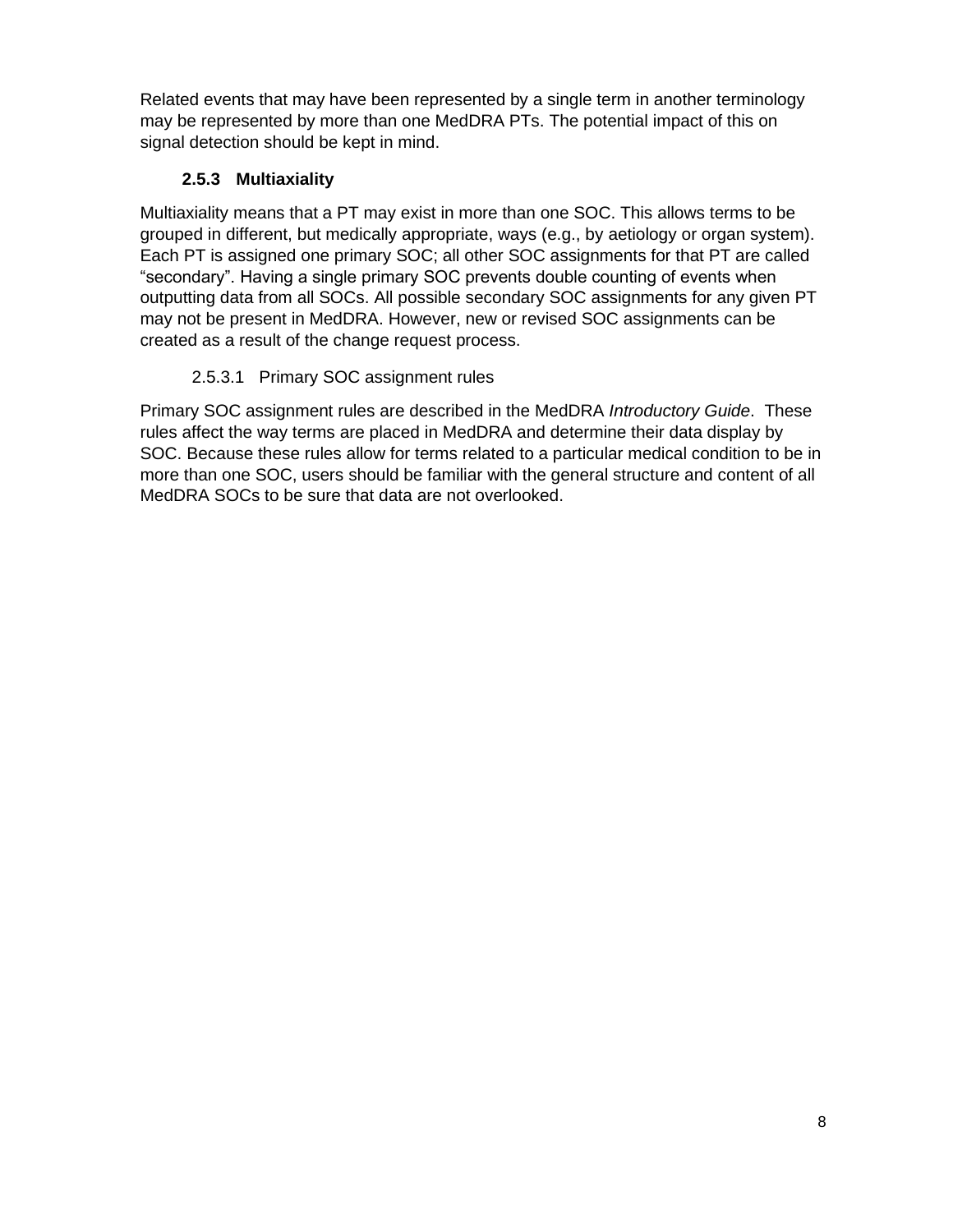#### Example

| <b>Type of Disorder</b> | <b>Primary SOC Rule</b>                                                                                                                                                                                               | <b>Example</b>                                                                                                                                                                                                                    | <b>Comment</b>                                                                                                                                                                                                                                                             |
|-------------------------|-----------------------------------------------------------------------------------------------------------------------------------------------------------------------------------------------------------------------|-----------------------------------------------------------------------------------------------------------------------------------------------------------------------------------------------------------------------------------|----------------------------------------------------------------------------------------------------------------------------------------------------------------------------------------------------------------------------------------------------------------------------|
| Congenital              | All terms for<br>congenital disorders<br>have as their primary<br>SOC assignment<br>SOC Congenital,<br>familial and genetic<br>disorders                                                                              | PT Congenital absence<br>of bile ducts has a<br>primary SOC<br>assignment of SOC<br>Congenital, familial and<br>genetic disorders and a<br>secondary SOC<br>assignment of SOC<br><b>Hepatobiliary disorders</b>                   | The secondary SOC<br>assignment for these<br>terms is their "site of<br>manifestation" SOC                                                                                                                                                                                 |
| Neoplastic              | All terms for<br>malignant and benign<br>neoplasms (except<br>cysts and polyps)<br>have as their primary<br>SOC assignment<br><b>SOC Neoplasms</b><br>benign, malignant<br>and unspecified (incl<br>cysts and polyps) | PT Skin cancer has a<br>primary SOC<br>assignment of SOC<br>Neoplasms benign,<br>malignant and<br>unspecified (incl cysts<br>and polyps) and a<br>secondary SOC<br>assignment of SOC<br>Skin and subcutaneous<br>tissue disorders | Cyst and polyp terms<br>are an exception to this<br>rule. The primary SOC<br>assignment for cyst and<br>polyp terms is the "site of<br>manifestation" SOC, and<br>the secondary SOC is<br>SOC Neoplasms benign,<br>malignant and<br>unspecified (incl cysts<br>and polyps) |
| <b>Infectious</b>       | All terms for<br>infectious disorders<br>have as their primary<br>SOC assignment<br><b>SOC</b> Infections and<br><i>infestations</i>                                                                                  | <b>PT</b> Enterocolitis<br>infectious has a primary<br>SOC assignment of<br>SOC Infections and<br>infestations and a<br>secondary SOC<br>assignment of SOC<br>Gastrointestinal<br>disorders                                       | The secondary SOC<br>assignment for these<br>terms is their "site of<br>manifestation" SOC                                                                                                                                                                                 |

If a PT links to more than one of these three SOCs, the following priority is used to determine the primary SOC:

- SOC *Congenital, familial and genetic disorders*
- SOC *Neoplasms benign, malignant and unspecified (incl cysts and polyps)*
- SOC *Infections and infestations*
	- 2.5.3.2 Non multiaxial SOCs

Terms in the following three SOCs do not have multiaxial links:

- SOC *Investigations*
- SOC *Surgical and medical procedures*
- SOC *Social circumstances*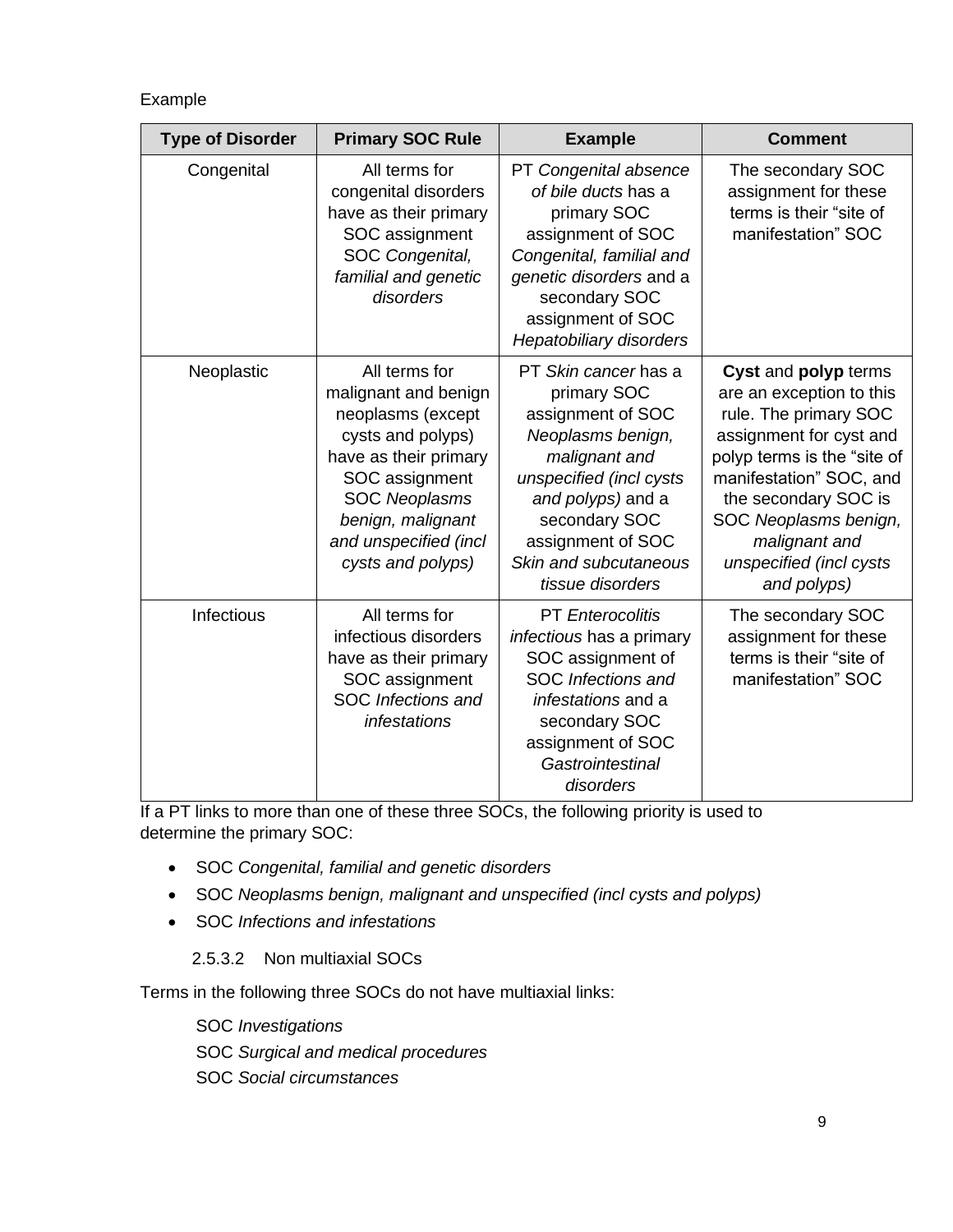This is important when designing queries and other retrieval strategies because one cannot rely on multiaxiality to locate all terms of interest in MedDRA.

Example

#### **Impact of Non Multiaxial SOCs on Data Queries**

When querying a database for events or cases of thrombocytopenia, data coded to PTs in SOC *Blood and lymphatic system disorders* is a logical starting point. Additionally, data coded to terms in SOC *Investigations* – such as PT *Platelet count decreased* – and data coded to terms in SOC *Surgical and medical procedures* - such as PT *Platelet transfusion* – could also be of interest. Neither of these PTs has a link to SOC *Blood and lymphatic system disorders.* 

#### **Failure to consider data coded in the non multiaxial SOCs could lead to incomplete analysis of thrombocytopenia.**

As noted above, terms for test results are in SOC *Investigations* and do not have multiaxial links to terms for corresponding medical conditions. Keep this in mind when reviewing tables and data listings of MedDRA coded data.

#### Example

#### **Terms for Test Results in SOC** *Investigations*

When querying a database for events or cases of hepatic abnormalities, data coded to PTs in SOC *Hepatobiliary disorders* is a logical starting point. Additionally, data coded to terms in SOC *Investigations* – such as PT *Liver function test abnormal* – and data coded to terms in SOC *Surgical and medical procedures* - such as PT *Liver transplant* – could also be of interest. Neither of these PTs has a link to SOC *Hepatobiliary disorders.* 

#### **Failure to consider data coded in the non multiaxial SOCs could lead to incomplete analysis.**

Figure 2 further illustrates the impact of data coded as test results vs. the corresponding medical condition.

#### 2.5.3.3 Clinically related PTs

Clinically related PTs might be overlooked or not recognized as belonging together because they might be in different groupings within a single SOC or they may be located in more than one SOC (see Section 2.5.3).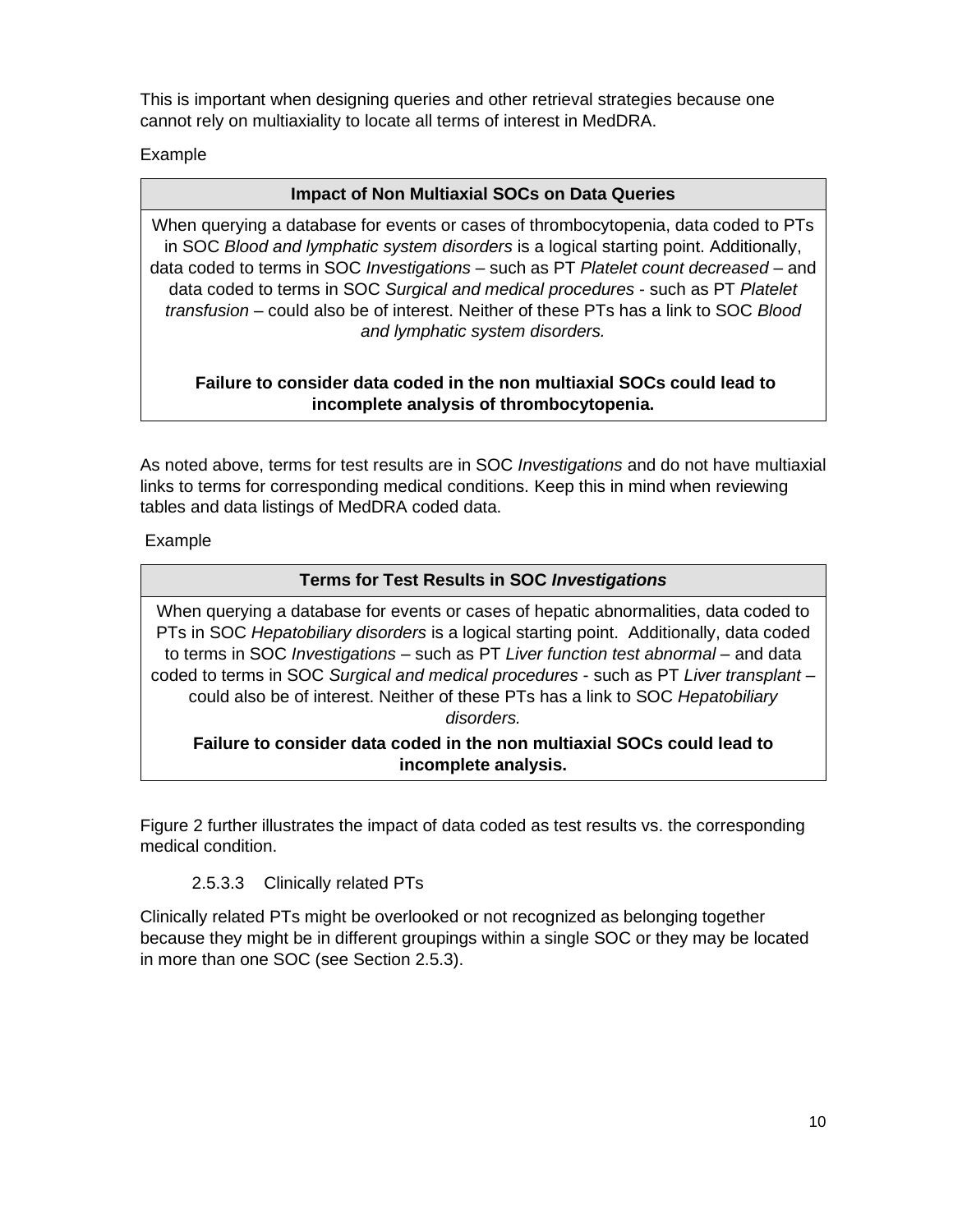Example

| <b>Similar Skin Conditions in Different Groupings</b> |
|-------------------------------------------------------|
| <b>HLGT Epidermal and dermal conditions</b>           |
| <b>HLT Bullous conditions</b>                         |
| PT Stevens-Johnson syndrome                           |
| PT Toxic epidermal necrolysis                         |
| <b>HLT</b> Exfoliative conditions                     |
| <b>PT</b> Dermatitis exfoliative                      |
| PT Dermatitis exfoliative generalised                 |
| PT Nikolsky's sign                                    |
| <b>PT</b> Skin exfoliation                            |

Example as of MedDRA Version 23.0

The frequency of a medical concept may be underestimated if the above points are not considered; this may impact interpretation of data (see Section 3.2).

MedDRA SOCs group terms by body systems, aetiologies and specialised purposes. Data may be coded to terms in SOCs that had not been anticipated by the user. Keep in mind the potential impact of multiaxiality on frequencies of the medical condition of interest.

Example

| <b>Preferred Term</b>       | <b>Primary SOC</b>                                      |
|-----------------------------|---------------------------------------------------------|
| Post procedural haemorrhage | Injury, poisoning<br>and procedural complications       |
| Chest pain                  | General disorders and administration site<br>conditions |

# **2.6 MedDRA Versioning**

MedDRA is updated twice yearly. Version "X.0" contains both simple and complex changes; version "X.1" contains only simple changes.

Organisations should be aware of the types of MedDRA changes for their possible impact on data output.

| <b>Types of MedDRA Changes</b>         |                                |  |
|----------------------------------------|--------------------------------|--|
| <b>Simple Changes</b>                  | <b>Complex Changes</b>         |  |
| Add a PT (new medical concept)         | Add or change multiaxial links |  |
| Move an existing PT from one HLT to    | Add new grouping terms         |  |
| another                                | Merge existing grouping terms  |  |
| Demote a PT to LLT level               | Restructure a SOC              |  |
| Add or remove a link to an existing PT | Add a new SOC                  |  |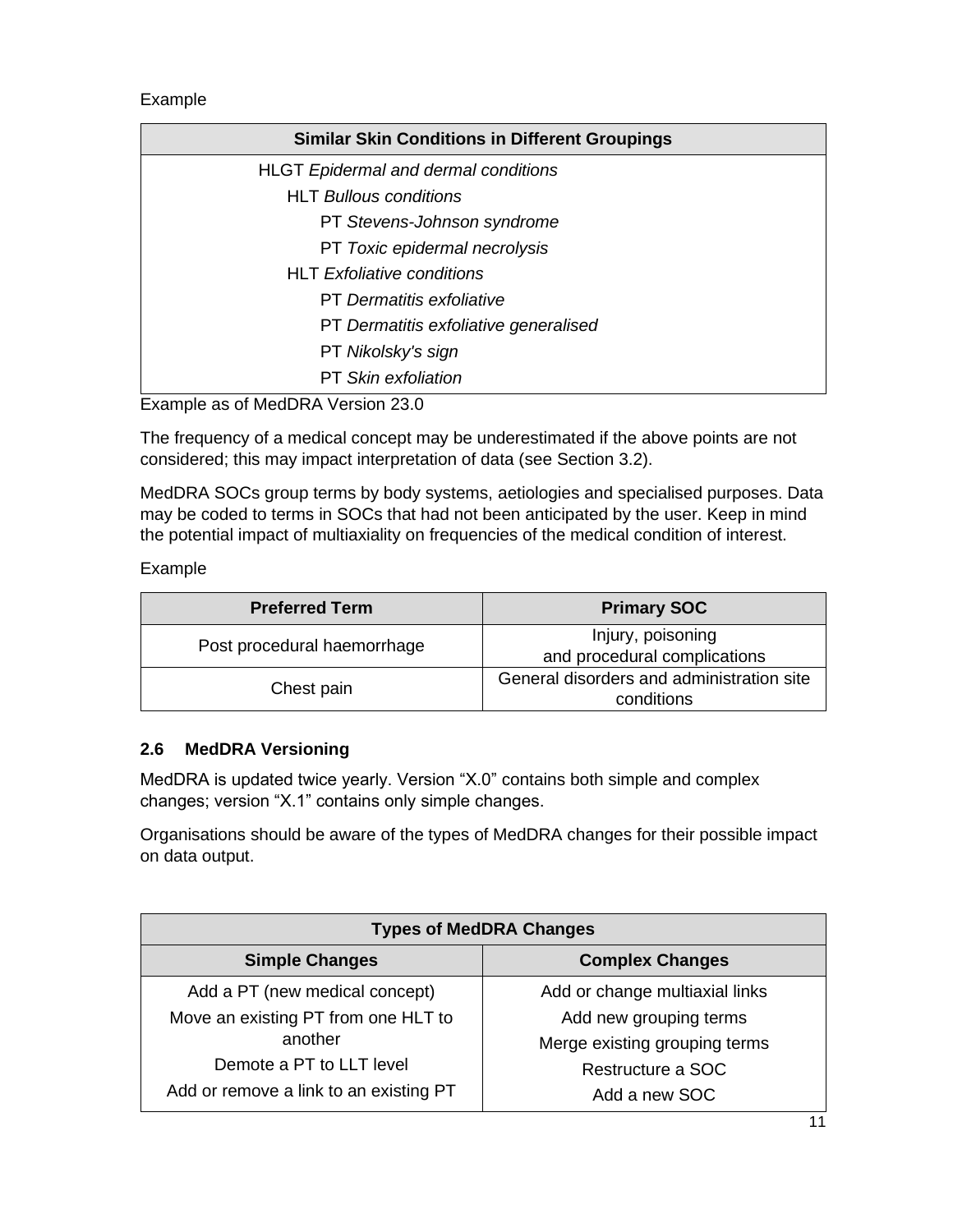| <b>Types of MedDRA Changes</b>                                  |                        |  |
|-----------------------------------------------------------------|------------------------|--|
| <b>Simple Changes</b>                                           | <b>Complex Changes</b> |  |
| Add an LLT                                                      |                        |  |
| Move an existing LLT from one PT to<br>another                  |                        |  |
| Promote an LLT to PT level                                      |                        |  |
| Make a current LLT non-current or a non-<br>current LLT current |                        |  |
| Changing the primary SOC allocation<br>Changes to SMQs          |                        |  |

Both simple and complex changes impact retrieval and presentation strategies. Users should read the documentation provided with each MedDRA release, especially the *What's New* document. The MSSO and JMO provide tools to assist the user in comparing the changes between MedDRA versions. The Version Report (provided by the MSSO and JMO) is a spreadsheet listing all changes between the current version of MedDRA and the one previous to it; this spreadsheet is provided with each new release of MedDRA. The MSSO also provides the MedDRA Version Analysis Tool (MVAT) that facilitates identification and understanding of the impact of changes between any two MedDRA versions, including non-consecutive ones (see Appendix, Section 6.1 of this document; also, see Section 4.1.1 of the *MedDRA Term Selection: Points to Consider* document).

Organisations should plan and document their strategy for handling MedDRA version updates. When planning or performing data retrieval and presentation, the MedDRA version used should be documented.

Keep in mind that MedDRA changes may impact previous data retrieval approaches and results, including event frequencies.

Example

#### **Impact of Version Changes – Demoted PT**

PT *Fractured ischium* was included in a query developed using terms in MedDRA Version 22.1. If the query had been re-run on data using MedDRA Version 23.0, these events would not have been found at the PT level because PT *Fractured ischium* had been demoted to an LLT and linked to PT *Pelvic fracture*.

See Figure 3.

Example as of MedDRA Version 22.1 and 23.0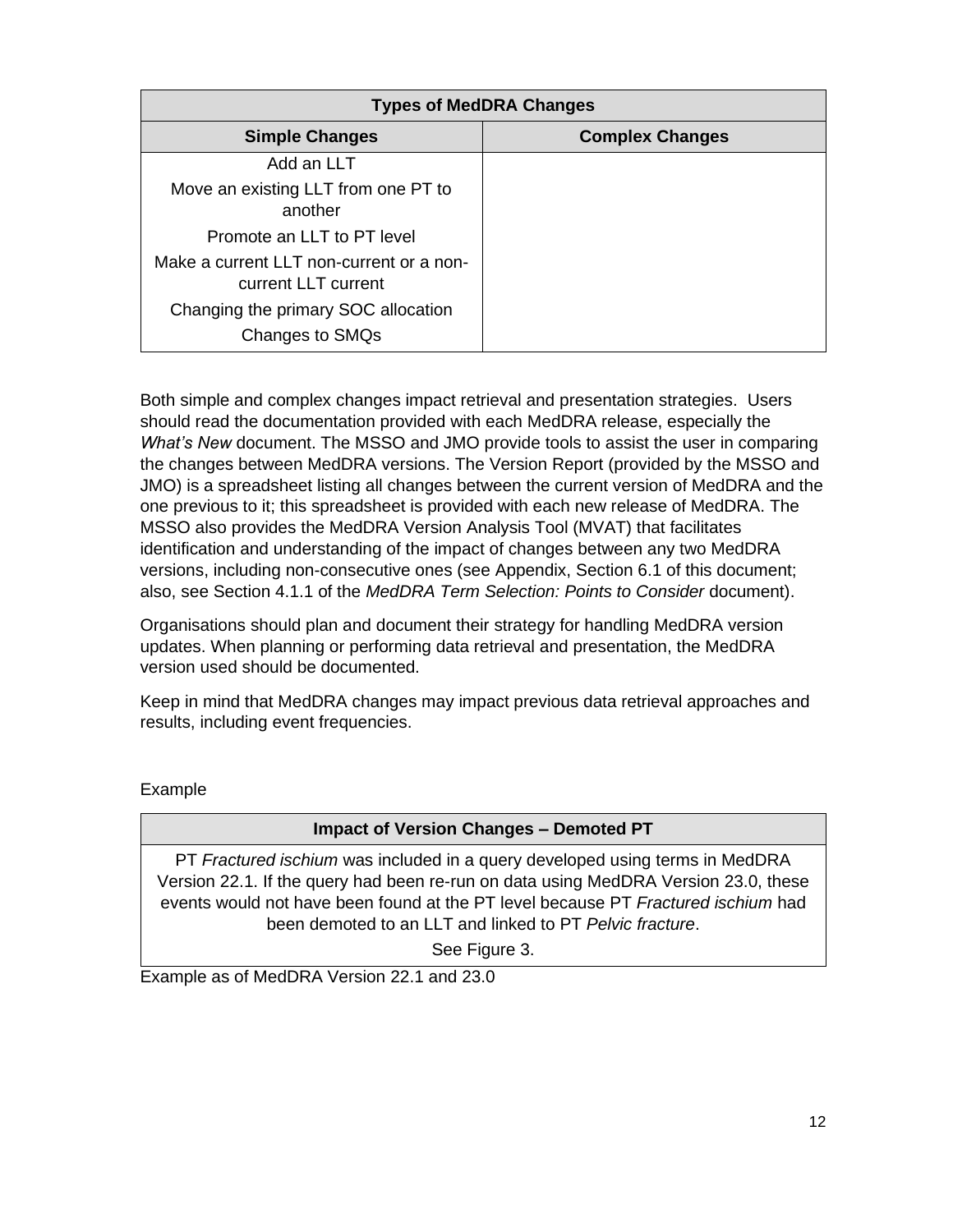Example

#### **Impact of Version Changes – Change of Primary SOC Assignment**

PT *Vascular cognitive impairment* had a primary link to SOC *Psychiatric disorders* and secondary links to SOC *Nervous system disorders* and SOC *Vascular disorders* in MedDRA Version 22.1. In Version 23.0, the primary SOC assignment was changed to SOC *Nervous system disorders* and the secondary assignments were to SOC *Psychiatric disorders* and SOC *Vascular disorders*. In a primary SOC output of data, PT *Vascular cognitive impairment* will seem to have "disappeared" from SOC *Psychiatric disorders*.

Example as of MedDRA Version 22.1 and 23.0

Terms used to construct queries should be in the same MedDRA version as the data being queried. An organisation's legacy data may be coded in more than one version of MedDRA. New terms may have been included in a new query built in a newer MedDRA version; depending upon the organisation's versioning method, these new terms might not be present in the older data. This could lead to search results that are incomplete.

A search built with terms of an earlier MedDRA version (e.g., used previously on a now closed study) might not identify all relevant data in an integrated safety summary (ISS) containing data coded in a later version of MedDRA. Queries stored in an organisation's system should be updated to the appropriate version of MedDRA before using them on new data.

Advice on how an organisation should handle new MedDRA versions is not within the scope of this document (see *MedDRA Term Selection: Points to Consider,* Appendix 4.1). Some databases may contain data of multiple studies coded in different versions of MedDRA. This may impact aggregation of those data (e.g., in an ISS). Refer also to the MedDRA website for the MedDRA Best Practices for more information on versioning options for clinical trial and post-marketing data (see Appendix, Section 6.1).

# **SECTION 3 – GENERAL QUERIES AND RETRIEVAL**

# **3.1 General Principles**

Data retrieval is performed for summary and analysis of clinical trial data, pharmacovigilance, medical information questions and for a number of other purposes. The search strategies, methods and tools used to retrieve data might differ based on the intended use of the output.

A general approach for data retrieval is outlined in the chart below.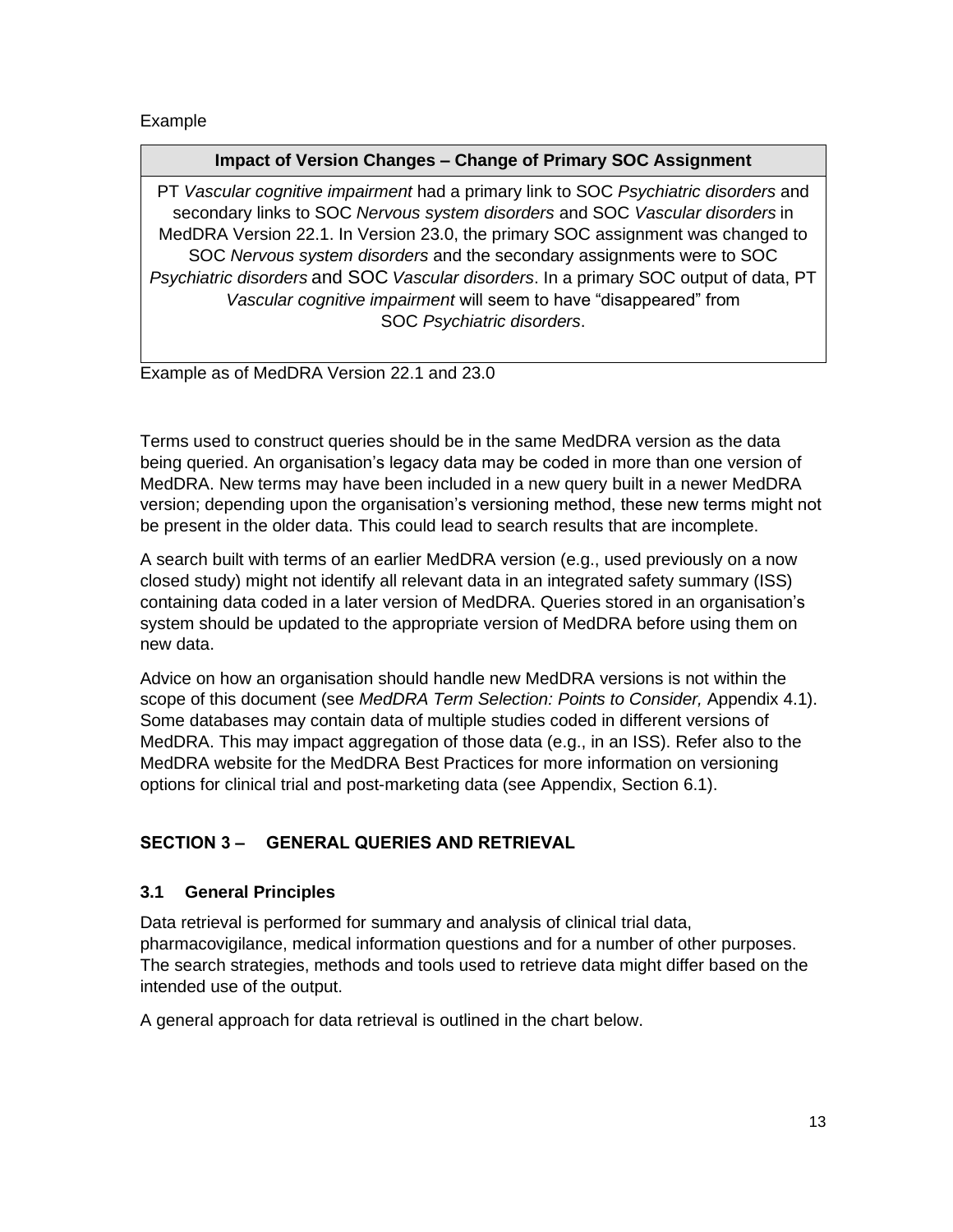

Prior to data retrieval, there may be known or potential safety issues that need detailed investigation. Information from pre-clinical studies, clinical trials post-marketing surveillance, class effects of similar products, and regulatory queries may identify areas of possible focus; these may affect the strategy for aggregating search terms, the methodology, and the way data are displayed.

Be aware of database characteristics, organisation-specific data entry conventions, data sources, the size of the database, and the version of MedDRA used for coding all data. Archived searches may be available to the user, especially those used in pharmacovigilance; these may be suitable for use if updated.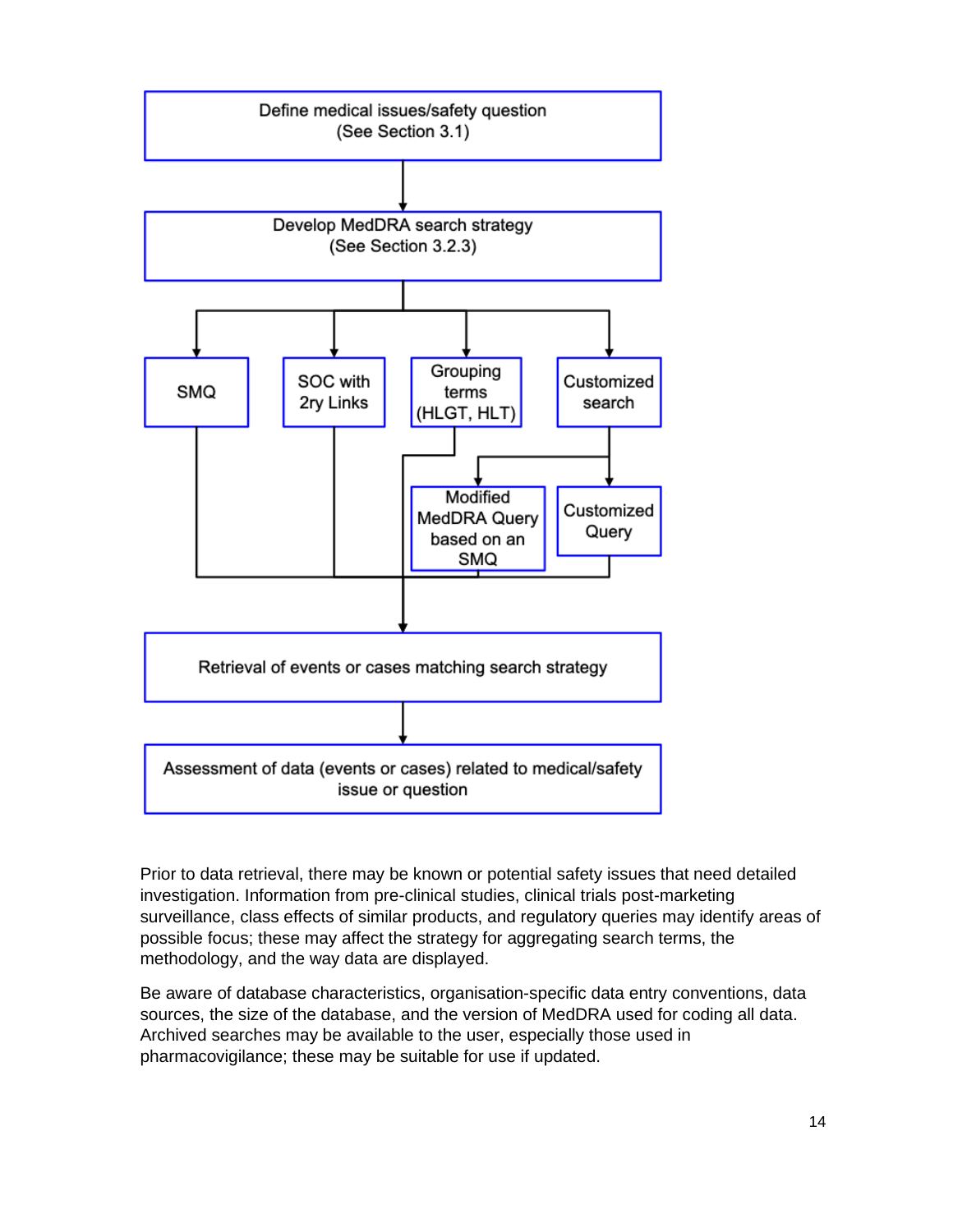When presenting adverse event data, it is important to display and to group related events (i.e., events that represent the same condition of interest) so that the true occurrence rate of an event is not obscured. **Search strategies should be documented.** The search output alone may not suffice for data assessment (e.g., frequency of a condition). Search results should be evaluated against the question originally posed.

Sorting related events into categories can be challenging. A search that is too narrowly focused might exclude events of potential relevance; a search that is too broad might make it difficult to identify a trend or signal. Careful interpretation is required when grouping terms that correspond to a potential event or medical condition for analysis (whether a syndrome or not). The purpose is to identify trends that may require further analysis, including review of individual cases. For complex queries, create a data analysis plan including a definition of the medical condition of interest. An interdisciplinary discussion might be helpful to identify the most suitable methods and tools relevant to the query.

These principles may apply to the types of searches listed in the table below:

Example

| <b>Types of Searches – Application of General Principles</b>                                          |
|-------------------------------------------------------------------------------------------------------|
| Safety profile overview in a summary report, Periodic Safety Update Report (PSUR),<br>ISS, etc.       |
| Comparing frequencies of ARs/AEs reporting rates for spontaneous reports or incidence<br>for studies) |
| Analysis of a specific safety concern                                                                 |
| Identifying patient subpopulations at risk (search of medical history)                                |

# **3.1.1 Graphical displays**

Graphical displays can be useful especially with large datasets. Such displays allow quick visual representation of potential signals. Organisations are encouraged to use graphs for data display. Histograms, bar charts, and pie charts can be useful as can more complex, statistically-derived displays (e.g., data mining algorithms). Examples of these types of displays are in the Appendix, Section 6.2.

# **3.1.2 Patient subpopulations**

For data retrieval for specific subpopulations such as those based on age or gender, it is necessary to refer to individual database fields for demographics.

# **3.2 Overall Presentation of Safety Profiles**

The aims of an overall safety profile presentation are to:

- Highlight distribution of ARs/AEs
- Identify areas for in depth analysis

Present the data in a way that allows for easy recognition of patterns of terms potentially related to the relevant medical conditions. There are various ways to do this ranging from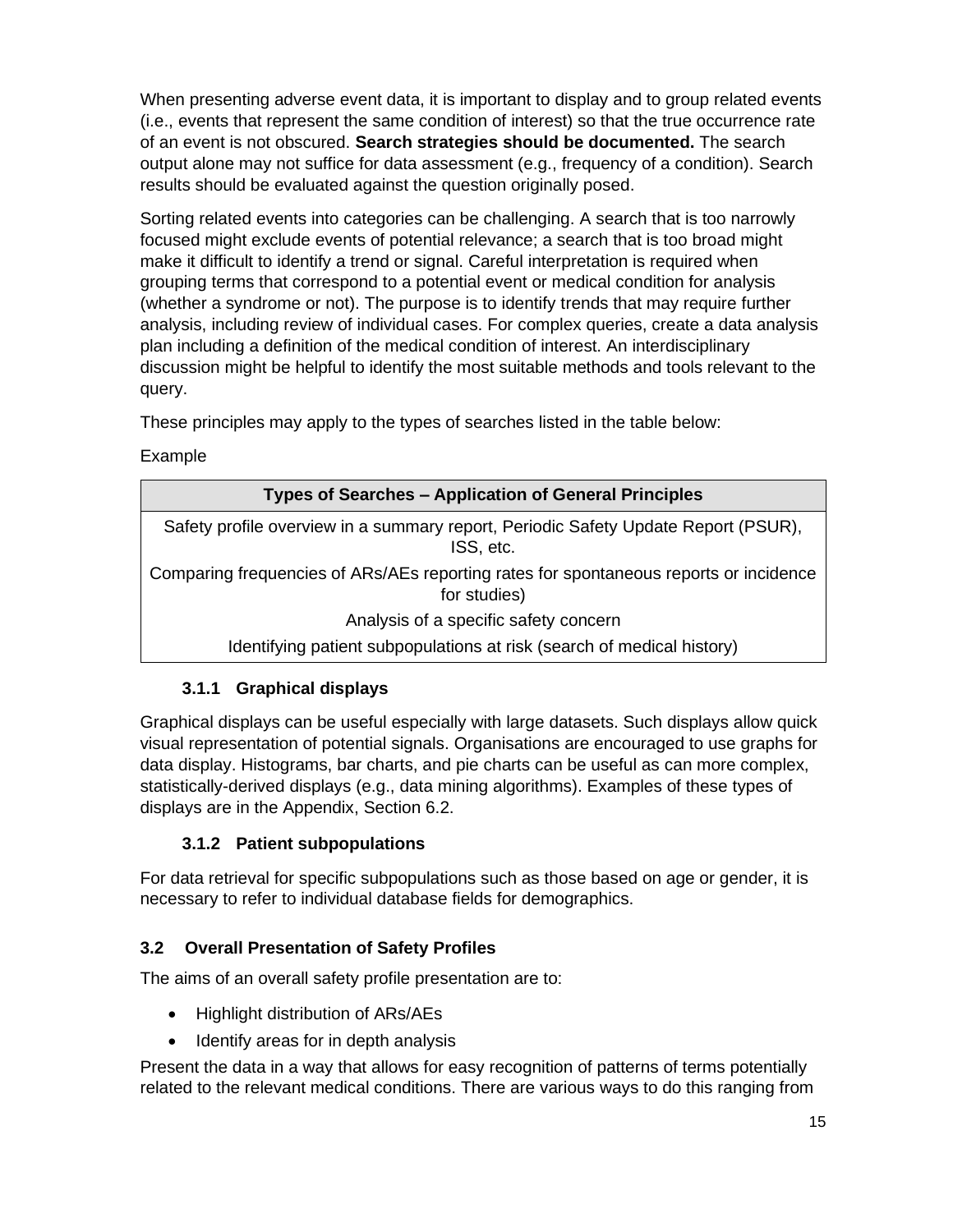a full listing of terms to sophisticated statistical approaches such as data mining techniques (for reference, see ICH E2E: Pharmacovigilance Planning Document; listed in the Appendix, Section 6.1).

Historically, the standard approach has been to display data by Body System (or System Organ Class) and Preferred Term corresponding to SOCs and PTs in MedDRA. Due to MedDRA's unique characteristics (multiaxiality, granularity), this PT-SOC approach may need to be augmented with other types of data outputs (e.g., secondary SOC output, display by grouping terms [HLTs, HLGTs], etc.), depending on the reason for the output. For example, if a number of reports describe a similar medical condition, they could be represented by:

- Many different PTs (dilution of signal)
- Different grouping terms
- Different SOCs

SOCs where the user would not intuitively expect them (e.g., SOC *General disorders and administration site conditions,* SOC *Pregnancy, puerperium and perinatal conditions*, SOC *Injury, poisoning and procedural complications*, SOC *Infections and infestations*). See examples in the table below:

| PTs with Primary SOC General disorders and administration site conditions and<br><b>Secondary SOC Cardiac disorders</b> |
|-------------------------------------------------------------------------------------------------------------------------|
| <b>PT</b> Chest discomfort                                                                                              |
| PT Chest pain                                                                                                           |
| PT Oedema peripheral                                                                                                    |
| <b>PT</b> Sudden death                                                                                                  |
| PT Localised oedema                                                                                                     |
| PT Oedema due to cardiac disease                                                                                        |
| PT Peripheral oedema neonatal                                                                                           |
| <b>PT</b> Cardiac death                                                                                                 |
|                                                                                                                         |

Example as of MedDRA Version 23.0

# **3.2.1 Overview by primary System Organ Class**

This overview is recommended as a first step in data retrieval and for planning of further analysis.

Display of all data ensures that all events will be seen and may be useful to identify data clusters by SOC. If the hierarchy is also displayed, clusters may occur at the HLGT or HLT levels. For a small dataset, this display by primary SOC may be all that is necessary.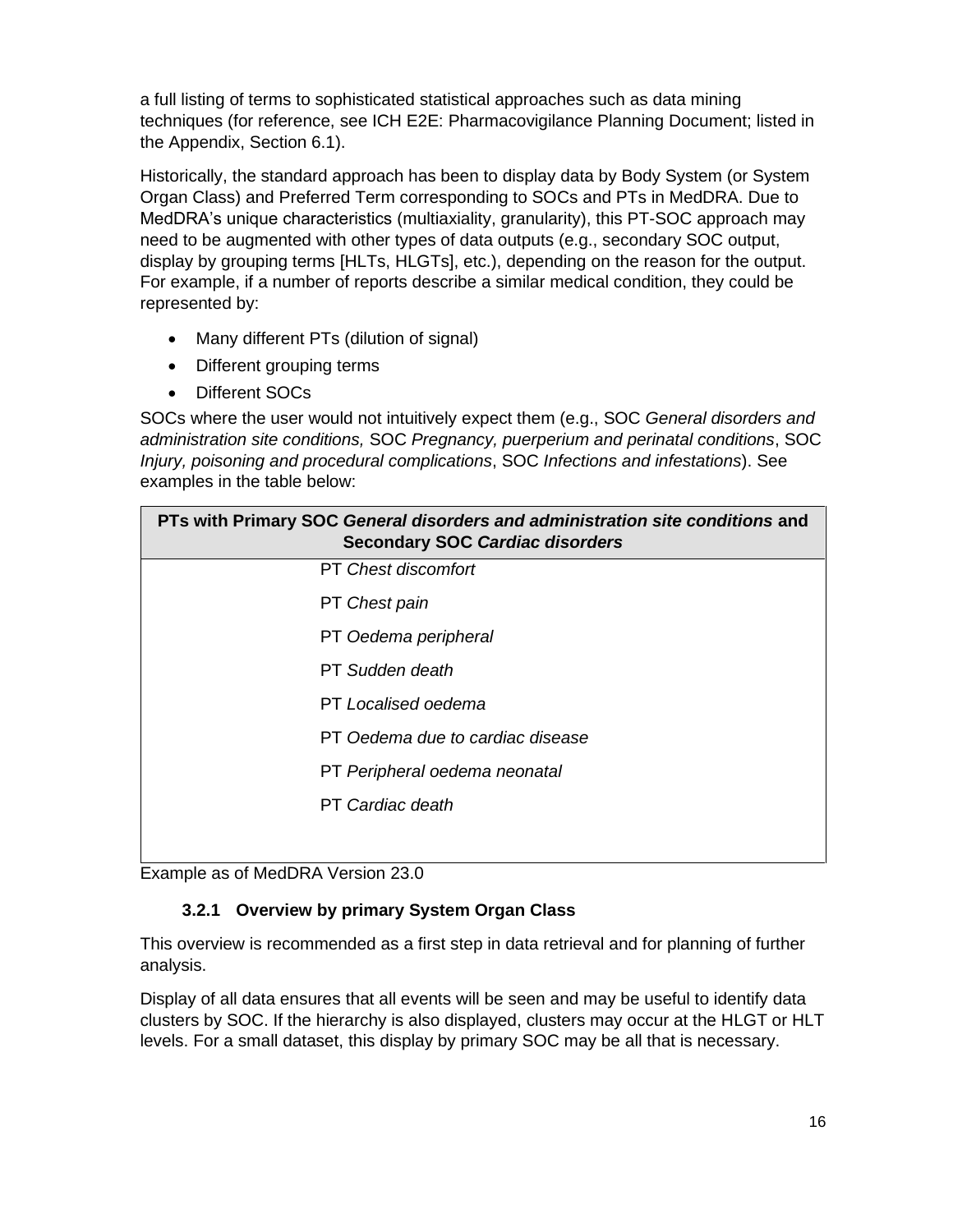- ➢ Objectives:
	- Include all events (none are omitted)
	- Display all data in the entire MedDRA hierarchy
- ➢ Method:

The primary SOC view including HLGTs, HLTs and PTs can be used for standard tables (clinical trials and post-marketing data) and for cumulative summaries (post-marketing data). Line listings (both clinical and post-marketing data) can also be displayed by primary SOC and PT. Depending on the reason for the output, it might be beneficial to use the primary SOC and PT display; for large datasets, display by SOC **and** by grouping terms (HLGTs and HLTs) may be preferable. Figure 4 is an example of such an output.

The Internationally Agreed Order of SOCs was developed for consistency irrespective of language or alphabet (see Figure 5). The SOC order was based upon the relative importance of each SOC in AR/AE reports (see also the MedDRA *Introductory Guide* and MedDRA ASCII files). Use of the Internationally Agreed Order may be applicable to certain regulatory functions, e.g., the Summary of Product Characteristics guideline. Organisations that share data should agree on the order of SOCs when preparing data for presentation.

Data displays in tables or in graphical presentations may facilitate understanding by the viewer. Figures 6, 7 and 8 are examples of such displays.

Figures 9a and 9b display data for one compound in two patient populations. Within each patient population, the reports are split by SOC and by reporter. The upper bar of each pair represents numbers of reports from consumers (blue), and the lower bar represents reports from health care professionals (red).

If further detail is needed, adverse events can be displayed by PT with decreasing frequency.

In depth analysis requires medical expertise to define terms that should be aggregated.

- ➢ Benefits:
	- Provides an overview of data distribution; helps identify areas of special interest that may need in depth analysis
	- Grouping terms aggregate related PTs, facilitating identification of medical conditions of interest
	- A PT will be displayed only once, preventing over-counting of terms
	- A primary SOC overview may be the only form of data display necessary for a small dataset
- ➢ Limitations:
	- Because it is based on a PT-to-primary SOC assignment, there may be incomplete groupings of terms for a medical condition or syndrome as such terms may be distributed among different SOCs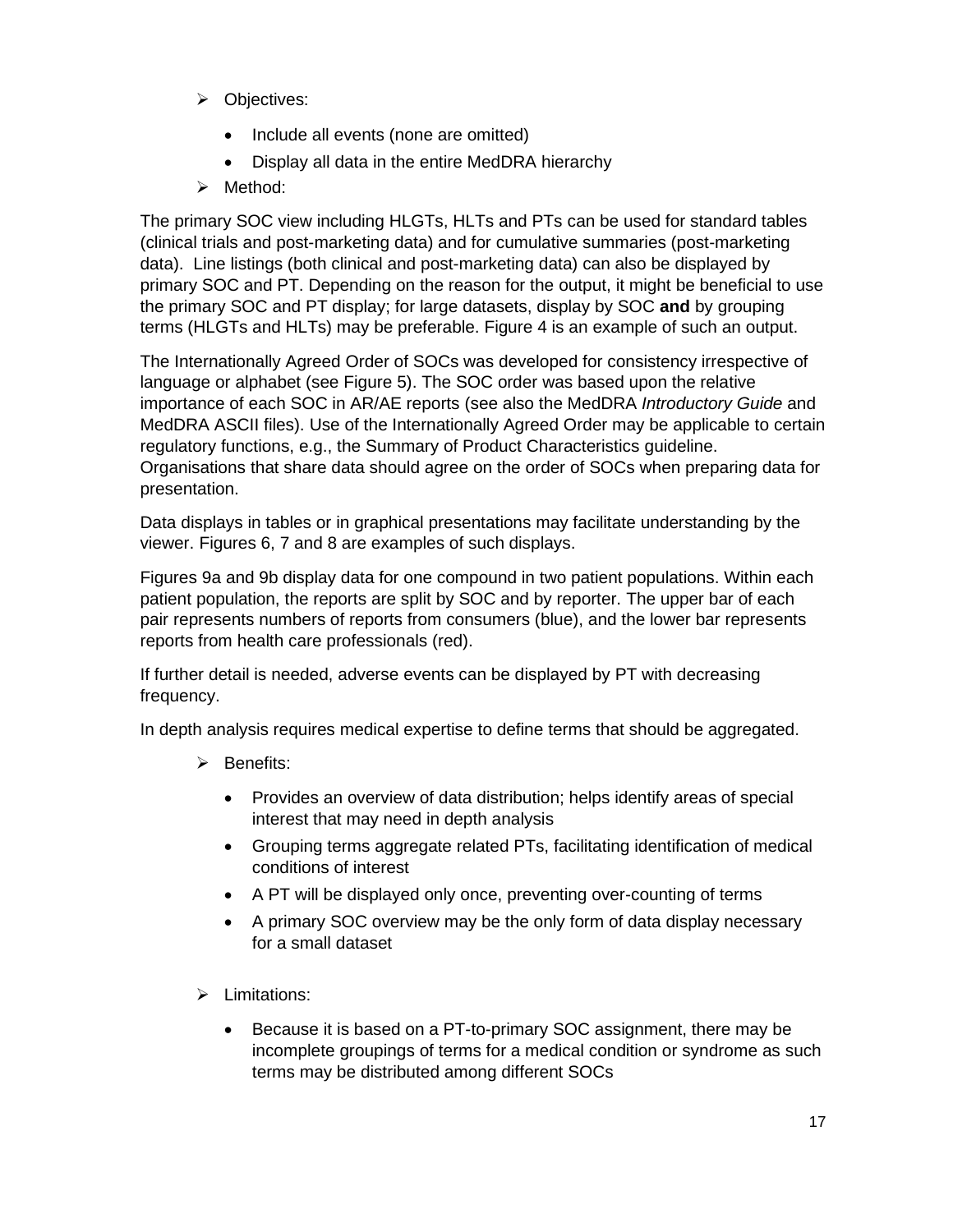- Events may not be found where the user expects them due to MedDRA placement rules
- Potential for a lengthy data output when applied to large datasets

# **3.2.2 Overall presentations of small datasets**

When the safety profile consists of a small list of PTs (e.g., early in clinical development), a display of these PTs may be adequate. Figure 10 is an example of this.

# **3.2.3 Focused searches**

Focused searches may be useful for further investigation of medical concepts of interest. For example, a focused search may be used to determine the number of cases or events of interest in response to a regulatory query.

In certain situations, such as those listed below (note that this list is not all-inclusive), users may wish to design a specific search in addition to the Overview by Primary System Organ Class (see Section 3.2.1).

- Further examination of clusters seen in Primary SOC output
- Previously identified safety concerns (e.g., known class effects, results from toxicology and animal studies, etc.)
- Monitoring events of special interest
- Responding to regulatory queries

Below are listed options for focused search approaches. The order of applying these approaches may depend on resources, expertise, systems or other factors.

# 3.2.3.1 Focused searches by secondary SOC assignments

This focused search augments the Overview by Primary System Organ Class (see Section 3.2.1) by addressing secondary SOC assignments, thus providing a more comprehensive view of the data and taking advantage of MedDRA's multiaxiality.

➢ Method:

The method used for a focused search by secondary SOC assignment may depend on the database characteristics of the organisation.

Options include:

- Query of the SOC, HLGT and HLT levels to include both the primary and secondary SOC assignments in the display
- Output PTs in their secondary SOC locations programmatically (see Figure 11)
- If the database does not allow automated output by secondary SOC, then perform the query using available processes (e.g., programming a list of all individual PTs in the primary and secondary SOC locations)
- The MSSO Desktop and Web-Based browsers provide users with the option to display the secondary SOC paths of terms exported from search/research bin results or from terms uploaded using the Hierarchy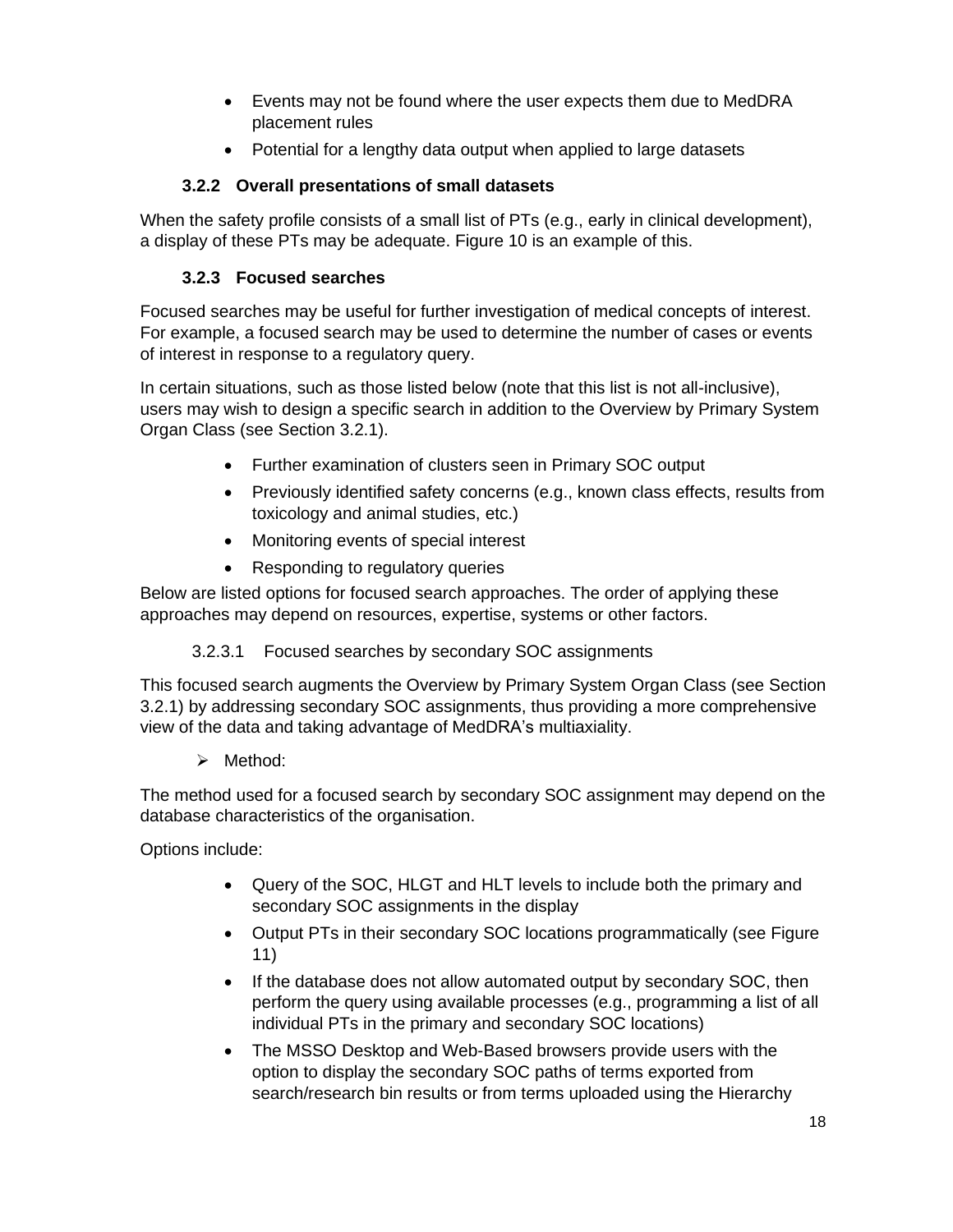Analysis feature. These browser features thus allow users to view and export secondary SOC assignments in a simple spreadsheet format without the need for any special programming.

#### Example

| Programming a List of PTs in Primary and Secondary SOC Locations |
|------------------------------------------------------------------|
| SOC Eye disorders                                                |
| <b>HLGT</b> Vision disorders                                     |
| <b>HLT</b> Visual pathway disorders                              |
| PT Chiasma syndrome                                              |
| PT Optic nerve compression (primary SOC location)                |
| PT Optic nerve disorder (primary SOC location)                   |
| PT Optic neuropathy (primary SOC location)                       |
| PT Toxic optic neuropathy (primary SOC location)                 |
| PT Visual cortex atrophy                                         |
| PT Visual pathway disorder                                       |
|                                                                  |
| 3 of 7 PTs are primary to SOC Nervous system disorders           |
| Example as of MedDRA Version 23.0                                |

➢ Benefits:

Multiaxial links enhance the utility of the grouping terms. This method overcomes the primary SOC limitations as described under Section 3.2.1.

- ➢ Limitations:
	- Still displays only terms that are represented in one SOC or HLGT/HLT which may not include all terms related to a medical condition
	- This method of display of PTs by both primary and secondary SOC assignments could lead to double counting of cases/events

#### **SECTION 4 – STANDARDISED MedDRA QUERIES**

#### **4.1 Introduction**

Standardised MedDRA Queries (SMQs) were created to standardise identification and retrieval of safety data.

SMQs are a joint effort of the Council for International Organizations of Medical Sciences (CIOMS) and ICH (including MSSO and JMO) representing both industry and regulatory authorities. An SMQ is a grouping of terms from one or more SOCs that relate to a defined medical condition or area of interest. The terms included relate to signs, symptoms,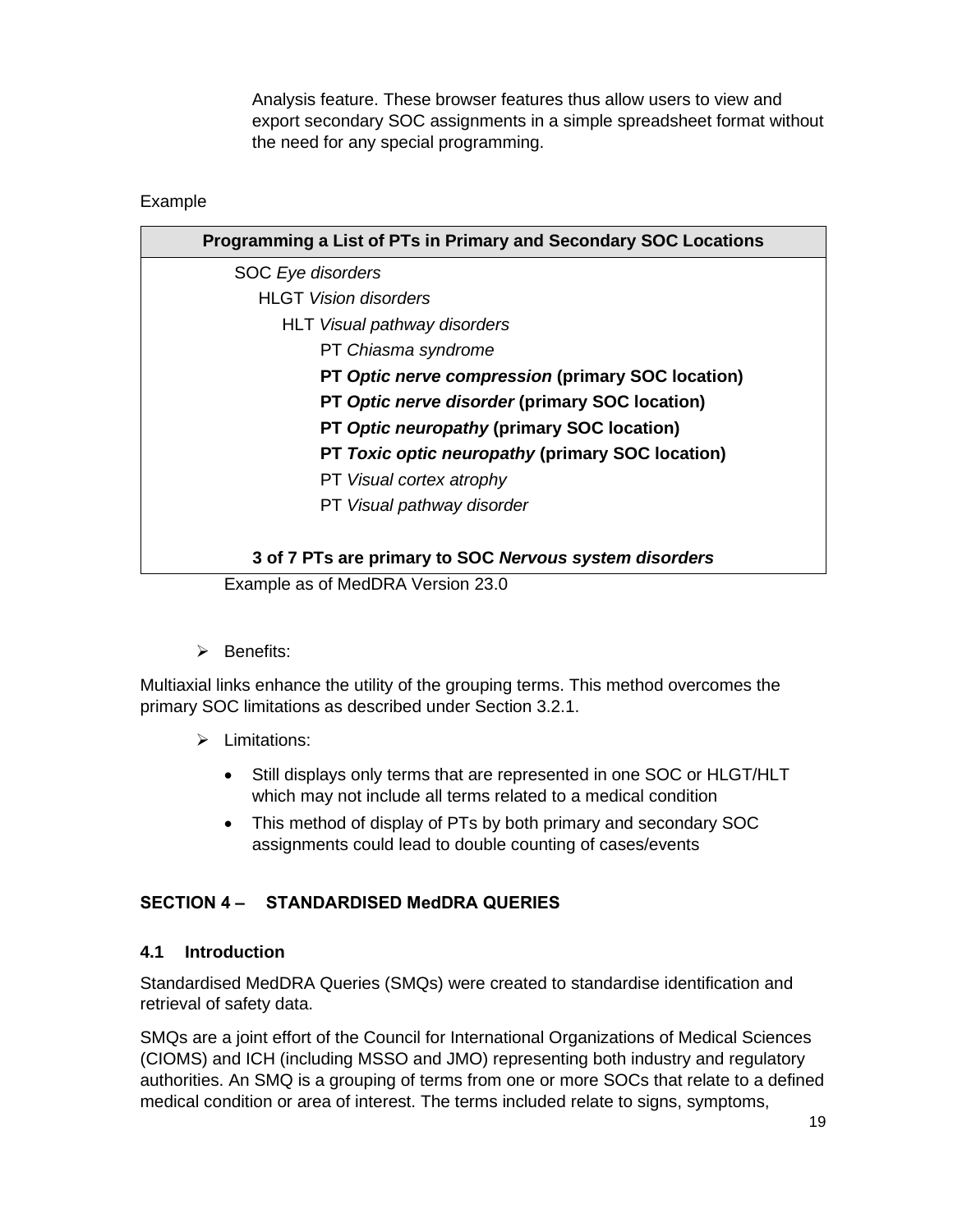diagnoses, syndromes, physical findings, laboratory and other physiologic test data, etc. that are associated with the medical condition or area of interest.

Users should carefully read the *Introductory Guide for Standardised MedDRA Queries (SMQs)* before applying an SMQ to fully understand the scope of the SMQ and to properly apply search options such as algorithms and weightings.

# **4.2 SMQ Benefits**

As with all MedDRA-based queries, users of SMQs should be aware of several factors that may influence data retrieval including database characteristics, data conversion processes, coding conventions, and MedDRA versioning. For more details, see Section 3.1.

- $\triangleright$  SMO benefits include:
	- Application across multiple therapeutic areas
	- Validated reusable search logic
	- Standardised communication of safety information
	- Consistent data retrieval
	- Maintenance by MSSO and JMO

# **4.3 SMQ Limitations**

- SMQs do not cover all medical topics or safety issues
- SMQs evolve and undergo further refinement even though they have been tested during development

# **4.4 SMQ Modifications and Organisation-Constructed Queries**

If any modifications are made to term content or structure of an SMQ, it can no longer be called an "SMQ" but it should instead be referred to as a "modified MedDRA query based on an SMQ". See Section 5.1 for further details on SMQ modification.

**Under no circumstances should a query constructed for the specific need of an organisation be called an "SMQ" by its originator.** This is to ensure that there is no confusion with the ICH-endorsed SMQs applied by other MedDRA users. Any alternate name for the organisation-constructed query is acceptable as long as it could not be potentially confused with an ICH-endorsed SMQ.

# **4.5 SMQs and MedDRA Version Changes**

Each SMQ relates to a specific MedDRA version. SMQs are part of each new MedDRA release, are maintained by MSSO and JMO, and correspond to the terms present in that version of MedDRA. The SMQ version should always correspond to the MedDRA version of the data being searched.

As with all searches of MedDRA-based data, it is important to document the MedDRA and SMQ versions used.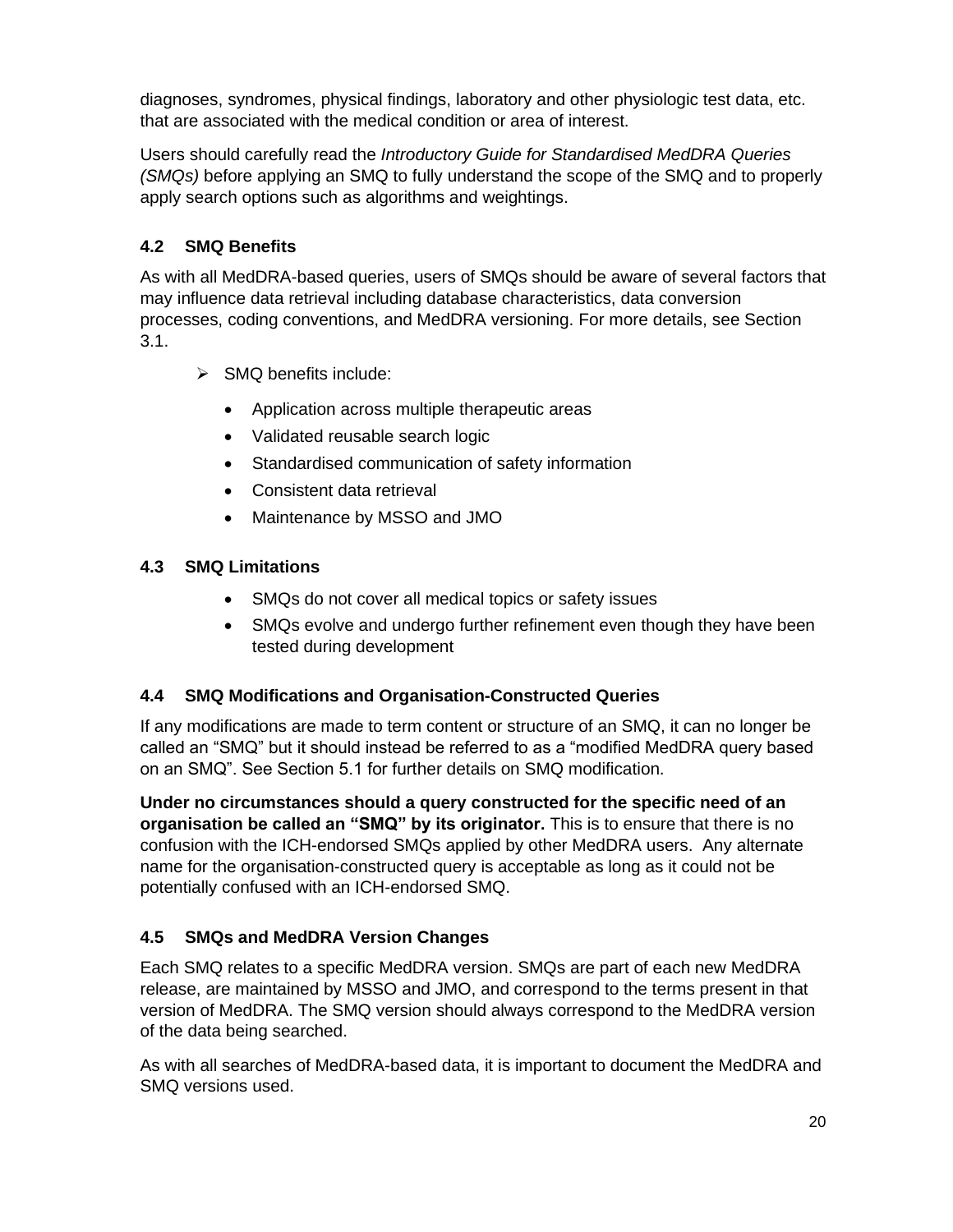Changes to SMQs that can occur with each MedDRA version include (but are not limited to) the following:

- Addition of PTs
- Inactivation of a PT (i.e., effectively "removing" a PT from an SMQ)
- Change of term scope (e.g., a narrow term becomes a broad term)
- Restructuring of an SMQ (e.g., change in the hierarchical position of an SMQ)
- Creation of a new SMQ

For a full description of the types of changes that can occur to SMQs, please refer to the MedDRA "Change Request Information" document (see Appendix, Section 6.1). Changes introduced with each new version are documented in the "What's New" document for each MedDRA version. (The cumulative changes are contained within the ASCII files in the fields called "Term\_addition\_version" and "Term\_last\_modified\_version").

The MedDRA version of the SMQ and the coded data being searched should be the same because mismatches could produce unexpected results. For example, if an SMQ from an older version of MedDRA is applied to data coded in a more recent version, data coded to terms that are not present in the older SMQ would not be retrieved.

Example

# **Consequence of Version Mismatch of Coded Data and SMQ**

PT *Hormone receptor positive breast cancer* was added to SMQ *Breast malignant tumours* in MedDRA Version 23.0. Using Version 22.1 of this SMQ – which does not contain this PT – would fail to identify cases coded to this term in a database using MedDRA Version 23.0.

Example as of MedDRA Version 22.1 and 23.0

# **4.6 SMQs – Impact of MedDRA Legacy Data Conversion**

The conversion method for data originally coded in another terminology (e.g., COSTART) also impacts the application and output of SMQs. See Section 2.1.2, *Impact of data conversion method*.

# **4.7 SMQ Change Requests**

Users are encouraged to submit Change Requests to MSSO and JMO to improve the utility of SMQs. A justification (and possibly testing data) for a submitted Change Request must be provided. The MSSO may require more time to evaluate SMQ Change requests than regular MedDRA Change Requests.

Before submitting an SMQ Change Request, users should review the SMQ documentation for inclusion and exclusion criteria of the SMQ.

# **4.8 SMQ Technical Tools**

The MSSO browsers (the Desktop, Web-Based, and Mobile browsers) allow for searching and viewing the contents of SMQs and they include additional details such as the SMQ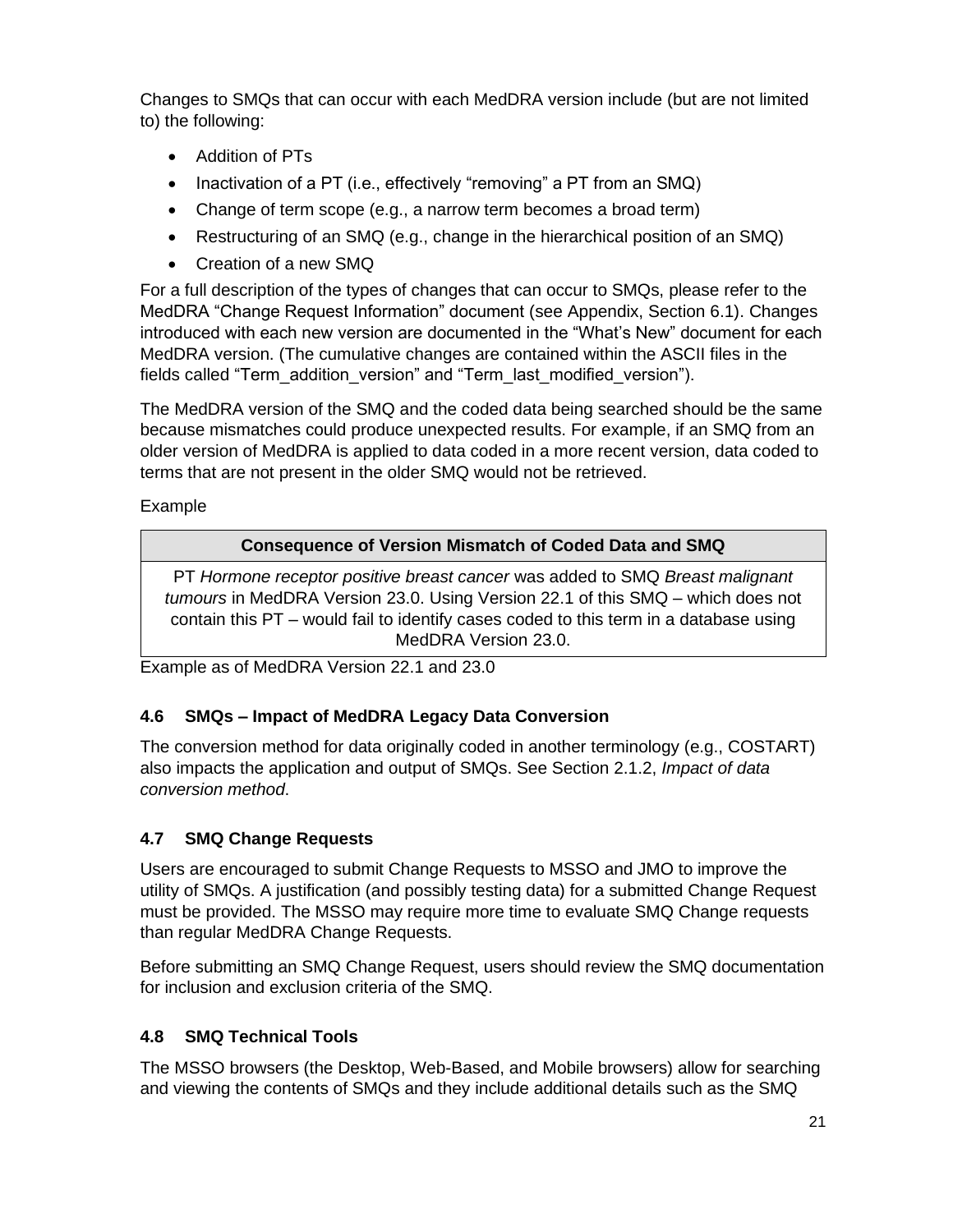description (definition) and development notes. In addition, both MSSO browsers have an SMQ Analysis feature which allows users to upload a set of coded data and apply SMQs to it.

An Excel spreadsheet containing the terms in each production SMQ is available from MSSO and JMO (see Appendix, Section 6.1). This spreadsheet allows a user to transfer SMQ terms to query tools. File specifications related to SMQs are found in the "MedDRA Distribution File Format Document" supplied with each MedDRA version.

The MedDRA website has a list of some system tools that provide technical support for SMQs [\(see](http://meddramsso.com/subscriber_download_tools_thirdparty.asp) Appendix, Section 6.1).

# **4.9 SMQ Applications**

SMQs were developed to address the high granularity and unique features of MedDRA and to maximise the likelihood that all terms related to a specific medical condition of interest are identified.

The user should first review the list of available SMQs to determine which of them may be applicable to the question being asked. If an SMQ seems applicable, the user should check the documentation in the SMQ Introductory Guide to understand the purpose and definition of the SMQ. The user may also wish to review the term contents of the SMQ.

Following application of the selected SMQ on coded data, search results (i.e., retrieved data) should then be evaluated against the question originally posed. The search output alone may not be sufficient for data assessment (e.g., frequency of a condition). Define and document criteria for case evaluation.

Generally, more cases/events will be retrieved than will eventually be subjected to analysis due to "noise". This is a more significant consideration for "broad" searches but in principle also applies to "narrow" searches (see Section 4.10.1).

# **4.9.1 Clinical trials**

SMQs may be applied in the clinical trial setting – especially for aggregate data – where the safety profile has yet to be fully established. In this instance, most (if not all) available SMQs may be used, possibly on a routine basis.

Alternatively, a user can apply an SMQ (or SMQs) that relates to a previously identified area of interest (e.g., from pre-clinical data or class effect) for further evaluation.

# Example

| <b>Targeted Safety Study</b>                                                                                                                    |  |
|-------------------------------------------------------------------------------------------------------------------------------------------------|--|
| When developing a data analysis plan for a targeted safety study, consider using the<br>narrow terms of an SMQ to aggregate events of interest. |  |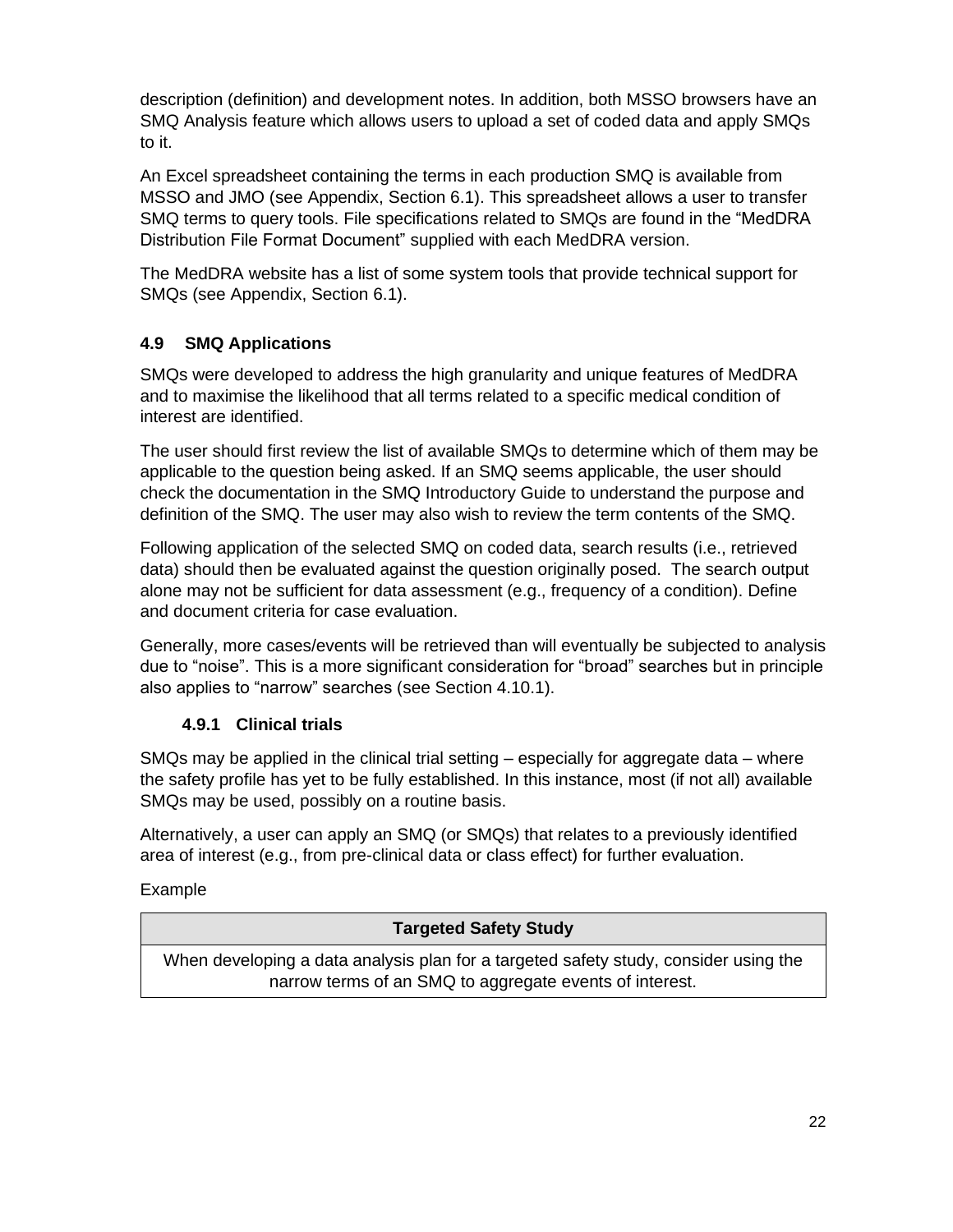# **4.9.2 Post-marketing**

#### 4.9.2.1 Focused searches

A specific SMQ or a selection of SMQs may be used to retrieve relevant cases for subsequent medical review.

Example

| <b>Emerging Safety Signal</b>                                                    |  |
|----------------------------------------------------------------------------------|--|
| A company suspects an emerging signal of pancreatitis for a new HIV product. SMQ |  |
| Acute pancreatitis can be applied to the data.                                   |  |
|                                                                                  |  |

#### 4.9.2.2 Signal detection

The entire set of SMQs may be used on the database for signal detection. The user may wish to use the narrow terms or more specific levels of hierarchical SMQs (i.e., a subsearch SMQ) to minimise dilution of the signal.

4.9.2.3 Single case alert

SMQs may be used to create a "watch list" (e.g., an automated notification system) to alert the user of incoming cases needing urgent review.

Example

#### **Single Case Alert**

A medical issue of interest needs to be communicated to a regulatory authority as part of an agreed risk management plan. The SMQ narrow search or more specific levels of a hierarchical SMQ may be applied to identify potential cases of interest.

# 4.9.2.4 Periodic reporting

SMQs may help aggregate relevant cases for ongoing review of specific safety issues in periodic safety reports. SMQs may also be used for other routine reviews of aggregate data (e.g., reports of lack of efficacy) in the context of a periodic report.

# **4.10 SMQ Search Options**

Some SMQs have options that may be used to refine a particular search. The most common option is use of narrow and broad search terms. By definition, a broad search includes both narrow and broad terms.

Some SMQs are hierarchical (i.e., contain one or more sub-searches). Other SMQs use algorithms, and in one case (SMQ *Systemic lupus erythematosus*), weightings are assigned to particular terms for signs, symptoms and laboratory results to help identify cases.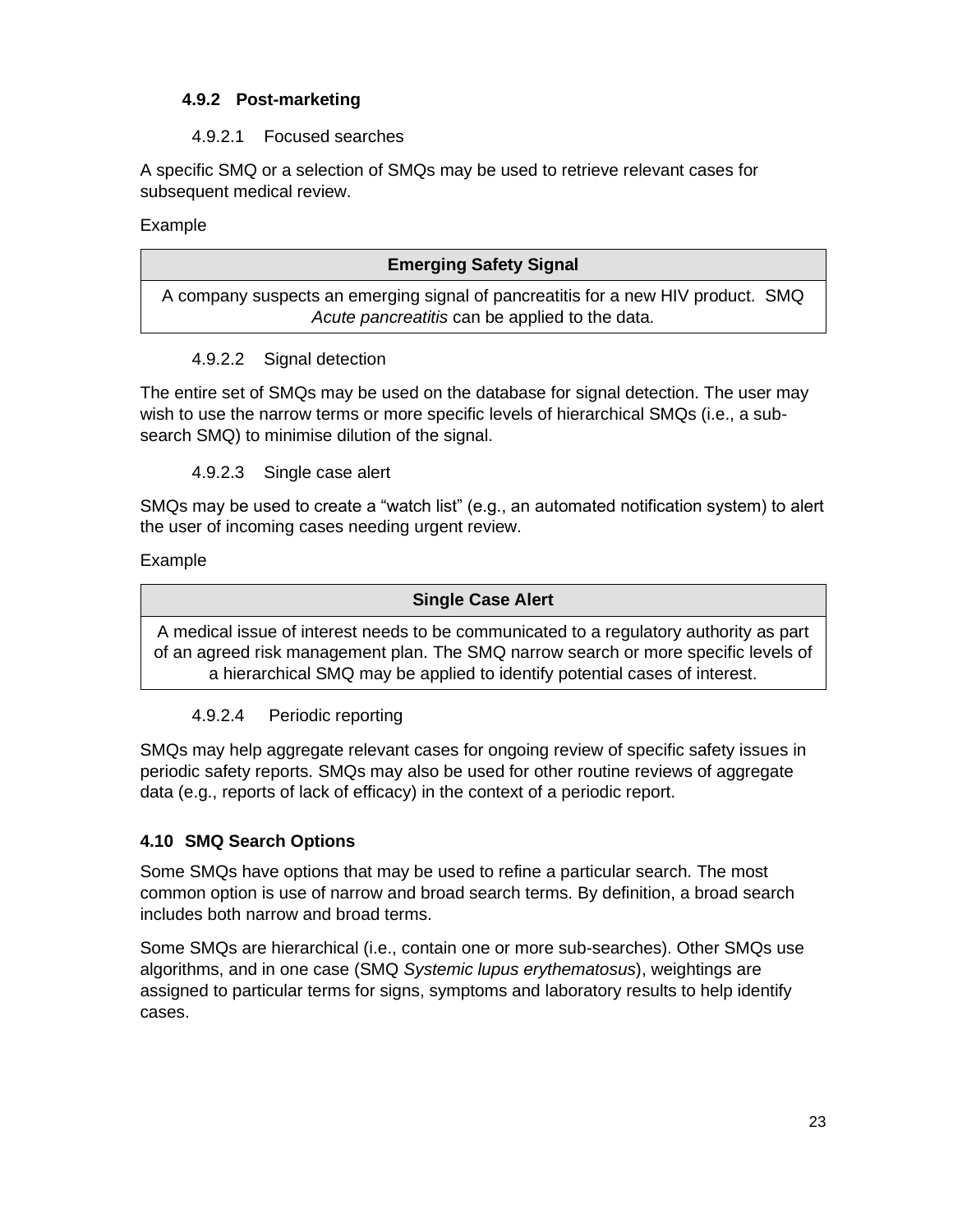# **4.10.1 Narrow and broad searches**

Most SMQs have narrow and broad PTs. The narrow PTs have a greater likelihood of identifying only events of interest (high specificity) while the broad terms are intended to identify additional possible events (high sensitivity). Some events retrieved by the broad search terms may, upon further review, not relate to the condition of interest. The user can select the scope of the search (narrow or broad) that is most applicable to the question being asked. Figure 12 is an example of output of narrow and broad searches.

When a compound is in early phase development or has only recently been marketed, it may be advisable to use the broad search.

Example

#### **Use of Broad Search**

If evaluating an emerging signal of lactic acidosis using SMQ *Lactic acidosis*, narrow terms may be applied to identify events where the specific diagnosis has been reported; however, events of reported signs and symptoms would not be retrieved. If there is additional need to find cases where no specific diagnosis (but mainly signs and symptoms) have been reported, then a broad search (i.e., narrow + broad search terms) should be applied.

#### **4.10.2 Hierarchical SMQs**

Several SMQs have a hierarchical structure (one or more levels of sub-searches of increasing specificity). The user can select the search that is most applicable to the question being asked or a combination of sub-search SMQs as needed.

The SMQ Introductory Guide has explanatory notes on the appropriate use of each hierarchical SMQ. An example of a hierarchical SMQ is illustrated below (SMQ *Haematopoietic cytopenias*).

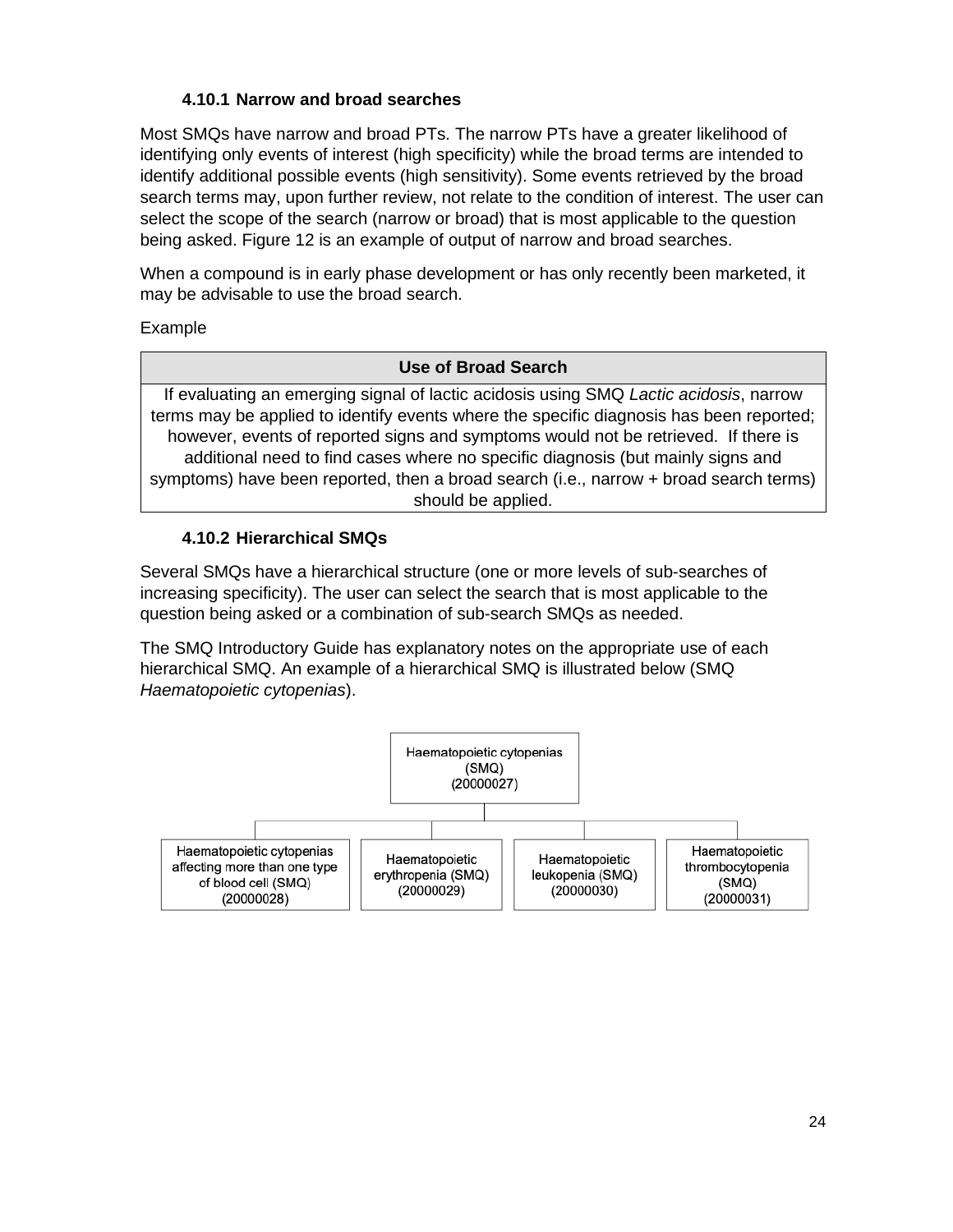Example

#### **Use of SMQ Hierarchy**

The medical condition of interest is thrombocytopenia. SMQ *Haematopoietic cytopenias* may be too inclusive because sub-searches for decreases of other hematopoietic cell lines (e.g., SMQ *Haematopoietic leukopenia*) are included. A user may wish to select only the sub-search SMQ *Haematopoietic thrombocytopenia* in this instance.

#### **4.10.3 Algorithmic SMQs**

An algorithm provides for a combination of terms which – if retrieved in a single case – are more likely to identify a case of interest than isolated broad search terms (see table below). The broad terms of algorithmic SMQs are subdivided into **categories** that could be groupings of organ-specific signs or symptoms, laboratory terms, etc. (Note: the broad search categories are labeled B, C, D, etc.) Using an algorithm may reduce the amount of "noise" (i.e., non-relevant cases).

Using an algorithmic SMQ without applying the algorithm (i.e., simply applying the narrow and broad searches) will yield different results from those obtained using the algorithm.

| Algorithmic SMQ (SMQ Anaphylactic reaction)*    |                                                          |                                                  |  |  |
|-------------------------------------------------|----------------------------------------------------------|--------------------------------------------------|--|--|
| <b>Category B - Upper</b><br>airway/Respiratory | Category C -<br>Angioedema/Urticaria,<br>etc.            | Category D-<br><b>Cardiovascular/Hypotension</b> |  |  |
| Acute respiratory failure                       | Allergic oedema                                          | Blood pressure decreased                         |  |  |
| Asthma                                          | Angioedema                                               | Blood pressure diastolic<br>decreased            |  |  |
| <b>Bronchial oedema</b>                         | Blood pressure systolic<br>Erythema<br>decreased         |                                                  |  |  |
| Algorithm:                                      |                                                          |                                                  |  |  |
| $\sim$ $ -$                                     | A /Alexandro texas entranced to clouded to the teachers' |                                                  |  |  |

Example

 $Case = A (Narrow terms - not included in the table)$ 

- Or term from Category B **and** term from Category C
- Or term from **either** Category B or Category C **plus** term from Category D

\* Not all terms in these categories are listed in the table

SMQ *Systemic lupus erythematosus* is an algorithmic SMQ with assigned weights for its included PTs (e.g., PT *Pleural effusion* = 3); a total weighted score greater than 6 suggests a case of interest.

Users should not assume that all software tools support algorithmic SMQs.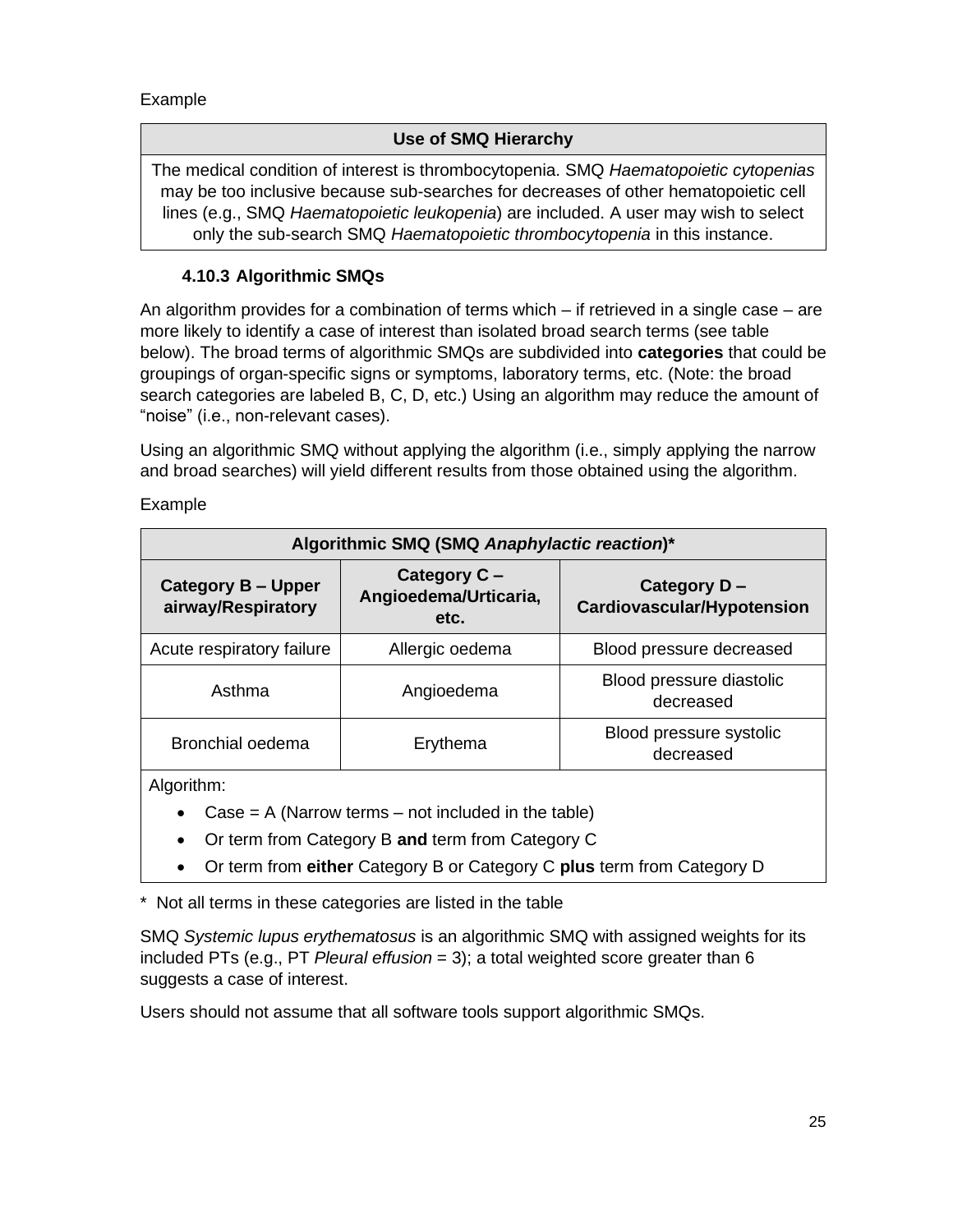# **4.11 SMQ and MedDRA Grouping Terms**

Data retrieved using MedDRA grouping terms (HLGTs, HLTs) may differ from those retrieved using a related SMQ.

#### Example

#### **Comparison – SMQ and Grouping Terms**

Cardiac arrhythmia is a suspected issue (e.g., by review of a primary SOC output of all data). If events retrieved by using HLGT *Cardiac arrhythmias* are compared to those retrieved by SMQ *Cardiac arrhythmias*, more events may be retrieved by the SMQ because it includes additional terms from other SOCs such as SOC *Investigations.*

# **SECTION 5 – CUSTOMISED SEARCHES**

MedDRA allows for a variety of searching options as described above. However, there will be situations when a customised search is needed.

# **5.1 Modified MedDRA Query Based on an SMQ**

Do not modify the term content or structure of an SMQ unless there is a compelling reason to do so since altering it in any way makes it non-standard (see Section 4.4).

If an SMQ is modified in any way, it should be referred to as a "modified MedDRA query based on an SMQ". All modifications to the original SMQ should be documented.

If a modified MedDRA query based on an SMQ is to be used on an ongoing basis, version updates and maintenance of the query are the responsibility of the organisation that created it.

Example

| <b>Modified MedDRA Queries based on SMQs</b>              |                                                                                                                                                                                                                                                                                                                             |  |
|-----------------------------------------------------------|-----------------------------------------------------------------------------------------------------------------------------------------------------------------------------------------------------------------------------------------------------------------------------------------------------------------------------|--|
| Additional PTs are<br>needed                              | A product is being investigated for a possible safety signal of<br>dementia, and the user wishes to use SMQ Dementia. For this<br>particular product, PT Disturbance in attention may be needed.                                                                                                                            |  |
| Exclusion of PTs                                          | An antipsychotic product is being investigated for potential QT<br>prolongation and also has a well-described association with<br>hypotension and fainting. When using SMQ Torsade de<br>pointes/QT prolongation (broad search), the user may wish to<br>exclude PT Syncope to prevent excess "noise" in data<br>retrieval. |  |
| Changing the scope<br>(narrow or broad) of an<br>SMQ term | A product is being investigated for the potential for<br>hyperglycaemia and diabetes mellitus. SMQ<br>Hyperglycaemia/new onset diabetes mellitus has PT                                                                                                                                                                     |  |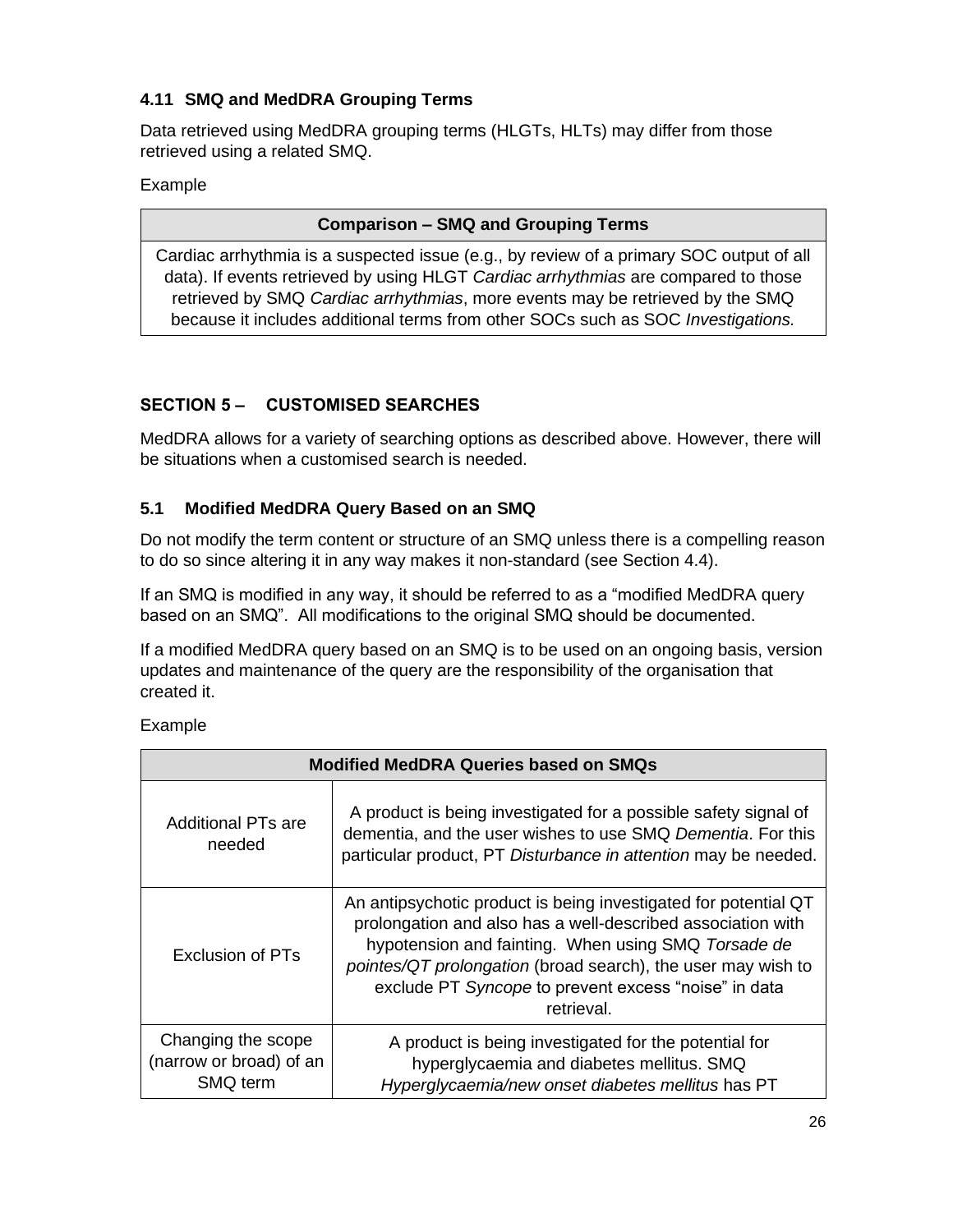| <b>Modified MedDRA Queries based on SMQs</b> |                                                                                                                                                                              |  |  |
|----------------------------------------------|------------------------------------------------------------------------------------------------------------------------------------------------------------------------------|--|--|
|                                              | Increased insulin requirement as a <b>broad</b> search term. For<br>this query, it may be useful to include PT <i>Increased insulin</i><br>requirement in the narrow search. |  |  |

#### **5.2 Customised Queries**

Consider these points when constructing a customised query for MedDRA-coded data:

- Those responsible for constructing a customised query should:
	- o Have medical knowledge
	- o Know the structure and characteristics of MedDRA (e.g., hierarchy, multiaxiality) and the general content of MedDRA groupings (SOCs, HLGTs, and HLTs)
	- o Understand the characteristics and structure of the data
- The specificity of the search should be defined.
- Initial focus should be on SOCs related to the condition of interest. For example, a customised search for a renal condition should start with SOC *Renal and urinary disorders*.
- The non multiaxial SOCs (SOC *Investigations*, SOC *Surgical and medical procedures* and SOC *Social circumstances*) should always be reviewed. Also, it may be useful to review terms in other SOCs that are not organ systems (e.g., SOC *General disorders and administration site conditions*, SOC *Injury, poisoning and procedural complications* and SOC *Pregnancy, puerperium and perinatal conditions*).
- It may be useful to identify relevant query terms by the following approaches:
	- $\circ$  A "bottom-up" survey of MedDRA (terms at the LLT and PT levels initially)
	- o A "top-down" survey of MedDRA (starting at the SOC level and drilling down through the hierarchy)
- Consider looking at secondary links for multiaxial terms since additional relevant query terms could be found. For example, PT *Dyspnoea* can be found with other respiratory symptoms PTs in its primary SOC *Respiratory, thoracic and mediastinal disorders*, and it can also be found with related cardiac symptoms in its secondary SOC *Cardiac disorders*.
- Include grouping terms (HLGTs, HLTs) when possible (remembering the caveats described in Section 2.5.1).
- In general, queries should be built on PTs and grouping terms. Unless very specific concepts (e.g., bacterial species) are needed, avoid using LLTs to build queries.
- Consider saving the customised query for future use; maintenance is necessary for MedDRA version changes.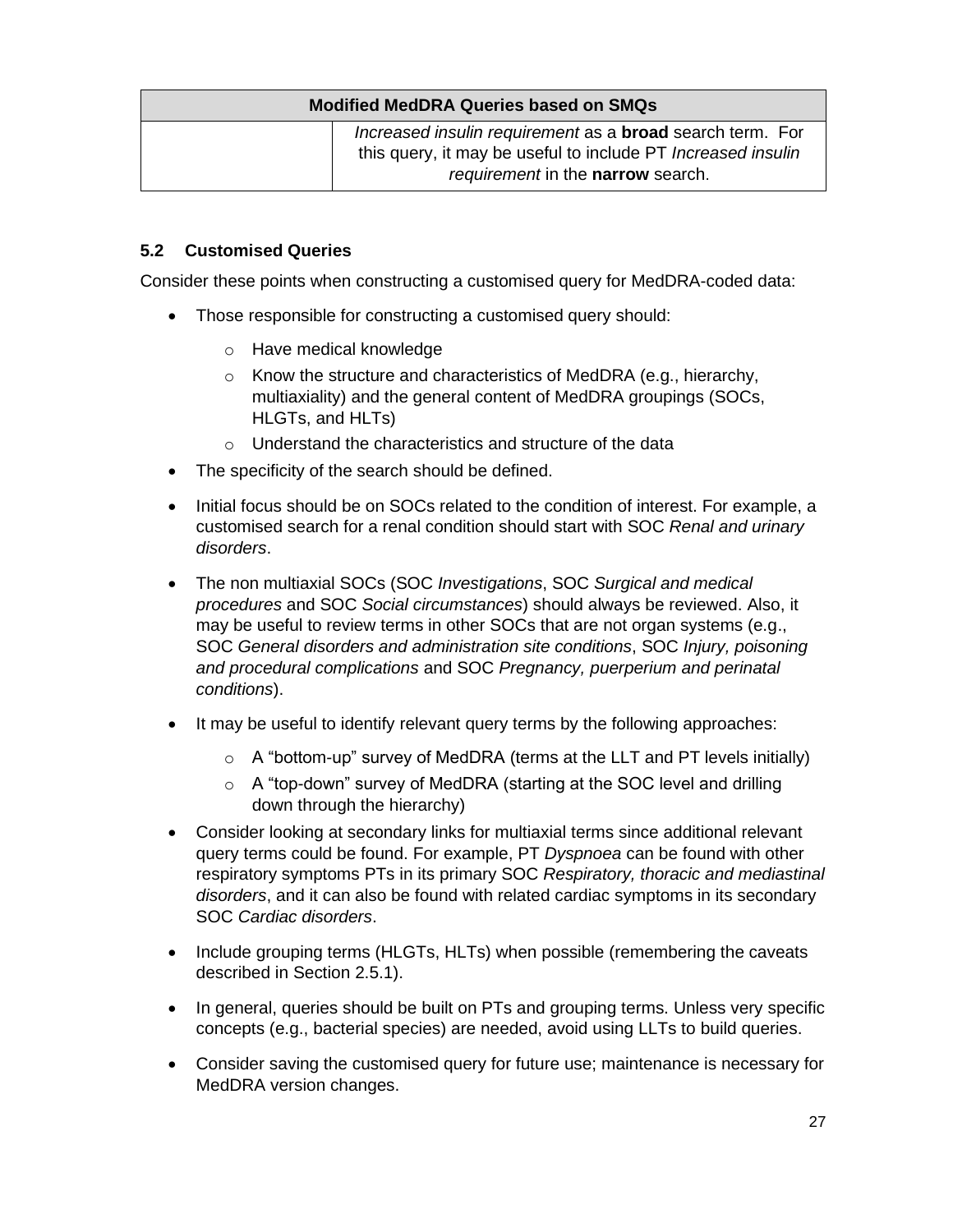• A customised query that may be useful to other MedDRA users can be submitted to the MSSO as a Change request for possible development as an SMQ.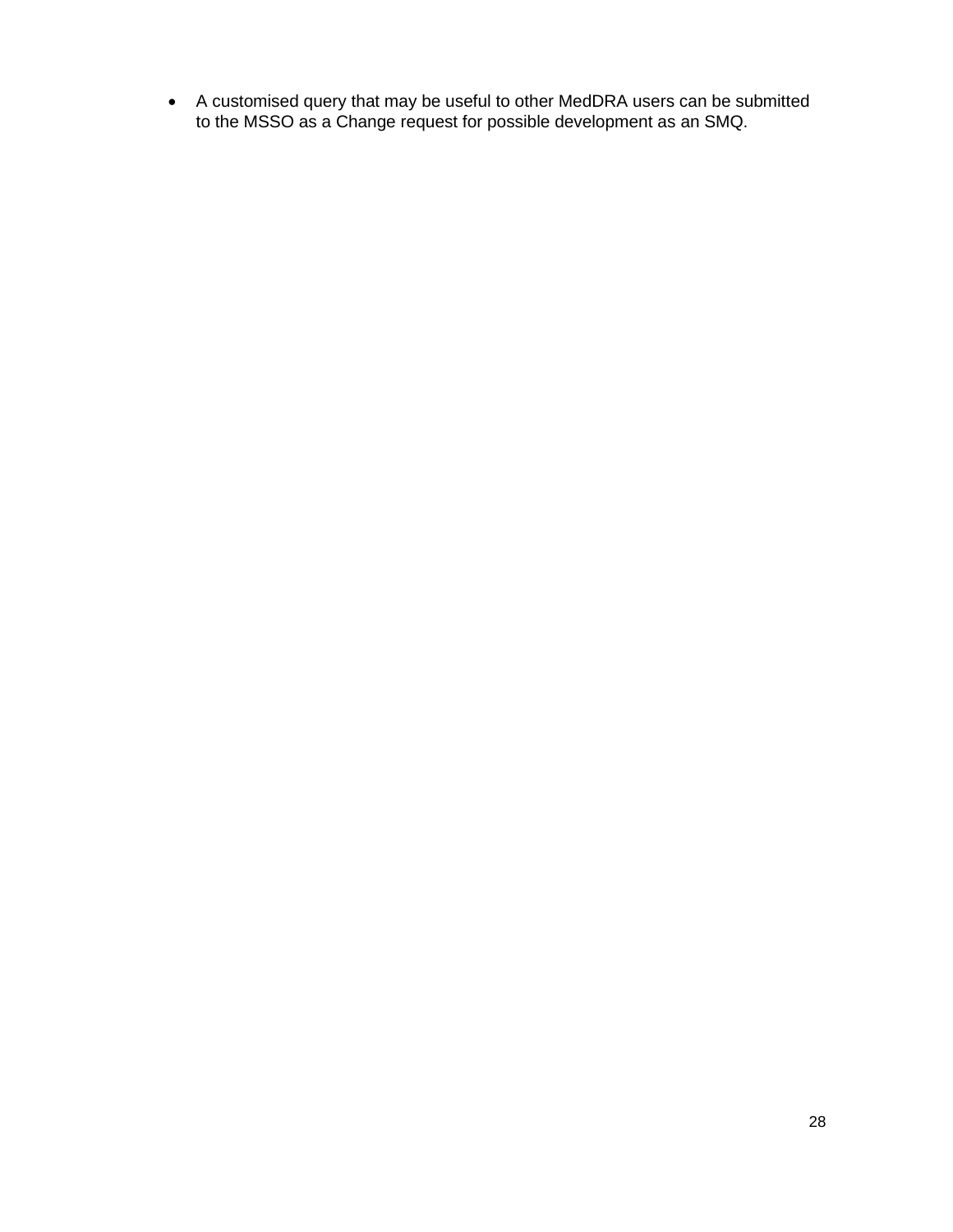#### **SECTION 6 – APPENDIX**

#### **6.1 Links and References**

The following documents and tools can be found on the MedDRA website: [\(www.meddra.org\)](http://www.meddra.org/):

- MedDRA Term Selection: Points to Consider document (also available on the JMO website: www.pmrj.jp/jmo/)
- MedDRA Term Selection: Points to Consider Condensed Version
- MedDRA Data Retrieval and Presentation: Points to Consider Condensed Version
- MedDRA Points to Consider Companion Document (also available on the JMO website: www.pmrj.jp/jmo/)
- MedDRA Introductory Guide
- Introductory Guide for Standardised MedDRA Queries (SMQs)
- MedDRA Change Request Information document
- MedDRA Web-Based Browser \*
- MedDRA Mobile Browser\*
- MedDRA Desktop Browser
- MedDRA Version Report (lists all changes in new version) \*
- MedDRA Version Analysis Tool (compares any two versions) \*
- MedDRA Best Practices
- Transition Date for the Next MedDRA Version
- Production SMQ spreadsheet\*
- List of system tools that support SMQs
- Requires user ID and password to access

The following document can be found on the ICH website [\(www.ich.org\)](http://www.ich.org/):

• ICH E2E: Pharmacovigilance Planning

The following report can be found on the CIOMS website (www.cioms.ch)

• Development and Rational Use of Standardised MedDRA Queries (SMQs): Retrieving Adverse Drug Reactions with MedDRA. Second edition.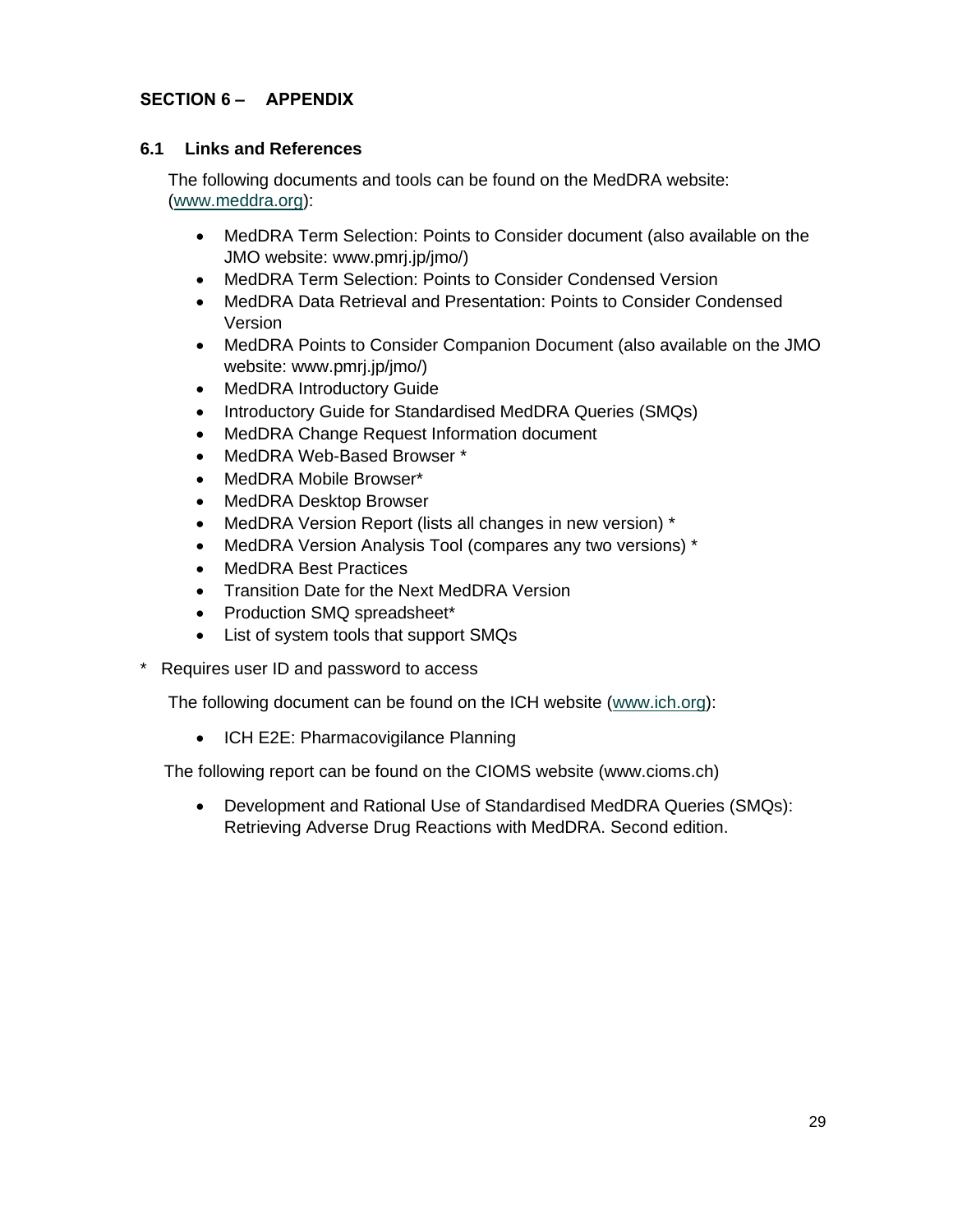#### **6.2 Figures**

| <b>OTHER TERMINOLOGY</b><br><b>PREFERRED TERMS</b> | No. of<br><b>EVENTS</b> | <b>MedDRA Version 23.0</b><br><b>PREFERRED TERMS</b> | No. of<br><b>EVENTS</b> |
|----------------------------------------------------|-------------------------|------------------------------------------------------|-------------------------|
| Infection                                          | 15                      | Upper respiratory tract<br>infection                 | 7                       |
|                                                    |                         | Nasopharyngitis                                      | 2                       |
|                                                    |                         | Infection                                            |                         |
|                                                    |                         | Lower respiratory tract<br>infection                 | 4                       |
|                                                    |                         | Skin infection                                       |                         |
| Abdominal pain                                     | 9                       | Abdominal pain                                       | 4                       |
|                                                    |                         | Abdominal pain upper                                 | 3                       |
|                                                    |                         | Abdominal tenderness                                 | $\mathcal{P}$           |
| Accidental injury                                  | 4                       | Injury                                               |                         |
|                                                    |                         | Skin laceration                                      |                         |
|                                                    |                         | Ligament sprain                                      |                         |
|                                                    |                         | Back injury                                          |                         |

*Figure 1 – How data coded to a single concept from another terminology may be expressed by several PTs in MedDRA.* Example as of MedDRA Version 23.0.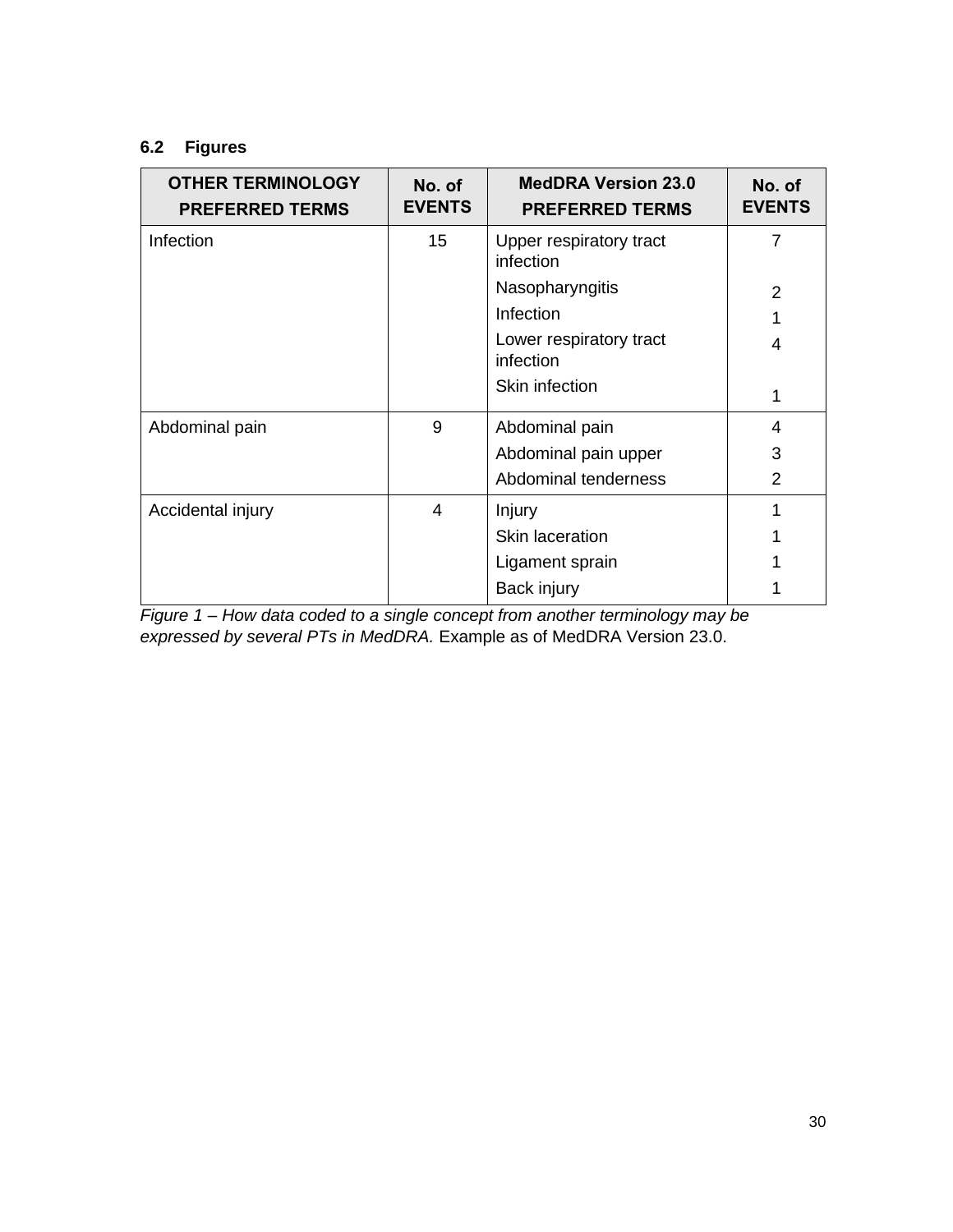|                                       | <b>OTHER TERMINOLOGY</b>          |                                           | <b>MedDRA Version 23.0</b>       |                             |
|---------------------------------------|-----------------------------------|-------------------------------------------|----------------------------------|-----------------------------|
| <b>Reported Event</b><br>(% subjects) | <b>Coded Term</b><br>(% subjects) | <b>Body</b><br>System/SOC<br>(% subjects) | PТ<br>(% subjects)               | <b>SOC</b><br>(% subjects)  |
| Hyperglycaemia<br>(4.1)               |                                   |                                           | Hyperglycaemia                   | Metabolism and<br>nutrition |
| Increased blood<br>sugar $(2.7)$      |                                   | Metabolism &                              | (4.1)                            | disorders (4.1)             |
| Glucose increased<br>(2.2)            | Hyperglycaemia<br>(10.5)          | nutritional<br>disorders                  |                                  |                             |
| Blood glucose<br>high $(1.0)$         |                                   | (10.5)                                    | Blood glucose<br>increased (6.4) | Investigations<br>(6.4)     |
| Increasing<br>glucoses $(0.5)$        |                                   |                                           |                                  |                             |

*Figure 2 – Multiple MedDRA terms may be used to code similar medical conditions*  included in a "disorder SOC"; associated laboratory findings are in SOC Investigations. Example as of MedDRA Version 23.0.

|                        |                                      | <b>Events/Cases</b>                  |                                                                   |
|------------------------|--------------------------------------|--------------------------------------|-------------------------------------------------------------------|
| <b>Preferred Terms</b> | <b>MedDRA</b><br><b>Version 22.1</b> | <b>MedDRA Version</b><br><b>23.0</b> | <b>Comment</b>                                                    |
| Fractured ischium      | 15                                   |                                      | In MedDRA Version 22.1,                                           |
|                        |                                      | (no longer a PT)                     | Fractured ischium was a PT and in                                 |
| Pelvic fracture        | 5                                    | 20                                   | Version 23.0 it was demoted to an<br>LLT under PT Pelvic fracture |

*Figure 3 – Impact of MedDRA version changes – demotion of a PT* 

Example as of MedDRA Version 22.1 and 23.0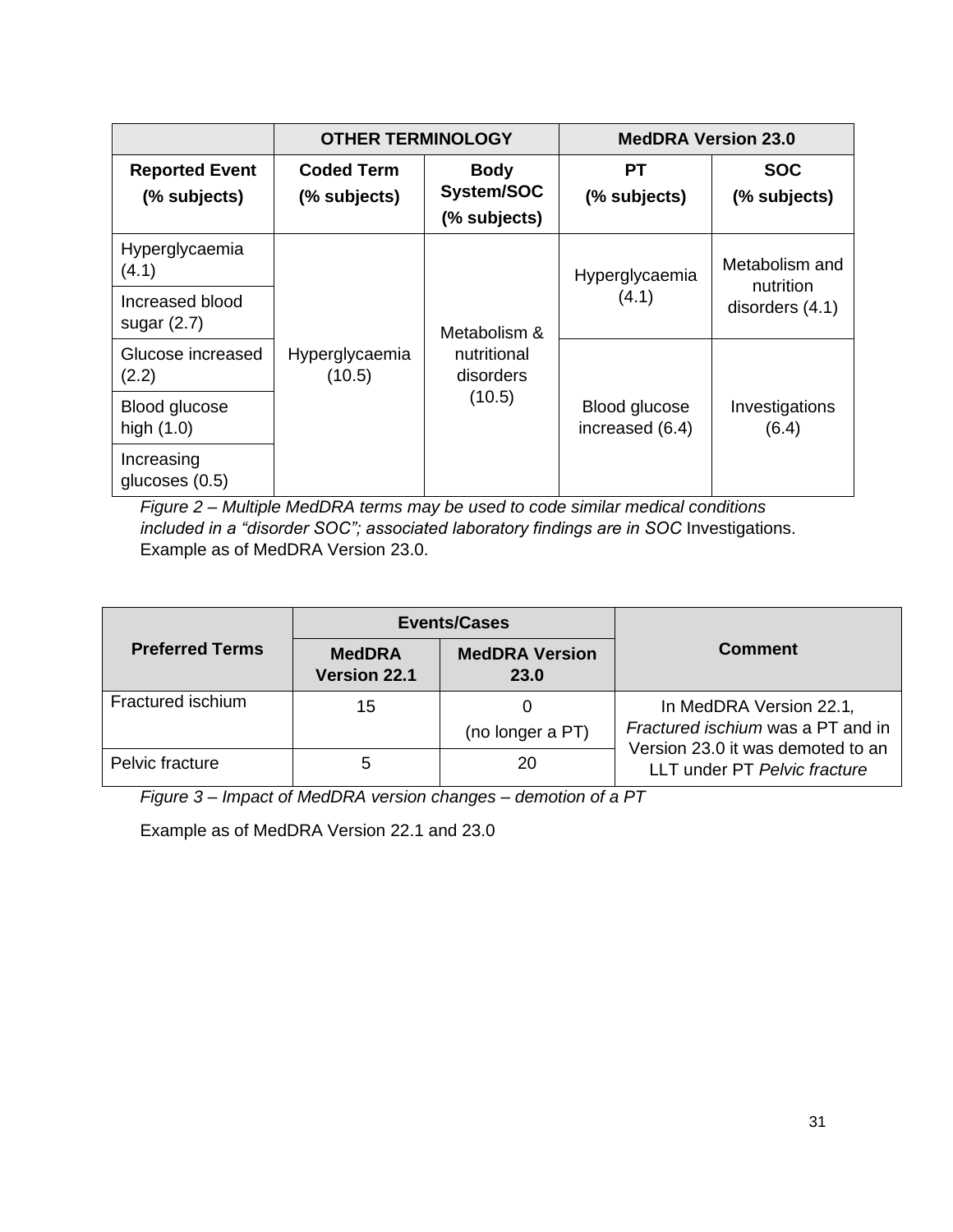| SOC (System Organ Class)                          |                                    |                             | Number of<br>reactions* where |
|---------------------------------------------------|------------------------------------|-----------------------------|-------------------------------|
| <b>HLGT</b>                                       |                                    | Number of all<br>reactions* | outcome of report             |
| <b>HLT</b>                                        | I PT                               |                             | was fatal                     |
| Nervous system disorders                          |                                    |                             |                               |
| <b>Mental impairment disorders</b>                |                                    |                             |                               |
| Mental impairment (excl dementia and memory loss) | Disturbance in attention           | 1                           | 0                             |
| Movement disorders (incl parkinsonism)            |                                    |                             |                               |
| Dyskinesias and movement disorders NEC            | Psychomotor hyperactivity          | 2                           | 0                             |
| Tremor (excl congenital)                          | <b>Tremor</b>                      | 3                           | 0                             |
| <b>Neurological disorders NEC</b>                 |                                    |                             |                               |
| Disturbances in consciousness NEC                 | Somnolence                         | 1                           | 0                             |
| Neurological signs and symptoms NEC               | <b>Dizziness</b>                   | 1                           | 0                             |
| Seizures (incl subtypes)                          |                                    |                             |                               |
| Seizures and seizure disorders NEC                | Convulsion                         | 2                           | 0                             |
|                                                   |                                    |                             |                               |
|                                                   | Nervous system disorders SOC Total | 10                          | 0                             |
| <b>Psychiatric disorders</b>                      |                                    |                             |                               |
| Anxiety disorders and symptoms                    |                                    |                             |                               |
| Anxiety symptoms                                  | <b>Activation syndrome</b>         | 1                           | 0                             |
|                                                   | Agitation                          | 2                           | 0                             |
|                                                   | Anxiety                            | 2                           | 0                             |
|                                                   | <b>Stress</b>                      | 1                           | 0                             |
| Depressed mood disorders and disturbances         |                                    |                             |                               |
| Depressive disorders                              | Depression                         | 1                           | 0                             |
| Disturbances in thinking and perception           |                                    |                             |                               |
| Thinking disturbances                             | <b>Thinking abnormal</b>           | 1                           | 0                             |
| Schizophrenia and other psychotic disorders       |                                    |                             |                               |
| Psychotic disorder NEC                            | Psychotic disorder                 | 1                           | $\mathbf 0$                   |
| <b>Sleep disorders and disturbances</b>           |                                    |                             |                               |
| Disturbances in initiating and maintaining sleep  | Insomnia                           | 1                           | 0                             |
|                                                   | Psychiatric disorders SOC Total    | 10                          | 0                             |

*Figure 4 – Primary SOC output listing, MedDRA Version 17.1 – example. Note that some PTs are multiaxial, however, this figure shows only the primary SOC assignments*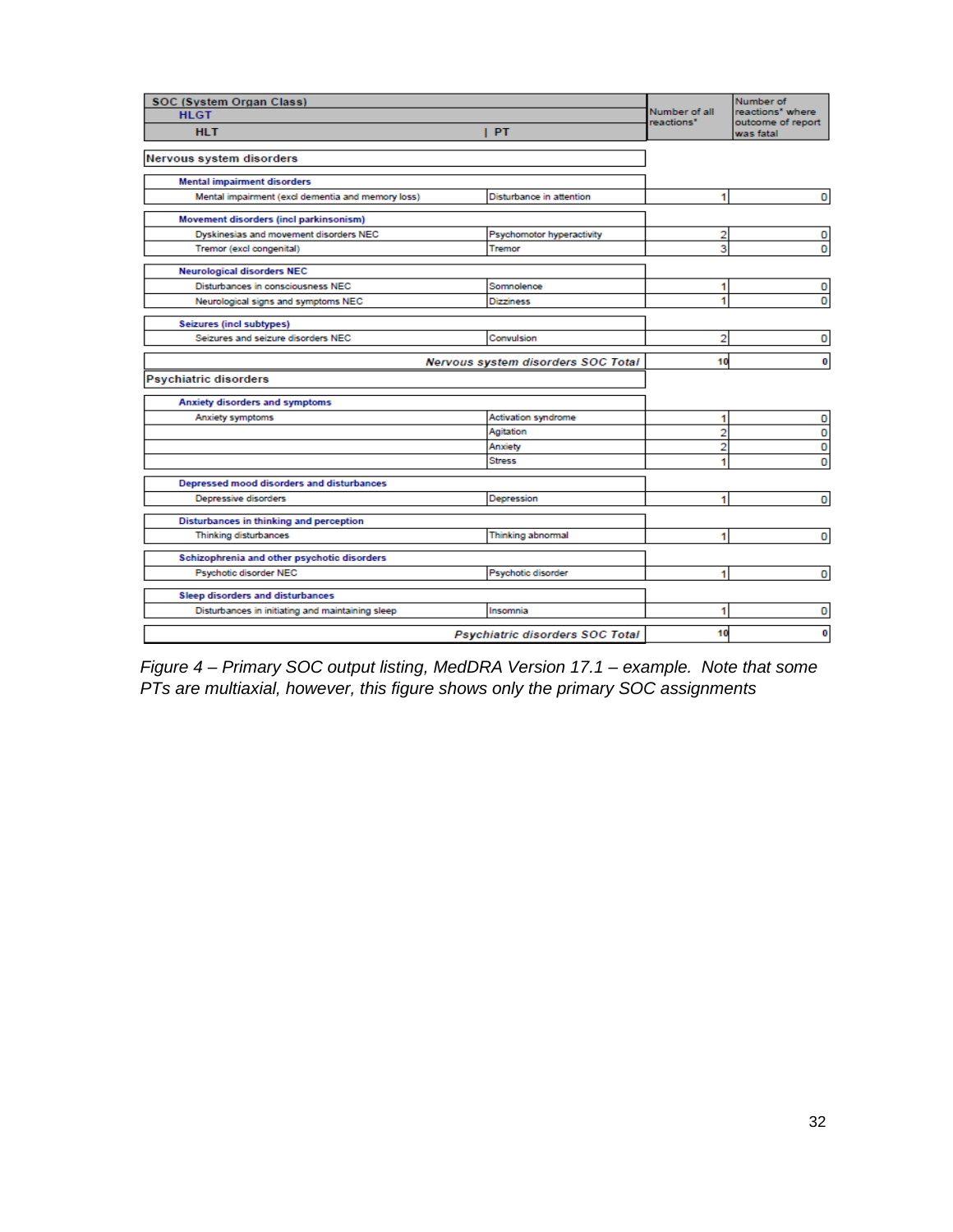| <b>English Alphabetical Order</b>                                      | <b>Internationally Agreed Order</b>                                    |
|------------------------------------------------------------------------|------------------------------------------------------------------------|
| Blood and lymphatic system disorders                                   | Infections and infestations                                            |
| Cardiac disorders                                                      | Neoplasms benign, malignant and unspecified<br>(incl cysts and polyps) |
| Congenital, familial and genetic disorders                             | Blood and lymphatic system disorders                                   |
| Ear and labyrinth disorders                                            | Immune system disorders                                                |
| <b>Endocrine disorders</b>                                             | <b>Endocrine disorders</b>                                             |
| Eye disorders                                                          | Metabolism and nutrition disorders                                     |
| <b>Gastrointestinal disorders</b>                                      | Psychiatric disorders                                                  |
| General disorders and administration site<br>conditions                | Nervous system disorders                                               |
| Hepatobiliary disorders                                                | Eye disorders                                                          |
| Immune system disorders                                                | Ear and labyrinth disorders                                            |
| Infections and infestations                                            | Cardiac disorders                                                      |
| Injury, poisoning and procedural<br>complications                      | Vascular disorders                                                     |
| Investigations                                                         | Respiratory, thoracic and mediastinal disorders                        |
| Metabolism and nutrition disorders                                     | <b>Gastrointestinal disorders</b>                                      |
| Musculoskeletal and connective tissue<br>disorders                     | Hepatobiliary disorders                                                |
| Neoplasms benign, malignant and<br>unspecified (incl cysts and polyps) | Skin and subcutaneous tissue disorders                                 |
| Nervous system disorders                                               | Musculoskeletal and connective tissue disorders                        |
| Pregnancy, puerperium and perinatal<br>conditions                      | Renal and urinary disorders                                            |
| Product issues                                                         | Pregnancy, puerperium and perinatal conditions                         |
| Psychiatric disorders                                                  | Reproductive system and breast disorders                               |
| Renal and urinary disorders                                            | Congenital, familial and genetic disorders                             |
| Reproductive system and breast disorders                               | General disorders and administration site<br>conditions                |
| Respiratory, thoracic and mediastinal<br>disorders                     | Investigations                                                         |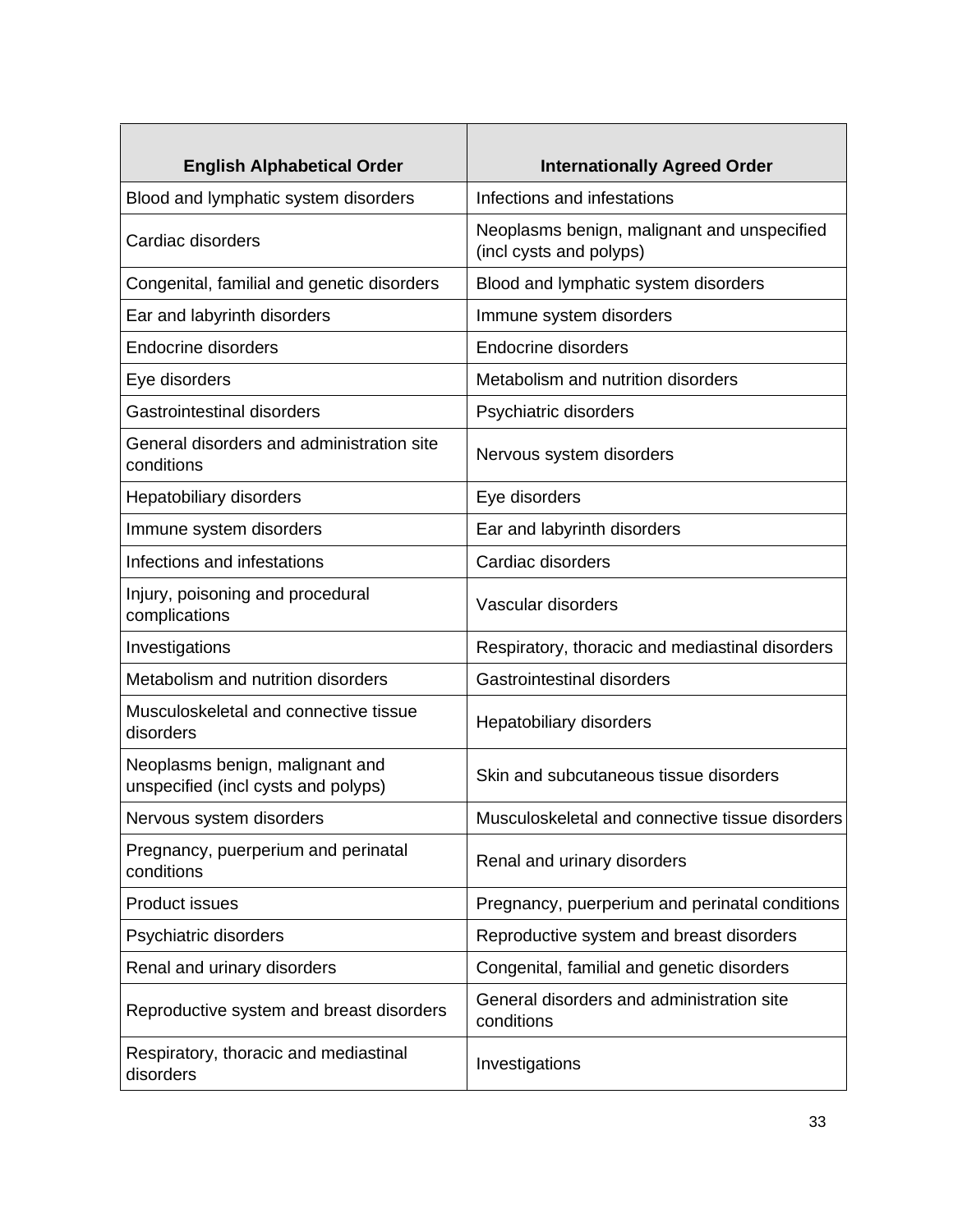| <b>English Alphabetical Order</b>      | <b>Internationally Agreed Order</b>            |
|----------------------------------------|------------------------------------------------|
| Skin and subcutaneous tissue disorders | Injury, poisoning and procedural complications |
| Social circumstances                   | Surgical and medical procedures                |
| Surgical and medical procedures        | Social circumstances                           |
| Vascular disorders                     | <b>Product issues</b>                          |

*Figure 5 – The alphabetical SOC order (in English) and the Internationally Agreed Order of SOCs.* Example as of MedDRA Version 23.0.



*Figure 6 – Example of a graphical display (frequency by primary SOC)*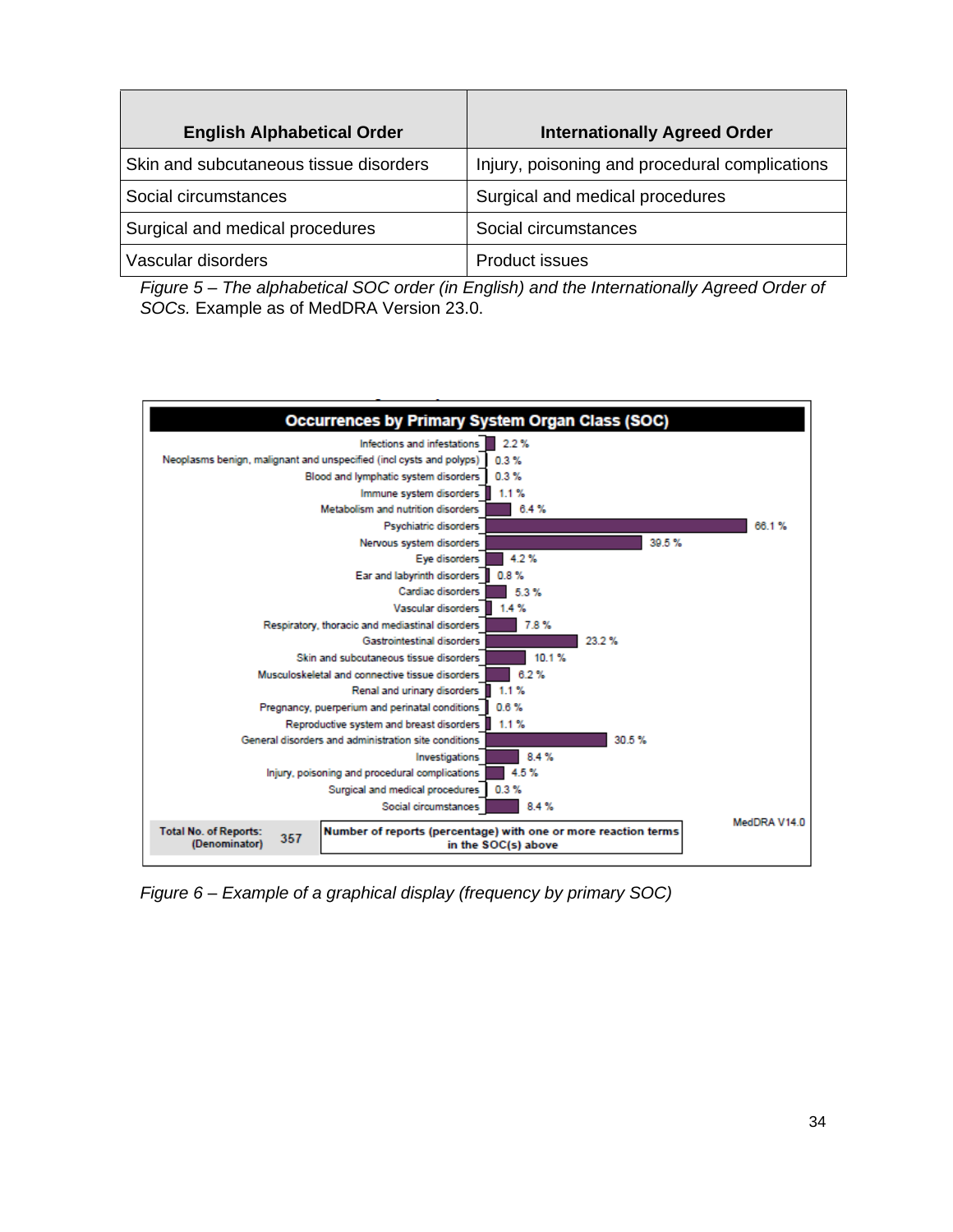Figure 2 Relative frequency of events per primary [1] and per secondary [2] SOC





*Figure 7 – Example of a graphical display (frequency by primary and secondary SOC)*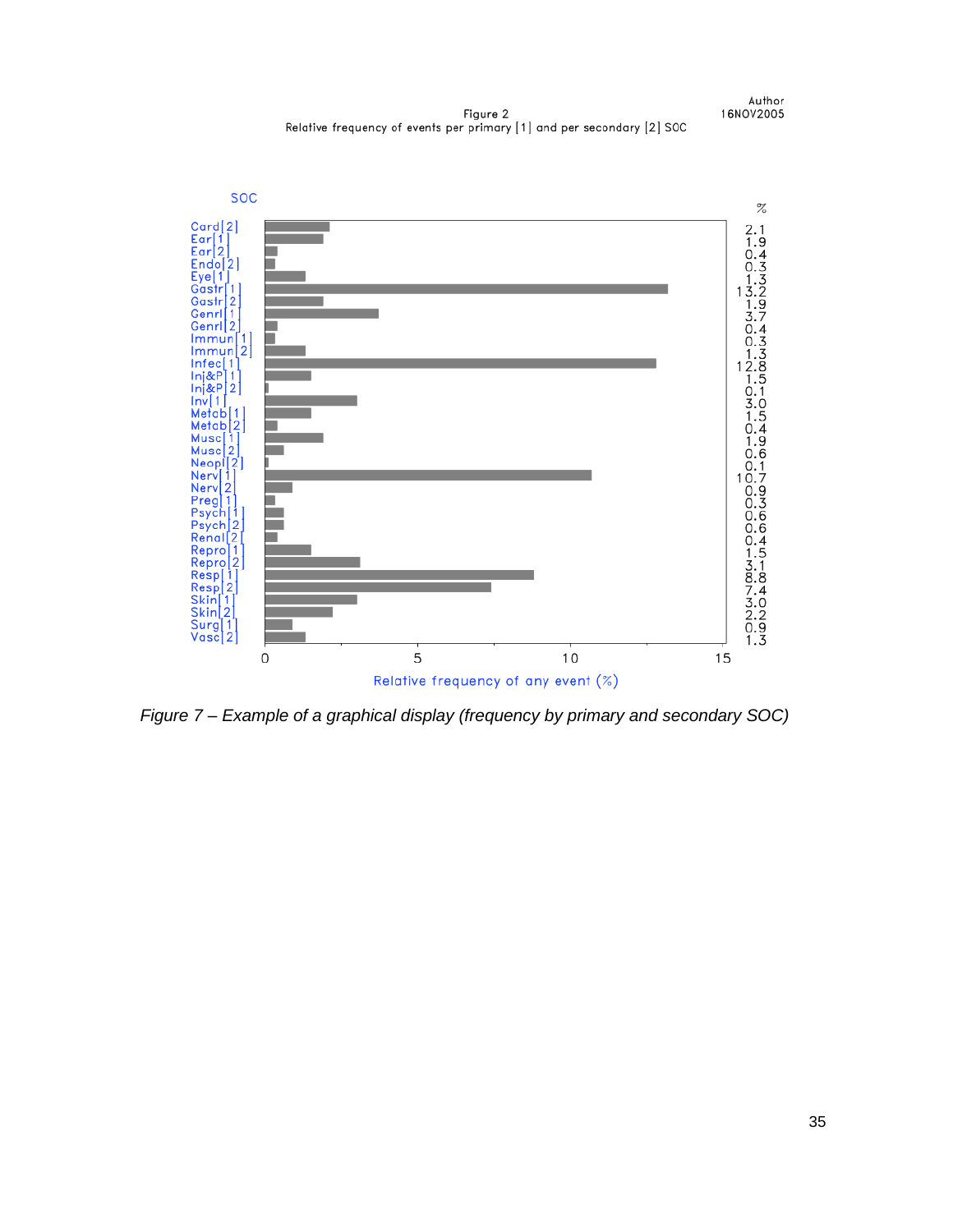| <b>System Organ Class</b>                            | Number of All<br>Reactions* | Reactions*<br>$%$ of total) | <b>Number of</b><br>Reactions*<br>where<br>outcome of AR<br>report was<br>fatal |
|------------------------------------------------------|-----------------------------|-----------------------------|---------------------------------------------------------------------------------|
| Gastrointestinal disorders                           |                             | 1.92 %                      | 0                                                                               |
| General disorders and administration site conditions | 10                          | 19.23 %                     | 0                                                                               |
| <b>Hepatobiliary disorders</b>                       | 2                           | 3.85 %                      | 0                                                                               |
| Immune system disorders                              |                             | 1.92 %                      | 0                                                                               |
| Infections and infestations                          |                             | 1.92 %                      | 0                                                                               |
| Investigations                                       |                             | 13.46 %                     | 0                                                                               |
| Metabolism and nutrition disorders                   |                             | 1.92 %                      | 0                                                                               |
| Musculoskeletal and connective tissue disorders      |                             | 1.92 %                      | o                                                                               |
| Nervous system disorders                             | 10                          | 19.23 %                     | o                                                                               |
| Psychiatric disorders                                | 10                          | 19.23 %                     | o                                                                               |
| Renal and urinary disorders                          | 2                           | 3.85 %                      | o                                                                               |
| Respiratory, thoracic and mediastinal disorders      | 2                           | 3.85 %                      | o                                                                               |
| Skin and subcutaneous tissue disorders               | 4                           | 7.69%                       | 0                                                                               |
| <b>Total Number of Reactions:</b>                    | 52                          | 100.00 %                    | 0                                                                               |

*Figure 8 – Example of a tabular display (frequency by primary SOC)*



*Figure 9a – The upper bar of each pair represents numbers of reports from Consumers (blue) and the lower bar reports from Health Care Professionals (red) (Population 1)*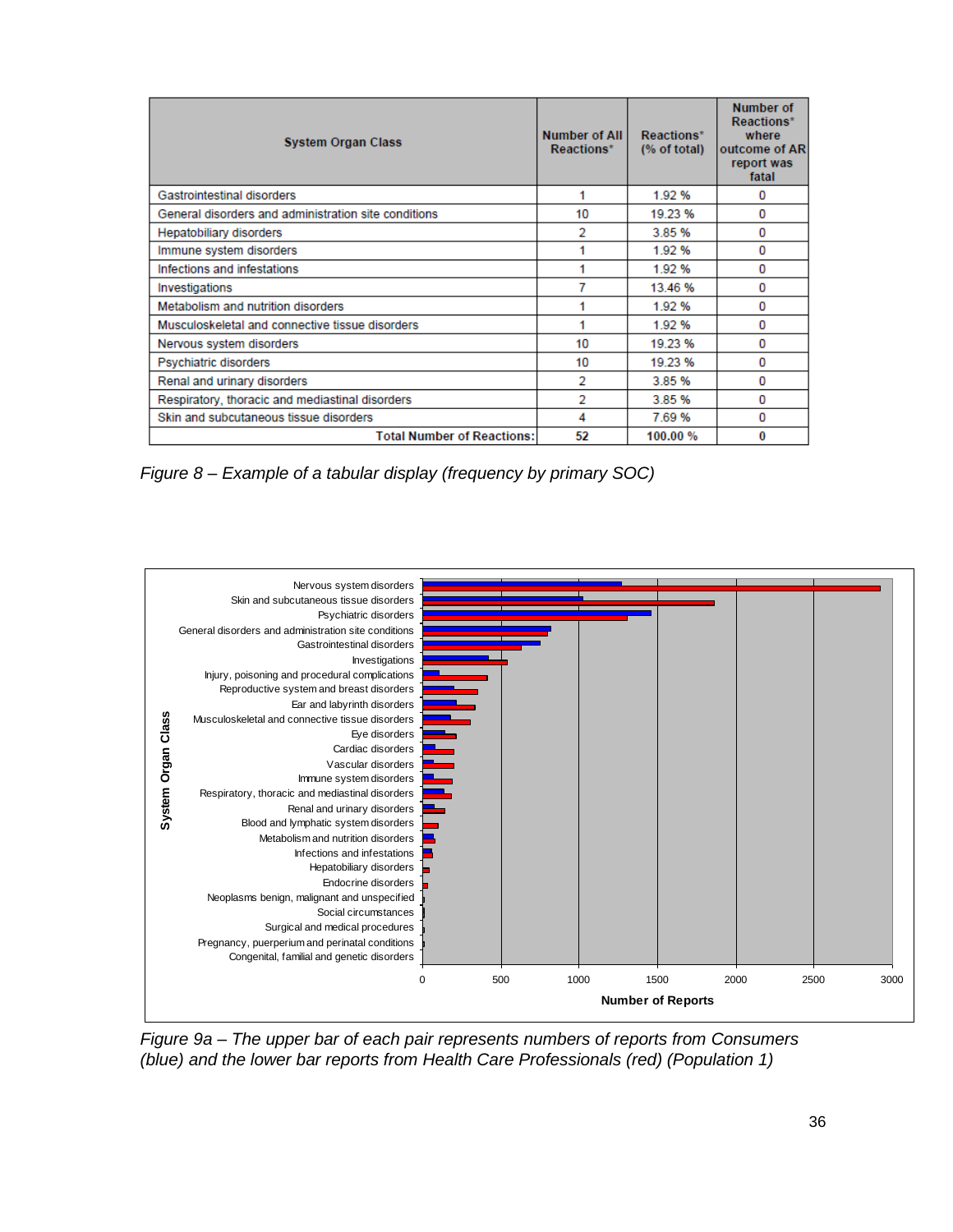

*Figure 9b – The upper bar of each pair represents numbers of reports from Consumers (blue) and the lower bar reports from Health Care Professionals (red) (Population 2)*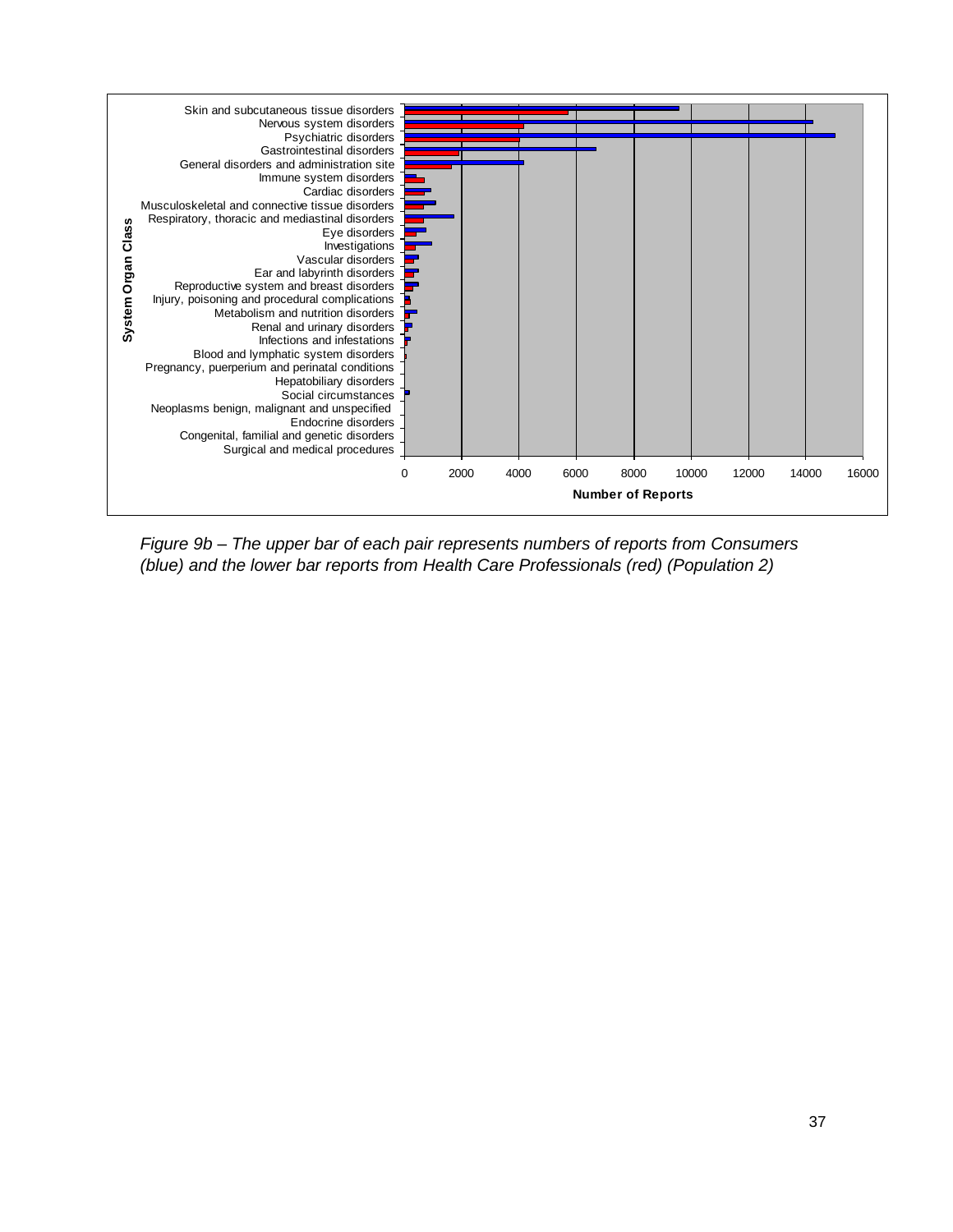

*Figure 10 – For a small dataset, a display of PTs may be adequate*

**SOC** *Infections and infestations* **Primary SOC Analysis**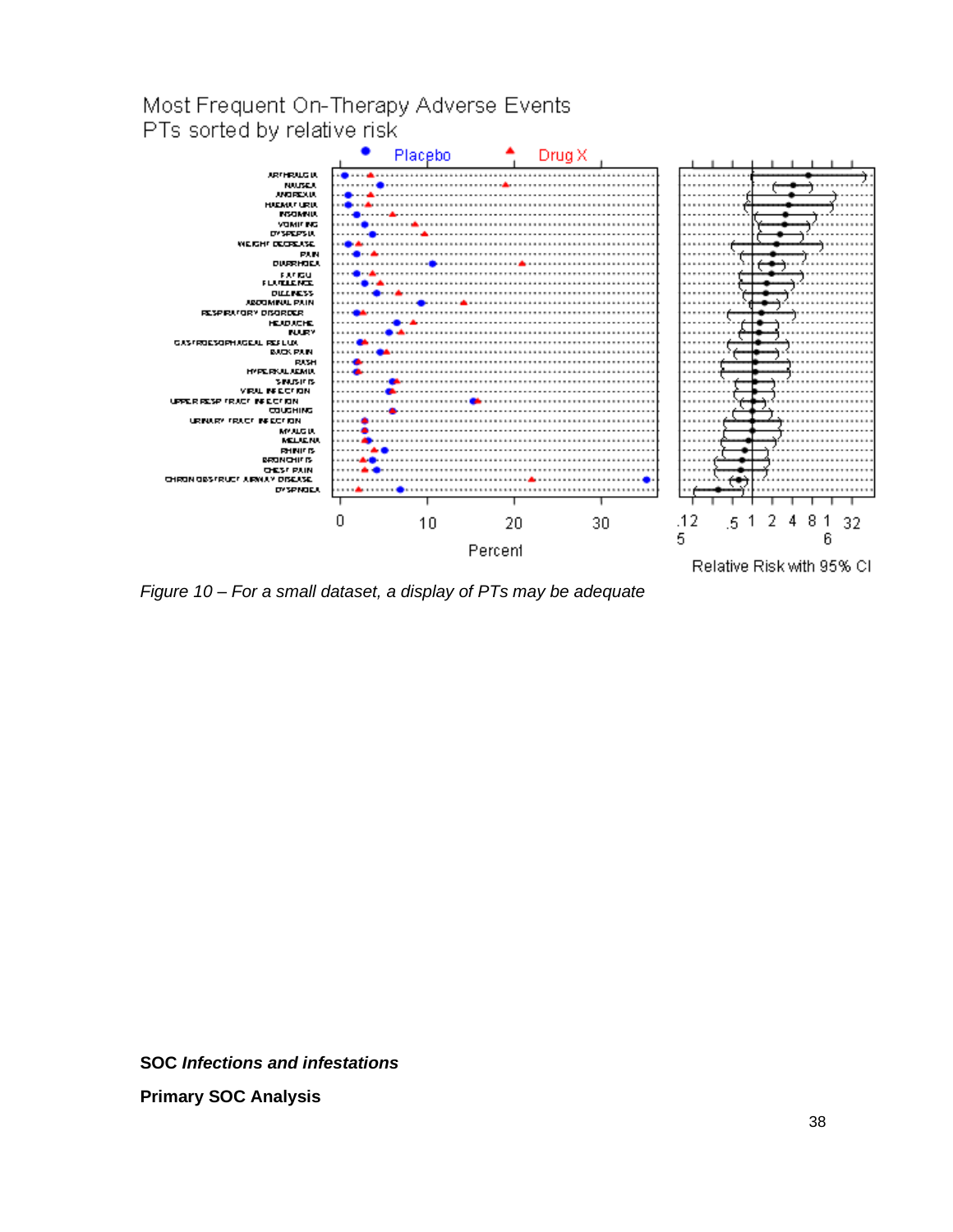| <b>Adverse Event (MedDRA v23.0)</b>    | 25 <sub>mg</sub><br><b>MyDrug</b><br>$(N=44)$ | <b>Placebo</b><br>$(N=15)$ |
|----------------------------------------|-----------------------------------------------|----------------------------|
| <b>SOC</b> Infections and infestations | 14 (31.8%)                                    | 4 (26.7%)                  |
| PT Upper respiratory tract infection   | 5                                             | 2                          |
| <b>PT Sinusitis</b>                    | 3                                             | 0                          |
| PT Urinary tract infection             | 2                                             |                            |
| <b>PT</b> Ear infection                | $\overline{2}$                                | 0                          |
| <b>PT</b> Viral infection              | 2                                             | 0                          |
| <b>PT</b> Bronchitis                   | 1                                             | 0                          |
| PT Influenza                           | 1                                             | O                          |
| <b>PT</b> Localised infection          | 0                                             |                            |
| PT Lower respiratory tract infection   | 1                                             | 0                          |
| <b>PT</b> Pneumonia                    | 1                                             | O                          |
| PT Tooth abscess                       |                                               | O                          |

Example as of MedDRA Version 23.0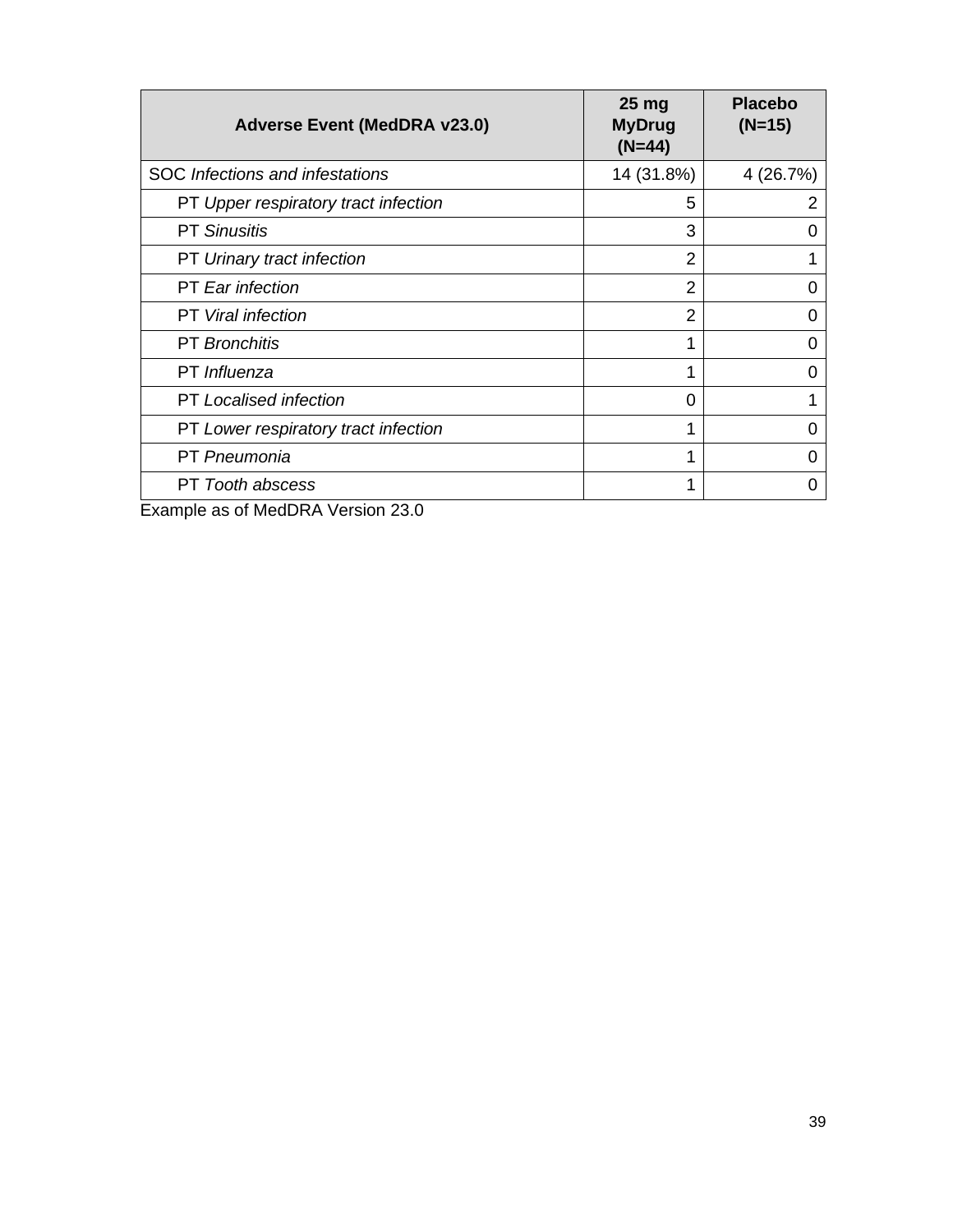| <b>Adverse Event (MedDRA v23.0)</b>                 | 25 <sub>mg</sub><br><b>MyDrug</b><br>$(N=44)$ | <b>Placebo</b><br>$(N=15)$ |  |
|-----------------------------------------------------|-----------------------------------------------|----------------------------|--|
| SOC Respiratory, thoracic and mediastinal disorders |                                               |                            |  |
| PT Upper respiratory tract infection                | 5                                             | $\overline{2}$             |  |
| <b>PT Sinusitis</b>                                 | 3                                             | 0                          |  |
| <b>PT</b> Bronchitis                                |                                               | 0                          |  |
| PT Influenza                                        | 1                                             | 0                          |  |
| PT Lower respiratory tract infection                |                                               | 0                          |  |
| PT Pneumonia                                        | 1                                             | 0                          |  |
| SOC Infections and infestations                     |                                               |                            |  |
| <b>PT</b> Viral infection                           | $\overline{2}$                                | 0                          |  |
| <b>PT</b> Localised infection                       | 0                                             |                            |  |
| SOC Renal and urinary disorders                     |                                               |                            |  |
| PT Urinary tract infection                          | $\overline{2}$                                |                            |  |
| SOC Ear and labyrinth disorders                     |                                               |                            |  |
| <b>PT</b> Ear infection                             | $\overline{2}$                                | 0                          |  |
| <b>SOC Gastrointestinal disorders</b>               |                                               |                            |  |
| PT Tooth abscess                                    | 1                                             | 0                          |  |

# **Secondary SOC Analysis (same data as above)**

Example as of MedDRA Version 23.0

*Figure 11 – Programmed primary and secondary SOC outputs*